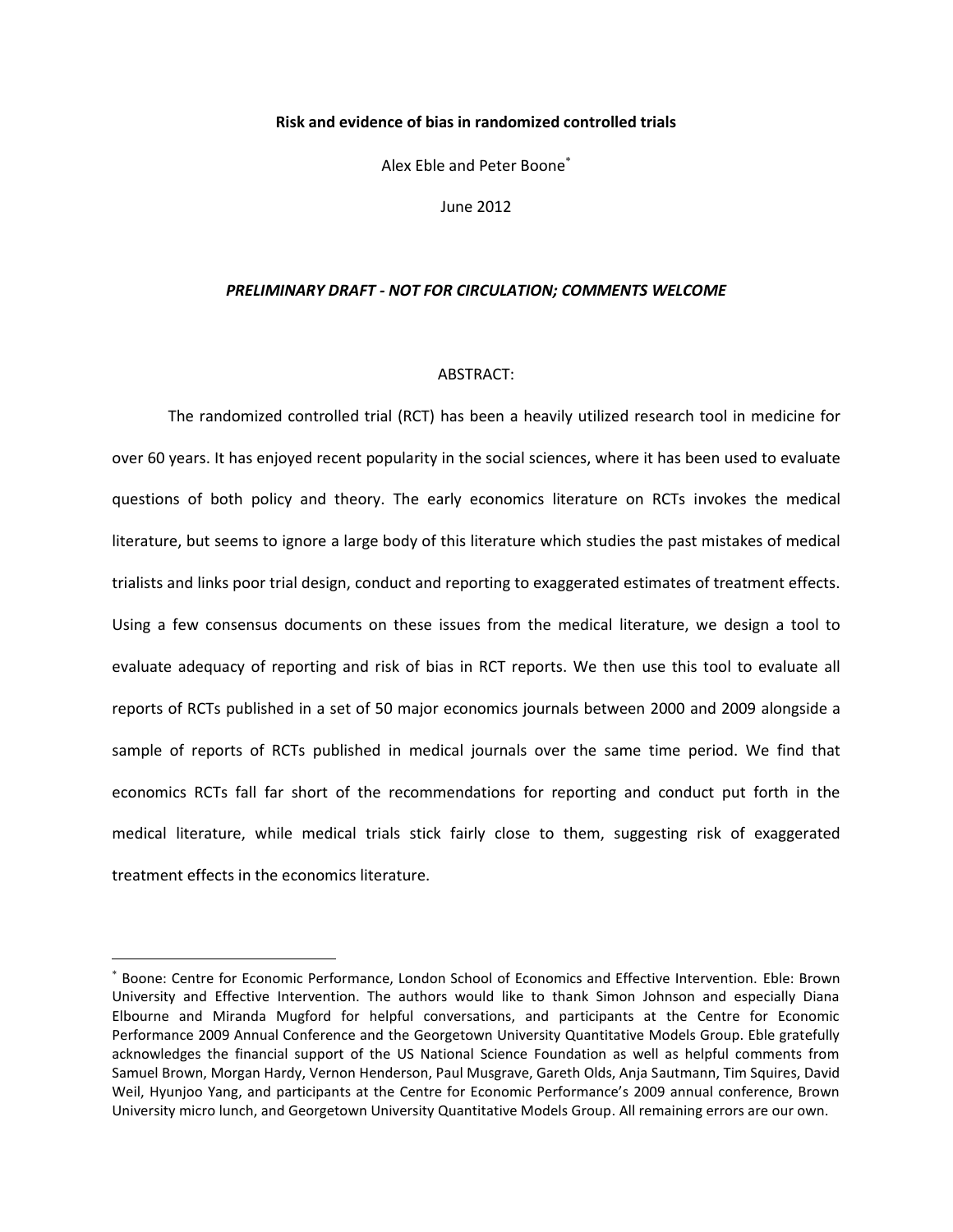### **Section I: Introduction**

The pedigree of the scientific experiment goes back millennia. In Daniel 1:8-16, King Nebuchadnezzar presides over what is arguably the first trial on record. The King orders a group of his subjects to eat rich meat and drink wine while another group is made to adhere to a vegetarian diet. After a ten day period, outcomes were compared in order to assess the relative merit of each "treatment" and the vegetarians won out. Many approximations of the randomized controlled trial (RCT) have been conducted since, (Twyman 2004) but the dawn of the current era of the RCT is largely associated with the publication of a set of articles by the British Medical Research Council testing the efficacy of pertussis vaccines on pulmonary tuberculosis in the 1940's. (Bell 1948) Since then, the field has blossomed. The method has been shown by several studies to yield more reliable treatment effect estimates than observational studies, and as a result the RCT has been adopted in several scientific fields as the "gold standard" of evidence quality and relied upon by government agencies in determining suitability of drug treatments. (Vader 1998) Nonetheless, decades of use and scrutiny have revealed numerous potential problems in the execution and review of RCTs centering on a set of six concerns related to trial conduct and analysis. The problems central to each of the six concerns have been associated with exaggerated treatment effects relative to studies whose design anticipates and attempts to prevent such problems. Stemming from these findings, a few consensus documents have been developed to provide give guidance on how best to design, conduct and report trials in order to minimize the risk of such problems biasing the results.

In the past decade, the RCT has been widely adopted by economists - largely on the virtue of its "clean" identification of causal relationships - and has been used to evaluate literally hundreds of questions of both academic and policy interest. The Abdul Latif Jameel Poverty Action Lab (JPAL), a major center for the conduct of RCTs in economics, had either finished or was currently conducting over 200 RCTs by the beginning of 2010. (Parker 2010) Other groups at Yale, Berkeley and elsewhere have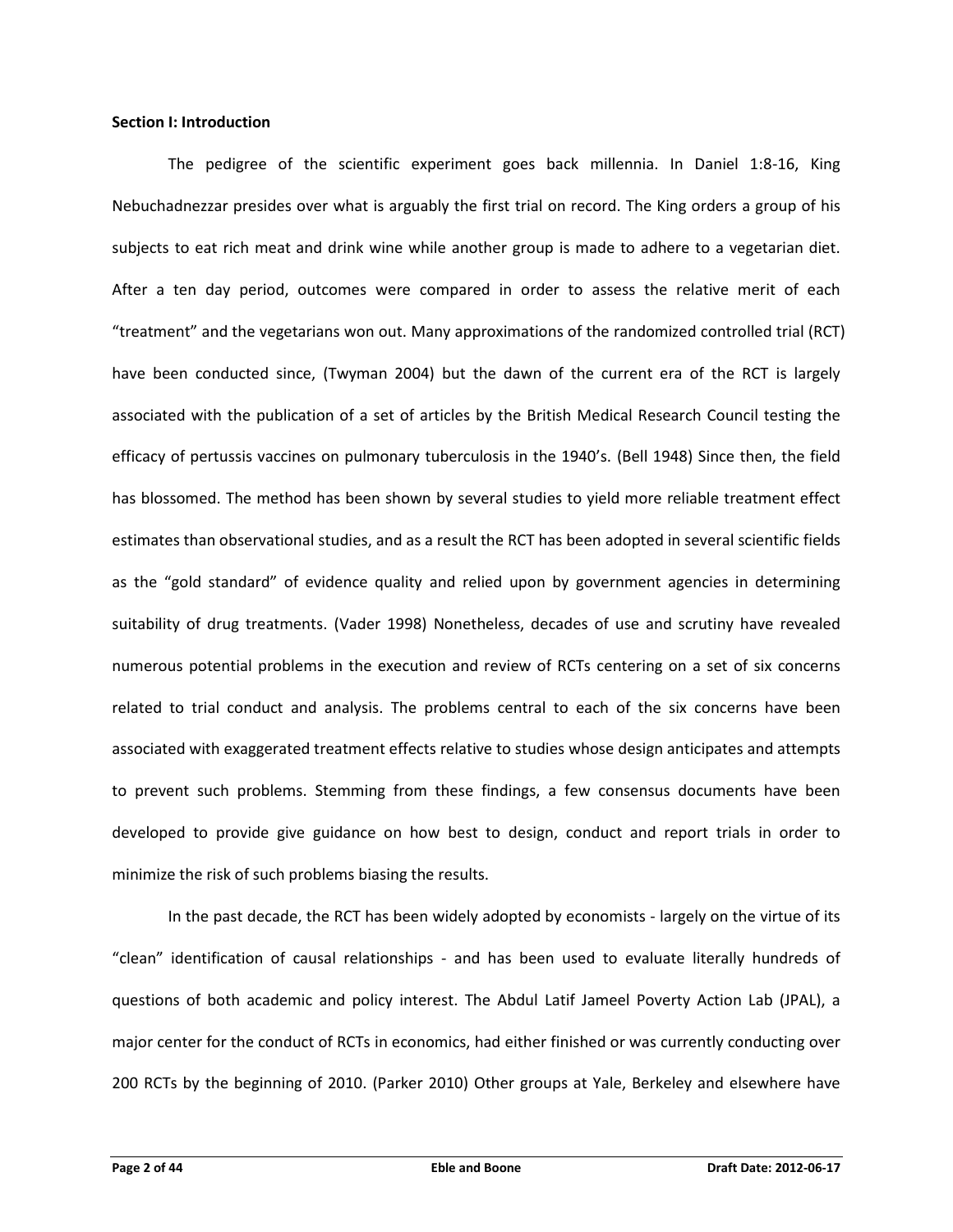recently formed with similar missions. Though economists mention and often cite the medical literature as the inspiration for this approach, (Banerjee 2007) surprisingly few published reports of economics trials published before 2010 reference any of the wealth of medical articles on the pitfalls which have been shown to lead to biased results or on the means by which to reduce such biases.

Our research question is this: have trialists in economics taken the necessary steps to avoid the bias-inducing pitfalls that the medical literature has identified? Below, we briefly summarize the medical literature on bias in RCTs. We have used this literature to develop an instrument (henceforth, the "grid") with which to evaluate adequacy of reporting and risk of the six aforementioned biases (henceforth referred to simply as "bias") in published accounts of RCTs. Though we recognize it is an open question to what extent the standards from medicine can be meaningfully applied to economics, we argue that the medical standards offer a very clear link between certain RCT conduct decisions and treatment effect exaggeration, and that there is no reason not to use this information. After the discussion, we then use the grid to evaluate a set of journal articles documenting the results of RCTs in both economics and medicine.<sup>1</sup> We find that many of the economics articles provide insufficient information for the reader to assess the quality of the evidence presented and several others fall into the same traps that have previously skewed the results of trials in medicine. We finish by suggesting a similar set of guidelines for trialists in economics to follow when conducting and evaluating RCTs and offering a few paths for future research.

The rest of the paper proceeds as follows: section II discusses trials in medicine, the problems in design and implementation that medical trialists have come up against, the state of the art in medical RCTs in terms of avoiding these problems, and the advent of trials in economics. Section III describes the

l

 $^1$  Economists have long been concerned with the same issues of identifying causality that led medical scientists to use RCTs, and there is a rich history of economists conducting experiments, both in the laboratory and beyond. Our analysis focuses exclusively on the use of prospectively designed, relatively large-scale RCTs in economics which have been in vogue only for the last decade and whose mission, arguably, mirrors the "Phase III" trial in medicine. They differ from previous experiments in economics in both their scale and mission.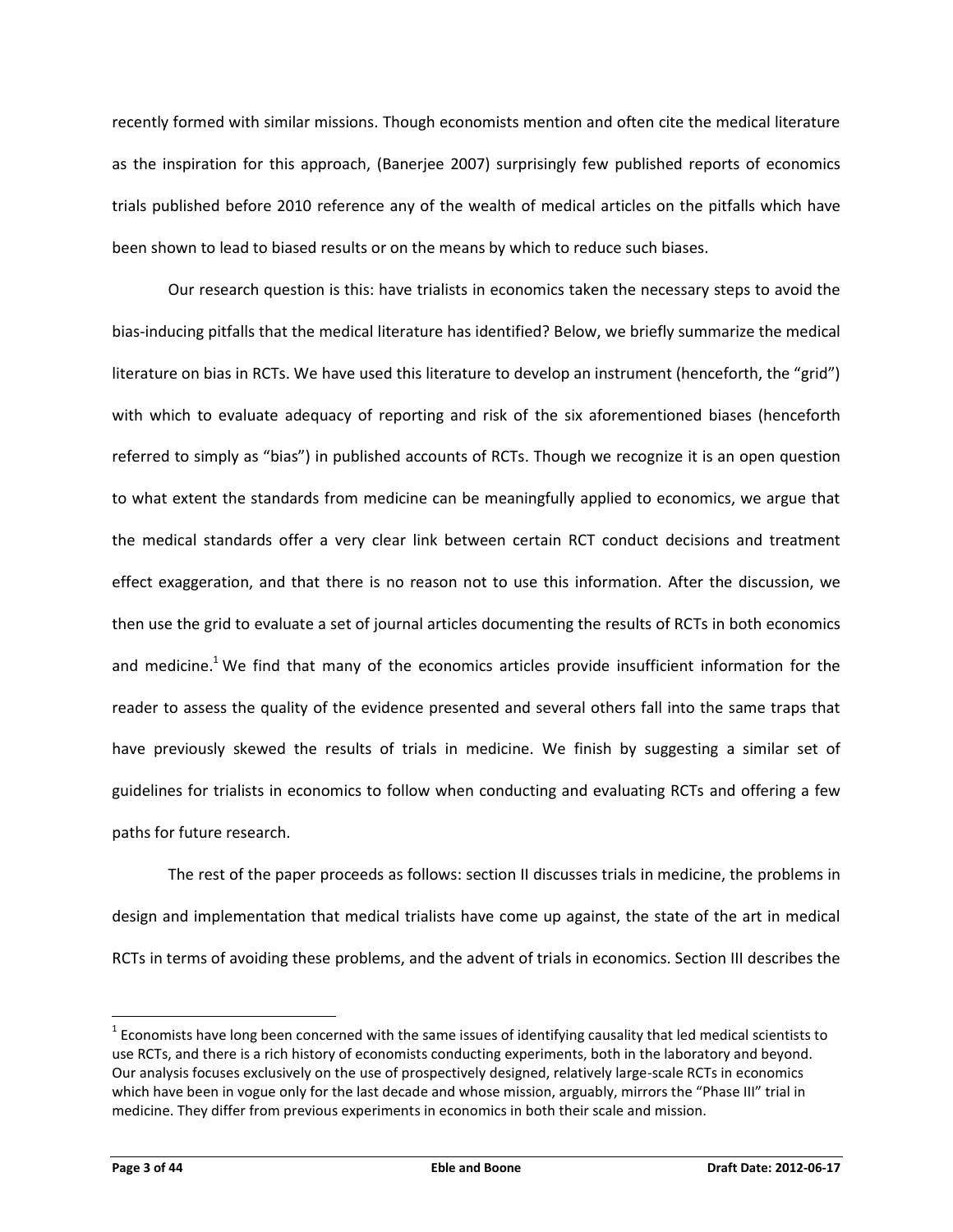methodology of our review, including how the grid was crafted, how eligibility was determined, how the search for papers was conducted, and how the analysis was implemented. Section IV presents our results, Section V suggests a way forward, and Section VI concludes.

# **Section II: Trials in medicine and economics**

The history of randomized trials is well documented elsewhere (Collier 2009; Meldrum 2000), so we provide only a brief discussion of their development to motivate our analysis. Though the first parallel group study ostensibly dates to pre-Christian times as discussed in Section I, trials have only been broadly consumed by the medical community since the 1940's. As early as 1980 the RCT was recognized for its superior identification of causal relationships relative to other research designs, (Vader 1998) confirmed empirically in a series of meta-analyses which showed that nonrandomized studies yielded larger effect sizes than those found in randomized trials.(Ioannidis et al. 2001)

Subsequent analysis of the evidence provided by RCTs revealed that errors in design or analysis could lead to exaggerated treatment effect estimates in trials themselves. A series of studies investigated the relationship between methodological quality of RCTs and measured effect size, beginning with a landmark 1995 article published in the Journal of the American Medical Association. In this article, Schulz and colleagues found that trials with inadequately concealed treatment allocation estimated up to 30% larger treatment effects than well designed studies with adequate allocation concealment. (K. F. Schulz et al. 1995) This finding and others similar to it instigated a larger movement to improve and standardize both methods of reporting RCTs and methods of scrutinizing them.

In the 1990's, two groups began independently working on establishing a set of reporting standards to be used in publication of randomized trials, the goal of which was to ensure that readers of articles reporting the results of RCTs had sufficient information to confirm or refute that the trial had in fact been carried out in a manner that would lead to unbiased results. Their combined efforts resulted in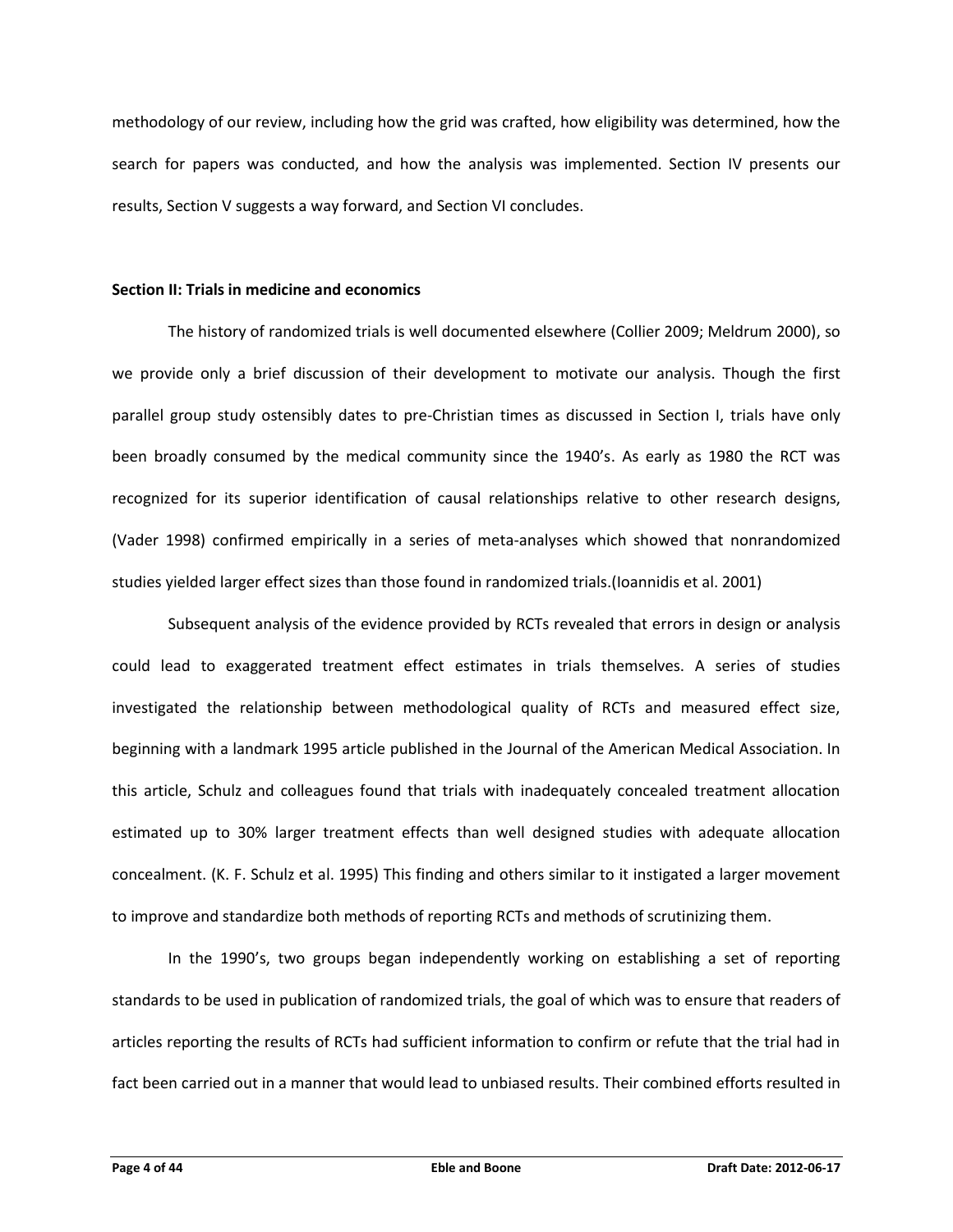the CONSORT Statement, a set of guidelines for publication of reports of randomized controlled trials. Adherence to these standards is now required by most editors of major medical journals. (K. Schulz et al. 2010)

The Cochrane Collaboration, another arm of this movement, is an international organization which facilitates systematic review and meta-analysis of published studies in order to draw overall conclusions about efficacy of various treatments. It publishes a handbook that instructs authors how to conduct these meta-analyses which includes a section on how to evaluate the quality of evidence provided by RCTs. The handbook, which is updated frequently, has been used to conduct over 6,200 systematic reviews of trials, assessing the quality of evidence in hundreds of thousands of scholarly articles. (The Cochrane Collaboration 2010)

The Cochrane handbook and CONSORT guidelines together offer a thorough discussion of the biases and other problems identified as historically posing a significant problem to obtaining accurate results from RCTs. These biases include selection, performance, detection, attrition, reporting and sample size biases. (Jüni et al. 1999; Higgins, Green, and Cochrane Collaboration 2008; Moher et al. 2010) The remit of each of these issues, of course, is vast, and thorough exploration of any of them is beyond the scope of this article. Instead, we discuss each issue briefly and cite a few major studies which demonstrate the implications of study design which fails to address these potential pitfalls.

# *Selection bias*

Selection bias is concerned with two main issues: one, that systematic differences arise between the sampling population and the sample drawn and, two, that systematic differences arise between treatment groups at the outset of the trial, usually due to individuals either tampering with or predicting the allocation sequence. A review of several meta-analyses which aggregated the results of Schulz and others found that "odds ratios were approximately 12 percent more positive in trials without adequate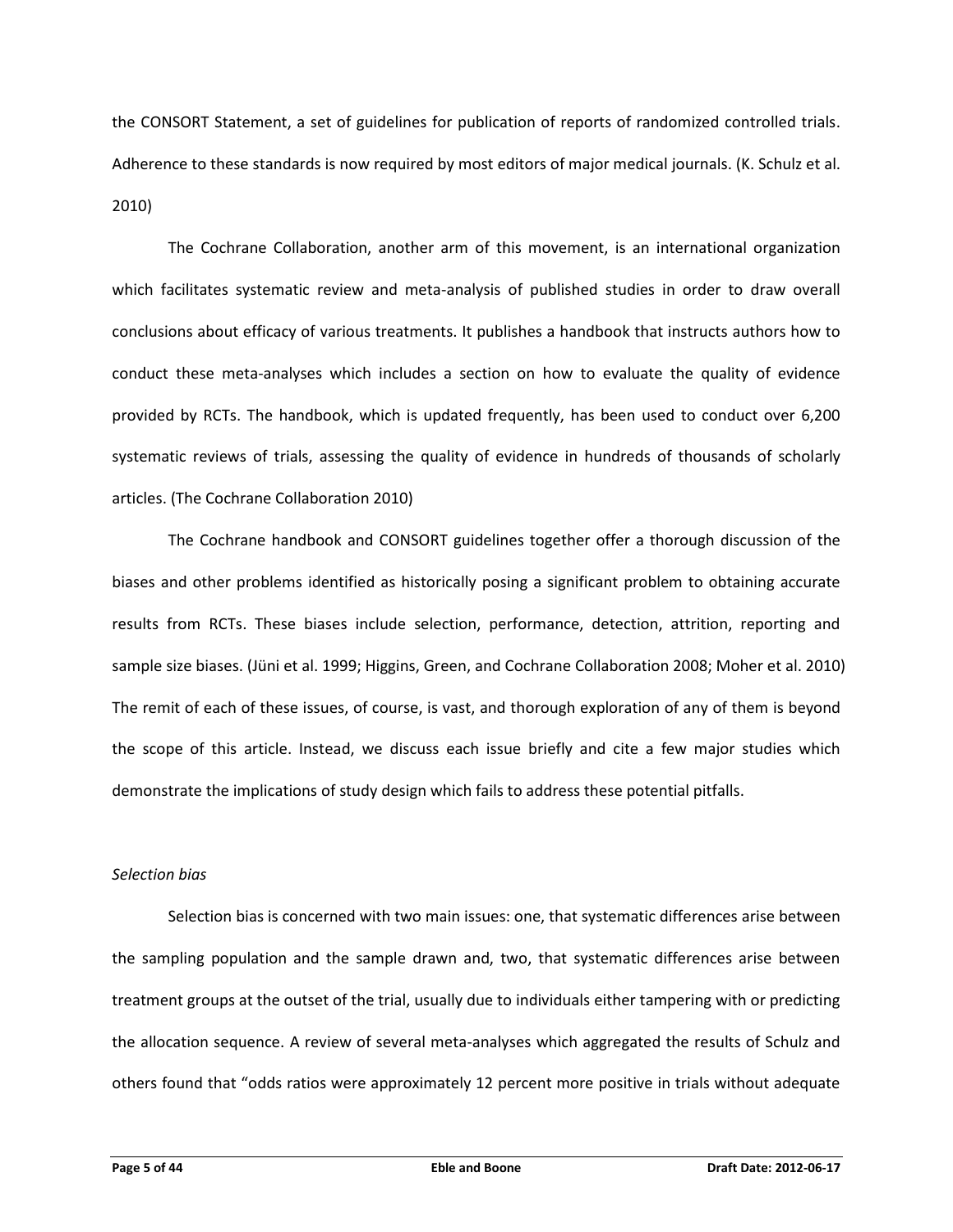allocation sequence generation" and that "trials without adequate allocation concealment were approximately 21 percent more positive than trials with adequate allocation concealment". (Gluud 2006)

CONSORT asserts that "authors should provide sufficient information that the reader can assess the methods used to generate the random allocation sequence and the likelihood of bias in group assignment". The Cochrane Handbook states

"the starting point for an unbiased intervention study is the use of a mechanism that ensures that the same sorts of participants receive each intervention...If future assignments can be anticipated, either by predicting them or by knowing them, then selection bias can arise due to the selective enrolment and non-enrolment of participants into a study in the light of the upcoming intervention assignment."

In any proposed randomization sequence, there is risk that it can be either tampered with by someone involved in allocation (e.g. covertly breaking the sequence in order to assign the intervention to those seen as more needy) or simply inadvertently deterministic due to poor design (e.g. either by assigning treatment using a sequence that could be predicted by participants who would then selectively enroll or by deterministically assigning participants to groups by a rule relying on a nonrandom characteristic such as birth date), both of which can result in nonrandom treatment allocation and therefore biased treatment effect estimates. (Wood et al. 2008; K. Schulz et al. 2010)

# *Performance bias*

Also known as the set of "Hawthorne" and "O. Henry" effects, performance bias is the tendency for participants to change their behavior or responses to questions because they are aware of being in a trial and of their treatment allocation. In many medical trials blinding of participants is used to minimize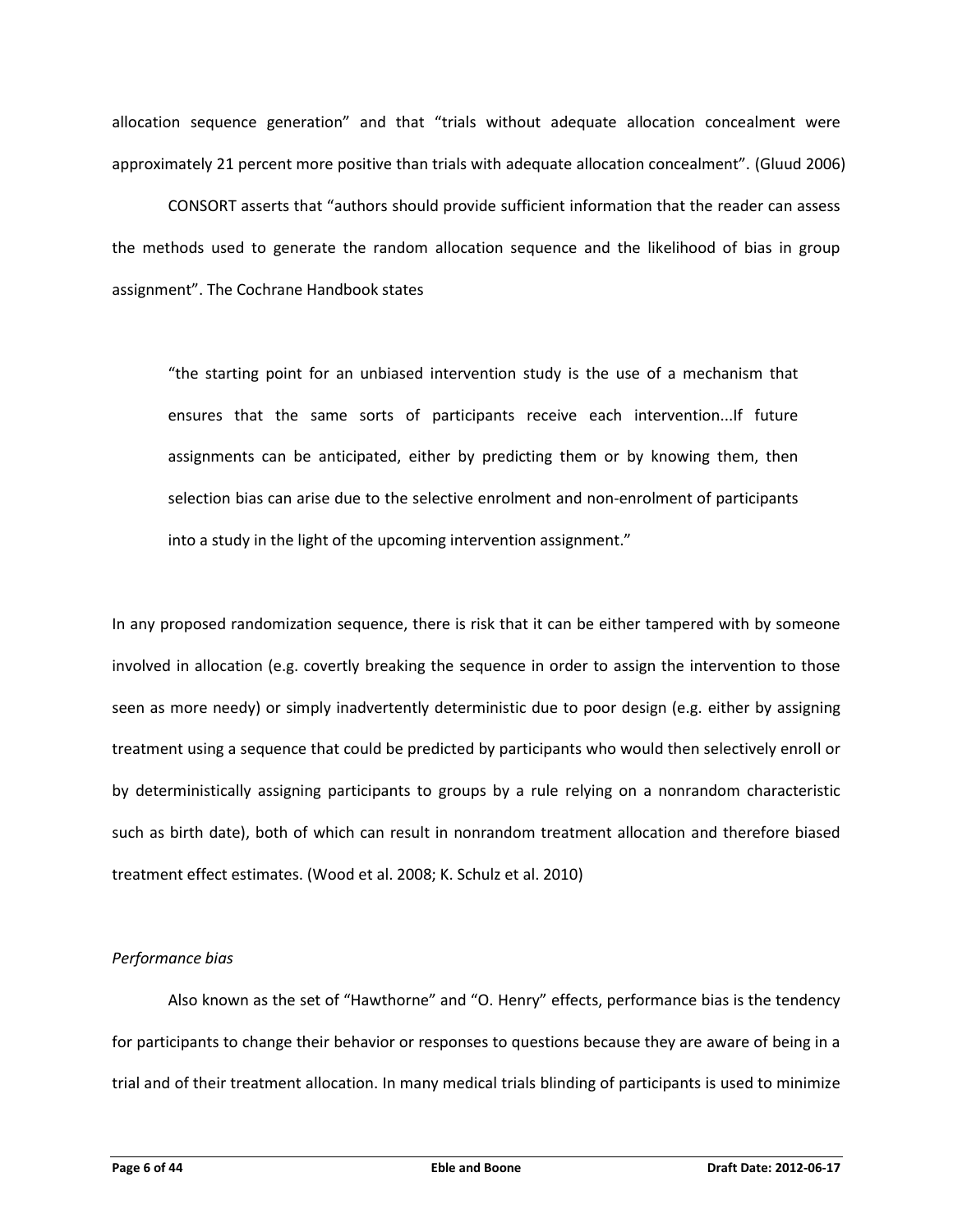this type of bias, as a participant unaware of allocation status is mechanically unable to act upon that knowledge. Discovery of allocation status in trials which were intended to be blinded has been linked to skewed results, a famous example of which is a 1975 study of the effects of Ascorbic Acid on the common cold, whose main result was that the (small) measured treatment effect was likely due to such bias. (Karlowski et al. 1975) The Cochrane Handbook states:

"Lack of blinding of participants or healthcare providers could bias the results by affecting the *actual* outcomes of the participants in the trial. This may be due to a lack of expectations in a control group, or due to differential behaviours [sic] across intervention groups (for example, differential drop-out, differential cross-over to an alternative intervention, or differential administration of co-interventions) ... lack of blinding might also lead to bias caused by additional investigations or co-interventions regardless of the type of outcomes, if these occur differentially across intervention groups."

In the cases where blinding is impossible, it is essential to recognize and address concerns of bias resulting from knowledge of treatment allocation, as knowledge of differential treatment status is likely to be linked to differential subsequent outcome-related actions (e.g. seeking alternative treatments).

The likely direction of performance bias is ambiguous. On the one hand, the placebo effect is well known. A recent and salient example of this is a meta-analysis of studies of acupuncture treatment on back pain which showed that while acupuncture was superior to control interventions, (unblinded studies) it could not be proven to be superior to sham-interventions (blinded studies). (Ernst and White 1998) Conversely, in an RCT evaluating a medical intervention, if participants in the control group were aware of the intervention group treatment strategy, we might expect them to be more likely to seek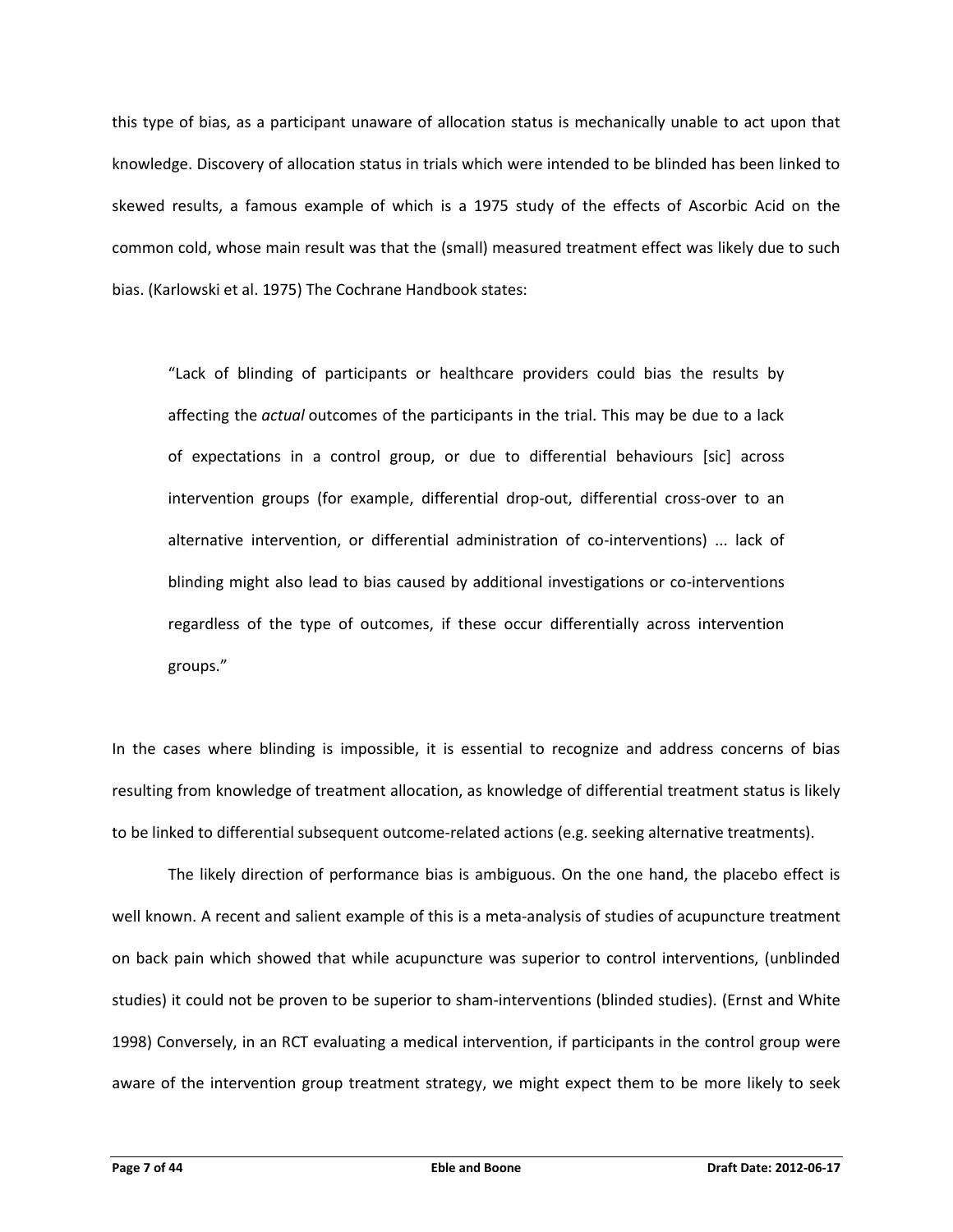outside care than before as a result of said awareness. This differential care-seeking would introduce a systematic (downward) bias on the results. Risk of such bias is difficult to control for in many trials, particularly those in economics, as blinding is often impossible and the counterfactual - "what would the group have done if they had not been aware of their treatment allocation?" - cannot be answered. Nonetheless, CONSORT maintains that the possibility that knowledge of treatment allocation could skew behavior of the two groups differentially should be explicitly addressed in reports of RCTs in order to accurately assess the quality of data the trial provides.

The other face of this concern is that participants may respond differentially to questions if they know their treatment assignment. For example, in a study evaluating the impact of frequent nurse visits on morbidity from common cold, these nurse visits could induce the intervention group to pay more close attention to potential morbidity than the controls, regardless of whether actual morbidity is affected. The assessor should therefore be concerned that the nature of the intervention might skew the data collected, particularly if it is self-reported or otherwise subjective.<sup>2</sup> Lack of blinding has been linked to 30% exaggerated treatment effect estimates in a meta-analysis of studies with subjective outcomes. (Wood et al. 2008)

# *Detection bias*

As with performance bias, detection bias is concerned primarily with blinding. In this case, however, the concern is about those collecting the data, not those providing it. The Cochrane Handbook warns that if "outcome assessors are aware of assignments, bias could be introduced into *assessments* of outcome, depending on who measures the outcomes." (Higgins, Green, and Collaboration 2008) (italics original) A trial evaluating the impact of blinding data assessors on measured treatment effect showed that

 $\overline{\phantom{a}}$ 

 $2$  Though all outcome assessments can be influenced by lack of blinding, there are particular risks of bias with more subjective outcomes (e.g. pain or number of days with a common cold). It is therefore recommended in these instruments to consider how subjective an outcome is when considering blinding.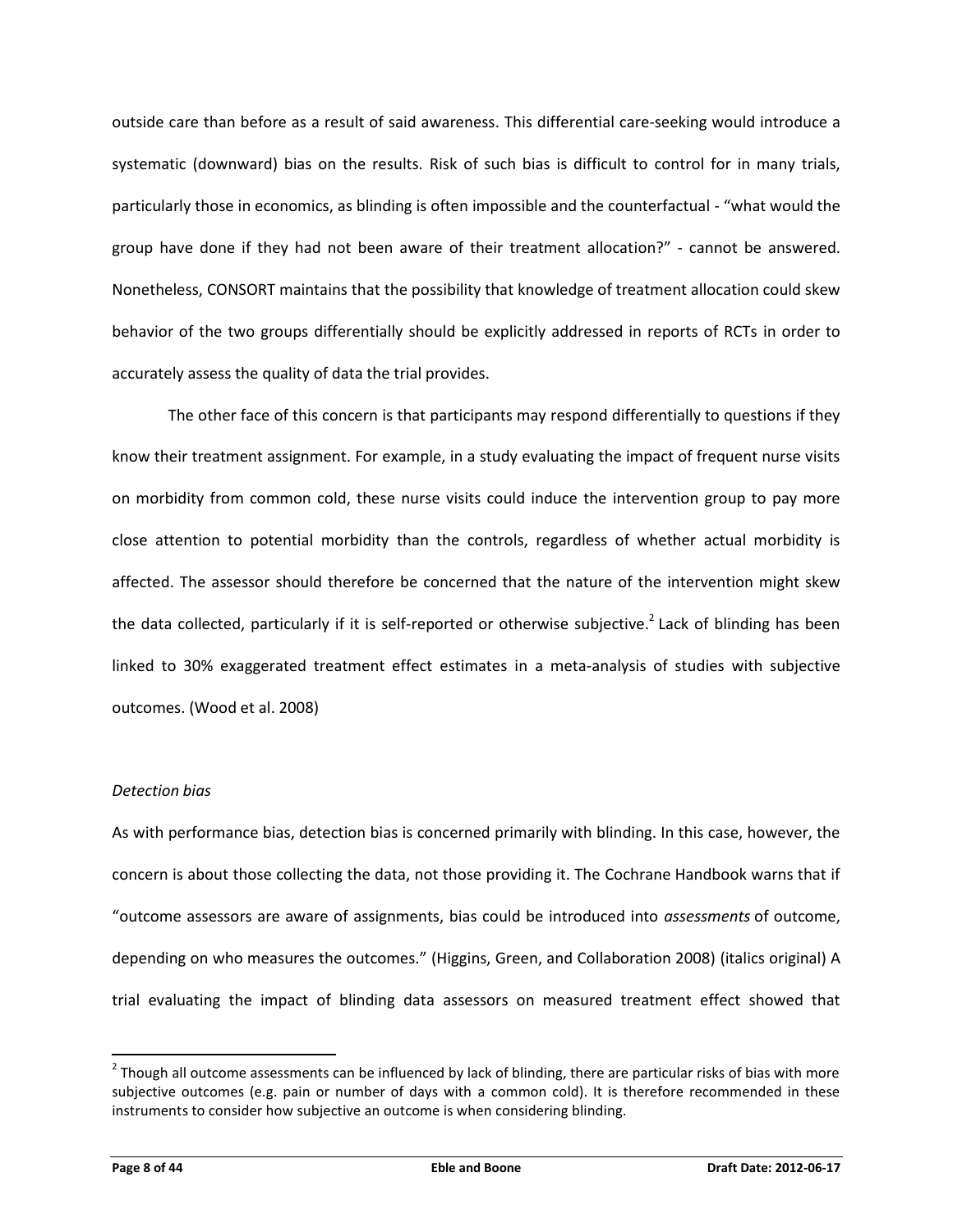preconceptions of treatment efficacy and placebo effects can have similar effects on data collectors and assessors as they do on participants. (Noseworthy et al. 1994) The CONSORT Statement adds that "unblinded data collectors may differentially assess outcomes (such as frequency or timing), repeat measurements of abnormal findings, or provide encouragement during performance testing. Unblinded outcome adjudicators may differentially assess subjective outcomes." (Moher et al. 2010) Evidence of detection bias has also been found in a trial in which ill patients performed a walking test with and without encouragement from the data collector. Encouragement alone was shown to improve time and distance walked by around 15%. (Guyatt et al. 1984) Unblinded trials which are not scrupulous in identifying and training data collectors to avoid these problems (and reporting efforts to this effect) are therefore at higher risk of detection bias.

# *Attrition bias*

Attrition bias refers to a systematic loss of participants over the course of a trial in a manner that makes the final sample differ substantially from the initial sample, potentially destroying the comparability of treatment groups obtained by randomization. At the heart of these concerns is a practice known as "intention-to-treat analysis", wherein all participants who have gone through randomization should be included in the final analysis. One way of perceiving this concern is as an extension of the concerns outlined in the selection bias section taken forward to the execution and completion of the trial. Loss of participants can come from any number of reasons: drop-out, missing data, refusal to respond, death, or any exclusion rules applied after randomization. As explained in an article discussing this bias: "any analysis which omits patients is open to bias because it no longer compares the groups as randomised [sic]." (Lewis and Machin 1993)

One particularly salient example of post-hoc exclusion creating bias is the Anturane Trials, wherein the authors excluded those participants who died during the course of the trial, despite the fact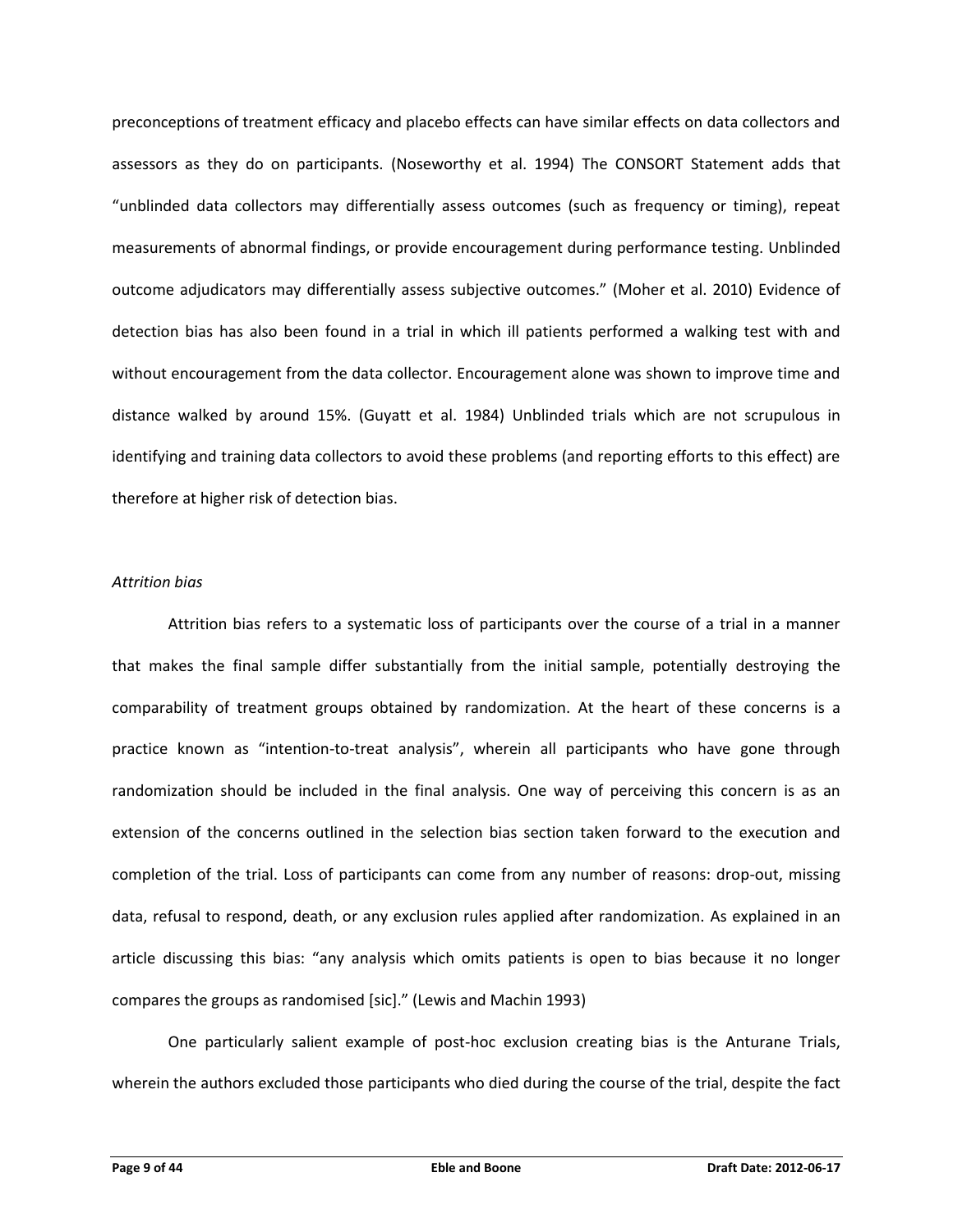that mortality rates differed highly between control and intervention groups. The initial article from these trials showed a significant effect of the drug, but subsequent analyses which included participants according to randomization status failed to reject the null of no treatment effect. (Temple and Pledger 1980)

# *Reporting bias*

Perhaps the most insidious of the problems facing those reading the reports of RCTs, reporting bias is the concern that authors present only a subset of their analyses and, as a result, the reader is left with only an incomplete and often a skewed understanding of the results. The more serious risk is that this bias will lead to many false positive conclusions about the efficacy of treatment and this, in turn, will lead to misinformed care or policy. The likelihood of this risk has been identified in a review of oncology articles published in two major medical journals, (Tannock 1996) and a more recent article confirmed this finding in three separate meta-analyses, finding that "statistically significant outcomes had a [sic] higher odds of being fully reported compared to non-significant outcomes (range of odds ratios: 2.2 to 4.7)." d (Dwan et al. 2008) A recent meta-analysis of studies on anthelminth therapy and treatment for incontinence found additional evidence that "more outcomes had been measured than were reported", and calculated that with a change in the assumptions about which outcomes the largest study chose to report, "the conclusions could easily be reversed." (Hutton et al. 2000)

To combat this problem, medical journals take two major steps. One, they require that a protocol be registered with a central, third-party database before the study begins. The protocol documents the plan for conduct of the trial, the intended sample size, and the analyses that the trialists will undertake at the end. This ensures continuity in the conduct of the trial, as any post-hoc changes that are made, potentially in favor of presenting more interesting results, would contradict the publicly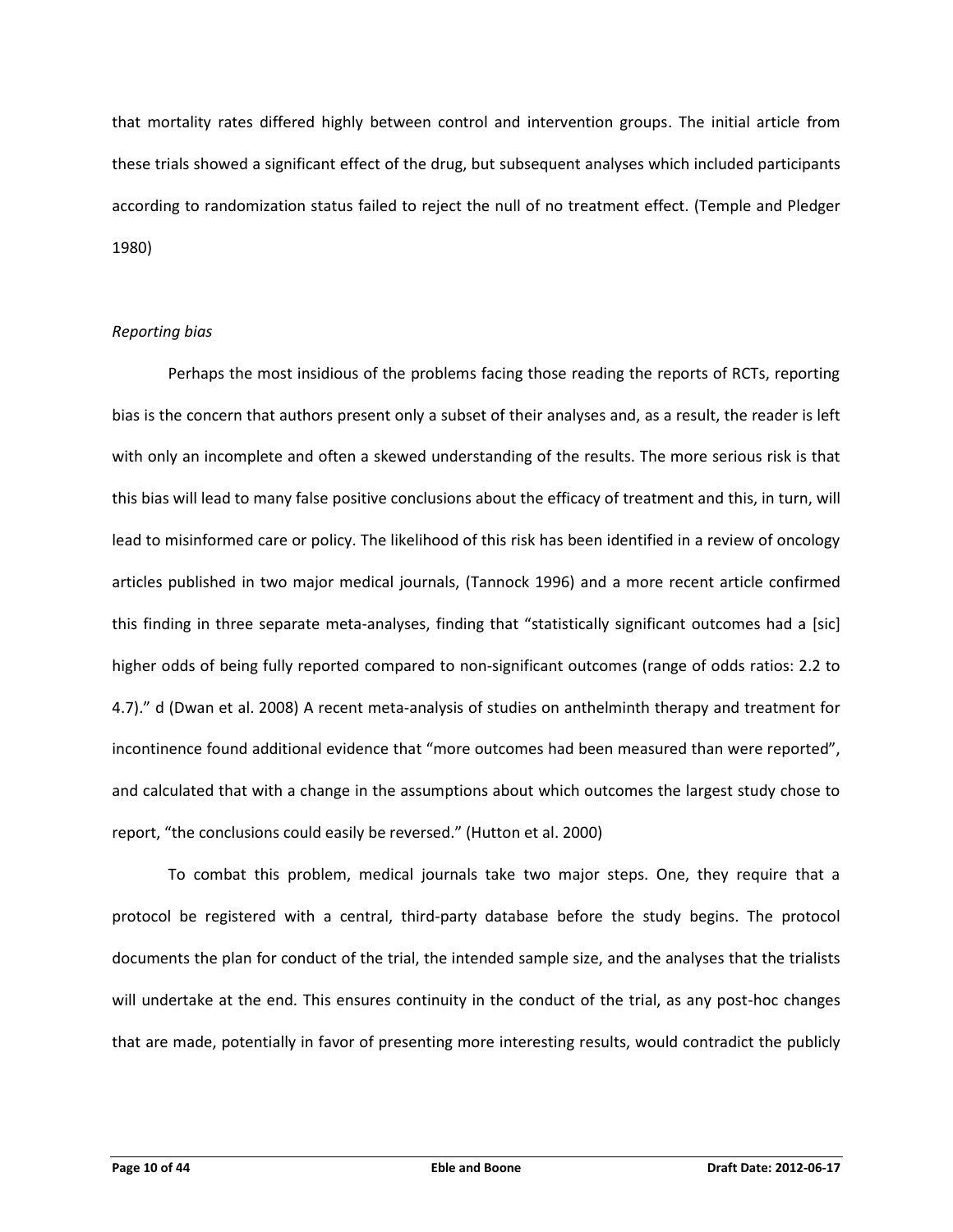available plan for action. Upon consideration for publication, journal editors and peer reviewers can use the protocol to check for this.

The second tool is the definition of a "primary" analysis. The construction of t-test or similar comparison of means with a 95% confidence interval is such that conducting 20 such analyses will on average yield at least one "significant" result by virtue of chance alone. To prevent authors from running analyses ad infinitum and publishing only those which are significant, both the protocol and subsequent report of the article must report which analysis is given highest credence, also called the "primary outcome."

In this process, additional labels of "secondary" and "exploratory" outcomes are required to be assigned to the remaining presented results. This allows the reader to differentiate between analyses that the authors planned before the study and analyses which were conducted after the data was collected, thus with the benefit of being able to "peek" at the data and discern which relationships are significant. Exploratory analyses should be treated as hypothesis-forming, rather than hypothesisanswering, results, as there is a high risk of false-positive results in such analyses. (Oxman and Guyatt 1992; Yusuf et al. 1991; Assmann et al. 2000)

#### *Sample size bias*

Sample size calculations are a deceptively simple tool to minimize bias – an insufficiently large sample size can lead to imprecise estimation, biasing the results downward. CONSORT describes the risk of attenuation from sample size bias:

"Reports of studies with small samples frequently include the erroneous conclusion that the intervention groups do not differ, when in fact too few patients were studied to make such a claim. Reviews of published trials have consistently found that a high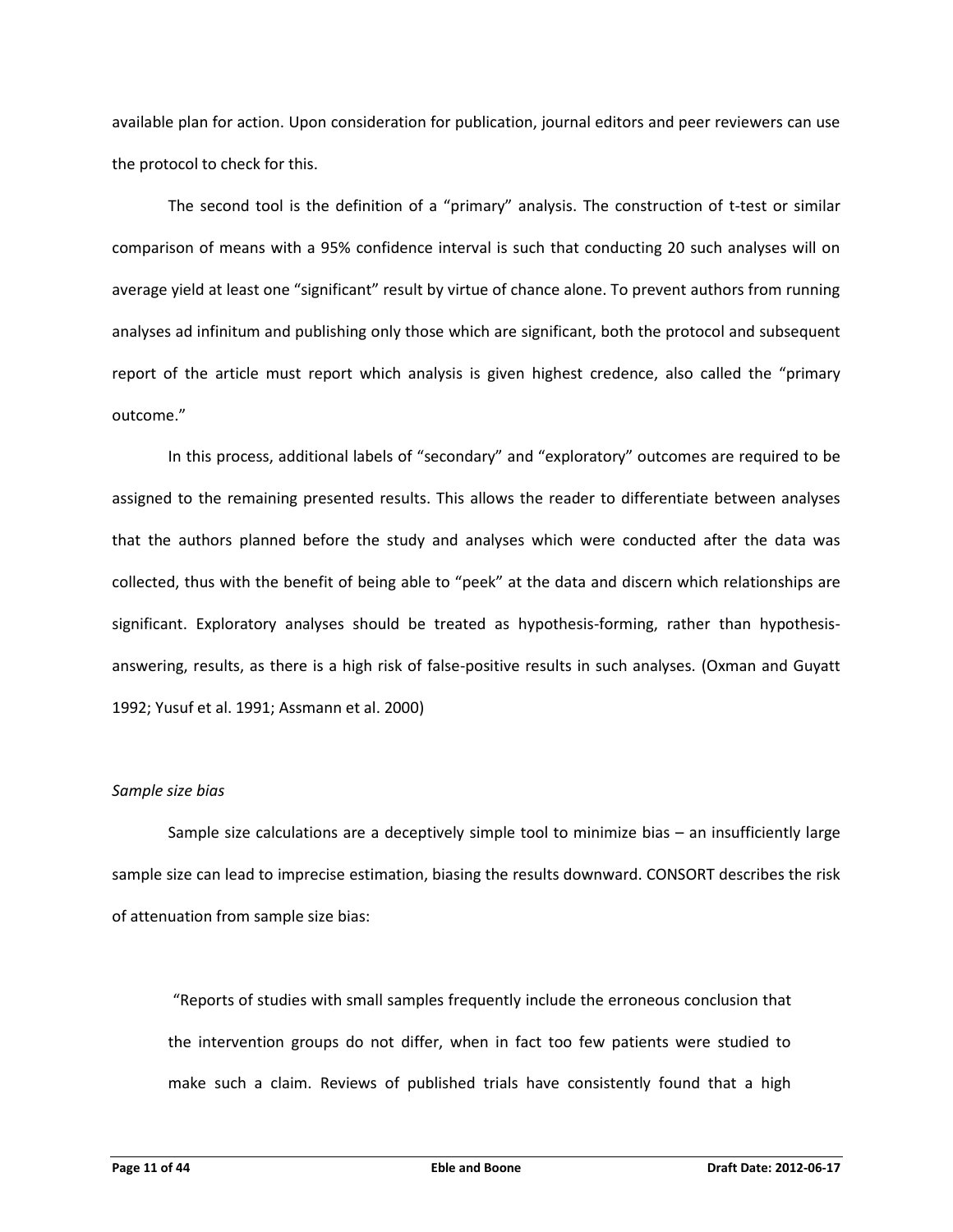proportion of trials have low power to detect clinically meaningful treatment effects. In reality, small but clinically meaningful true differences are much more likely than large differences to exist, but large trials are required to detect them."

A recent study of the issue also finds that trials with inadequate power have a high false-negative error rate and are implicated as a source of publication bias. (Dwan et al. 2008) Disentangling this result, two other studies found that small sample sizes were likely to overstate the effect size because of the heightened influence of outliers in these cases. (Moore, Gavaghan, et al. 1998; Moore, Tramer, et al. 1998) To guard against these problems, both CONSORT and Cochrane expect trialists to conduct sample size calculations before collecting any data and report them in trial publications.

As mentioned earlier, adherence to the CONSORT guidelines is now required by many journal editors for publication (K. Schulz et al. 2010) and articles which are successfully published in peer reviewed journals are again scrutinized by Cochrane Collaboration contributors during the conduct of systematic reviews. The result of this repeated scrutiny is a reduction in the problems described above. (Plint et al. 2006)

# *Economics trials and our motivation*

As discussed in the introduction, academics in pure (as opposed to medical) economics departments have witnessed a surge in the use and popularity of RCTs in the last ten years. In the past half-century, governments and aid groups often relied on narrative accounts and "very rarely any firm evidence" to decide which programs to implement. (Pritchett 2002) During this period, evaluations of these projects are also claimed to have been performed on an ad-hoc basis and with very little statistical care. (Banerjee 2007) Perhaps as a result, economics RCTs were rapidly incorporated into the policy and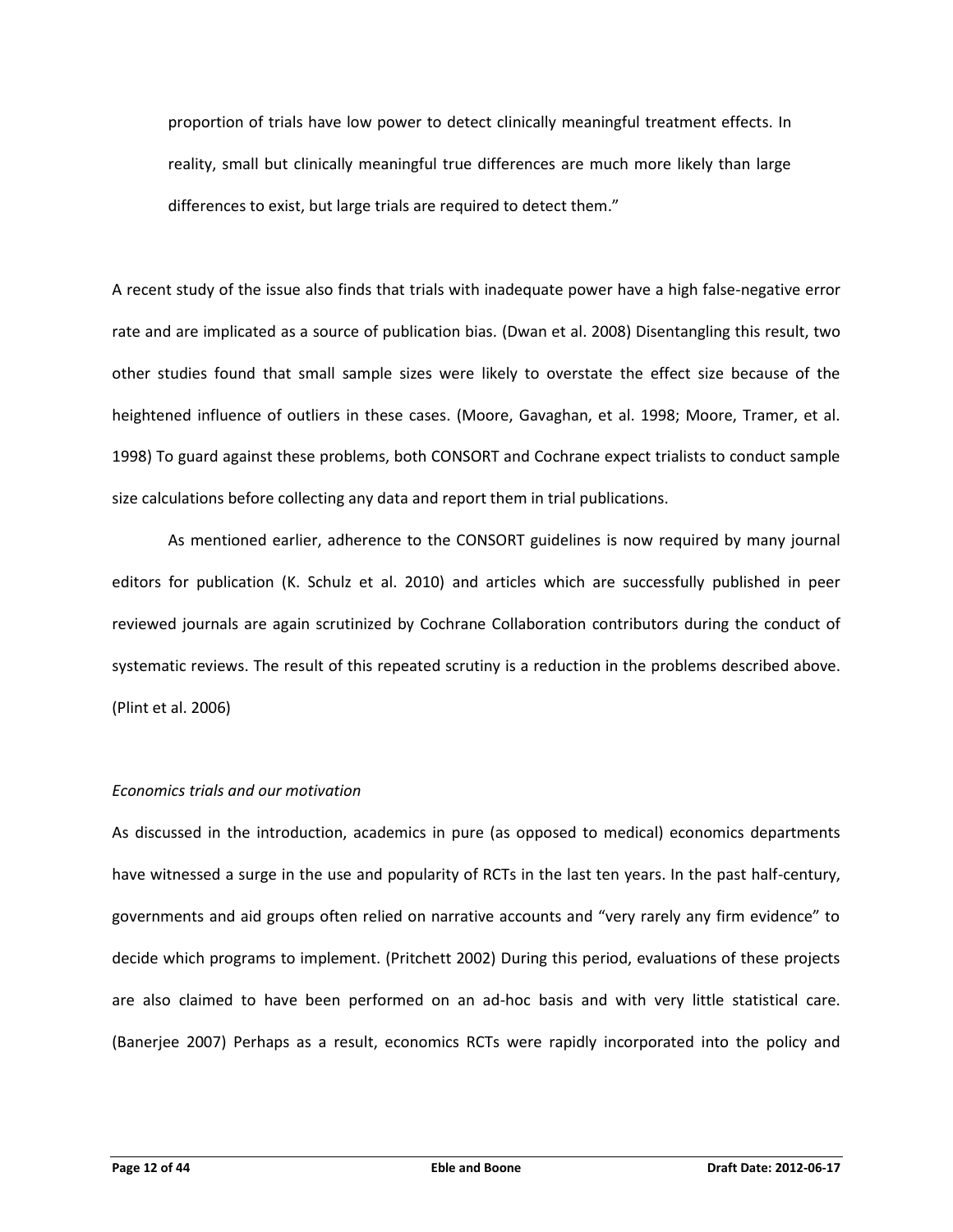academic dialogues concerned with addressing this lacuna and are enjoying a stratospheric ascent similar to that of medical RCTs in the last half of the  $20^{th}$  century. (Banerjee 2007; Parker 2010)

Review of the bibliographies of peer-reviewed journal articles reporting economics RCTs reveals that many of the trials conducted to date have not explicitly drawn from the health literature on how to minimize bias in such experiments in the ways discussed above. As a result, we are concerned that economics trials unnecessarily risk stumbling into the same pitfalls which have plagued medical trials for the past sixty years.

In the section that follows, we describe the development and application of the grid, an instrument which uses the insights from the literature cited above as its main source. We are eager to acknowledge that the goals of economics trials are not identical to those of phase III medical trials and that it is an important question to ask how the metrics used to evaluate them should also differ. In light of this concern, the grid does not perfectly mirror the CONSORT Statement or Cochrane Handbook. Rather, it incorporates those suggestions which seem most appropriate to economics and excludes others which are either inappropriate for most economics trials (allocation concealment) or insufficiently objective (generalizability).

As for the criteria which remain, we contend that there are two justifications for applying them to the economics literature. One is that we see this as a \$100 bill lying on the ground. The medical literature has carefully identified a set of well-defined concerns and shown that lack of attention to them yields bias in treatment effect estimates. There seems little reason not to use this advice. Perhaps more controversially, we recognize that many RCTs are used to inform development policy and domestic social policy in the developed world. To the extent that these policies affect a large number of lives in the developing and developed worlds, we think the same standards should be applied to these policy decisions as are applied to the decision whether to approve a wide array of non-vital pharmaceuticals in the US such as prescription anti-balding medicine.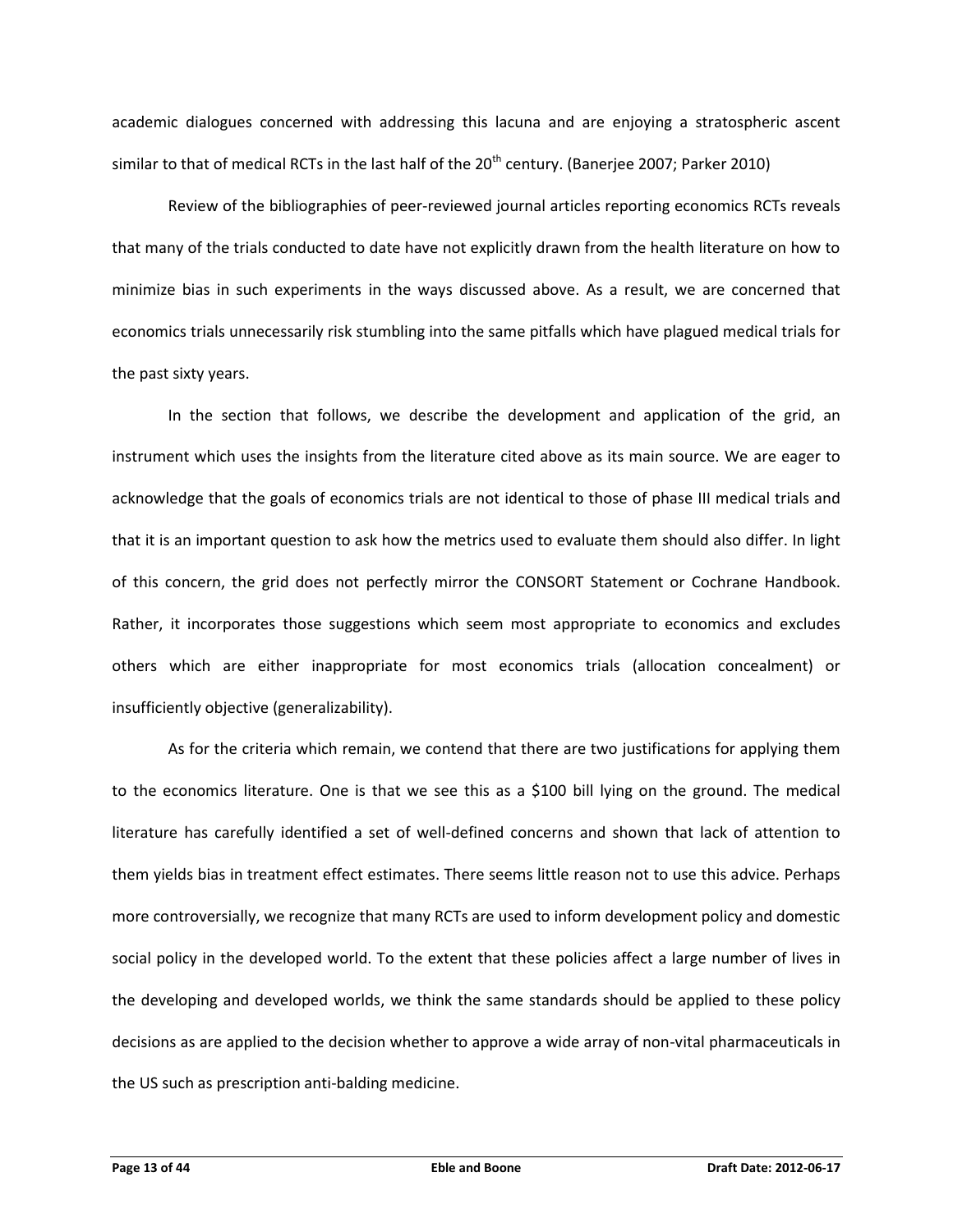#### **Section III: Methodology**

In this paper, we hope to answer the following research question: are the recent reports of RCTs in economics providing readers with sufficient information to assess the quality of evidence provided by the experiment (henceforth: are they adequately reporting how the trials were conducted) and is there evidence that authors take the necessary steps to minimize the risk of the biases that medical trialists have encountered? To answer this question, we developed a reporting and bias evaluation tool using a subset of the standards and guidelines set forth in CONSORT and the Cochrane Handbook. We then collected all economics articles published in a set of 50 major peer reviewed journals and, to evaluate the validity of our grid and to provide a benchmark for our ratings of articles in economics, we randomly selected an equal number of articles from peer reviewed journals in medicine. Finally, we applied our grid to both sets of articles. Below we describe our grid, our article selection process, and the assessment process itself.

### *The grid*

To systematise the assessment of articles, we developed a grid which addresses each of the issues discussed in section II, provides leading questions to assist the assessor in assessment, and facilitates data collection. The full grid is given in Appendix 2. It is designed to facilitate and collect assessments of adequacy of reporting and risk of bias in terms of the six biases. There are 13 broad "issues" spread across the six biases, and many of these contain several smaller questions. The task of the assessor is to answer each question by putting either a "√" for yes or an "X" for no to the left of the question and, if at all possible, provide a page number or explanation in the comment and quote boxes to the right of the question to justify the assessment. The assessor then aggregates the assessments from questions to issues, and then aggregates from issues to an overall assessment for each of the six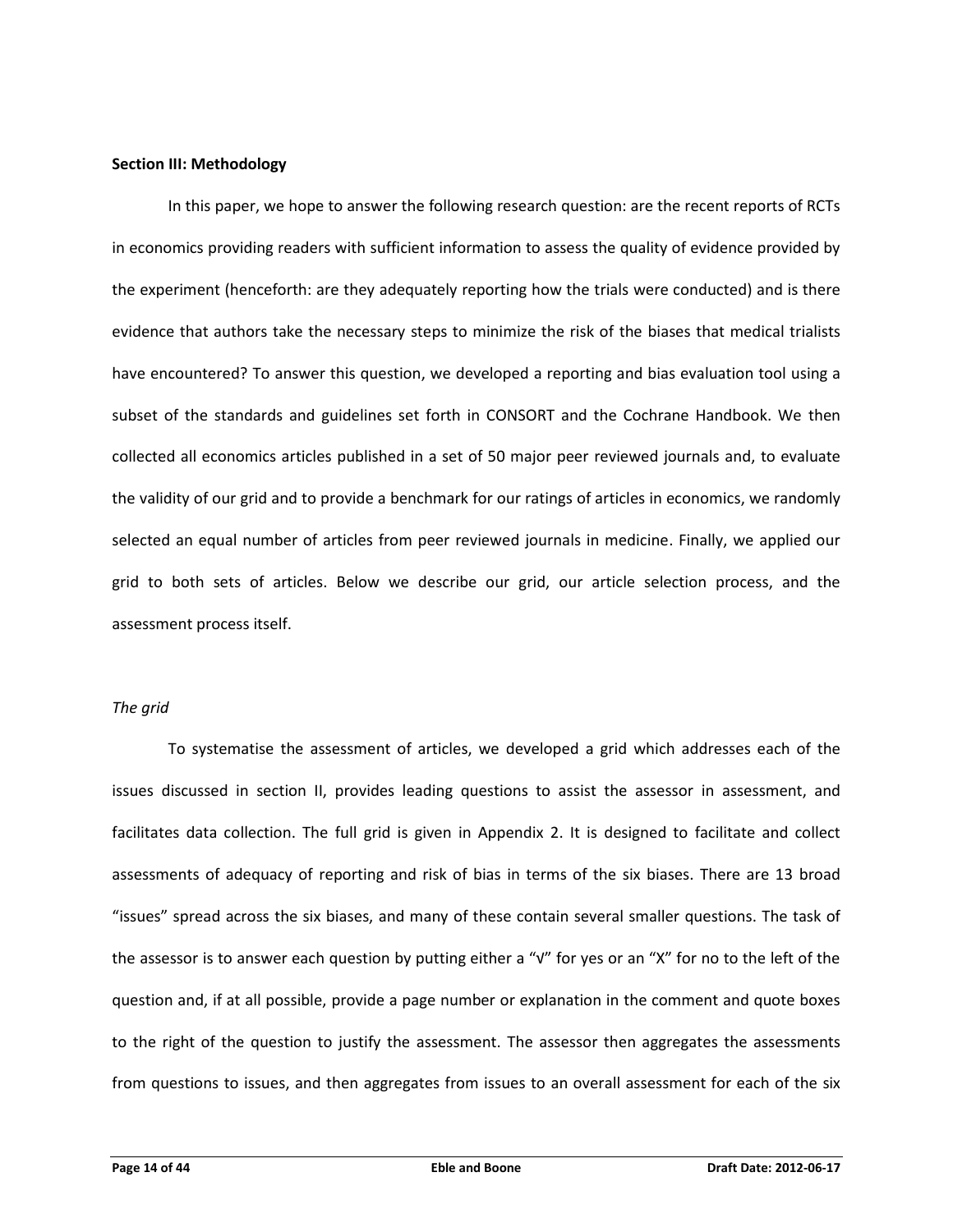biases, separately for adequacy of reporting and risk of bias using a simple rule: if the article fails on any issue in terms of adequacy of reporting, then it fails for the overall adequacy of reporting of that bias (and similarly for the assessment of low risk of bias). The motivation for this structure is that each type of bias is complex, comprising several different concerns, each of which must be addressed to minimize the risk of a given bias.

The result of this grading process was an assessment for each of the 13 issues and each of the 6 biases, whether the issue/bias was reported adequately, and whether or not there was low risk of bias associated with that issue/bias.

# *The studies*

For this analysis, we collected a set of articles published in peer-reviewed journals in economics reporting the results of economics trials. The selection process was as follows:

- 1) Using the EconLit database, we searched for journal articles published between 2000 and 2009 that contained either the word randomized or randomization (or their alternative British spellings) in the title or abstract. A search conducted on July  $6<sup>th</sup>$ , 2010 generated 527 results.
- 2) From these results, we further limited eligibility with two criteria:
	- a. The first eligibility criterion was that an article had to report the results of a prospectively randomized study. This condition was incorporated in light of the fact that we are evaluating study design and so it would be inappropriate to include studies not specifically designed as trials (e.g. public lotteries or other natural experiments).
	- b. To limit heterogeneity of study quality, we further restricted eligibility to articles published in the top 50 journals as rated by journal impact within economics, taken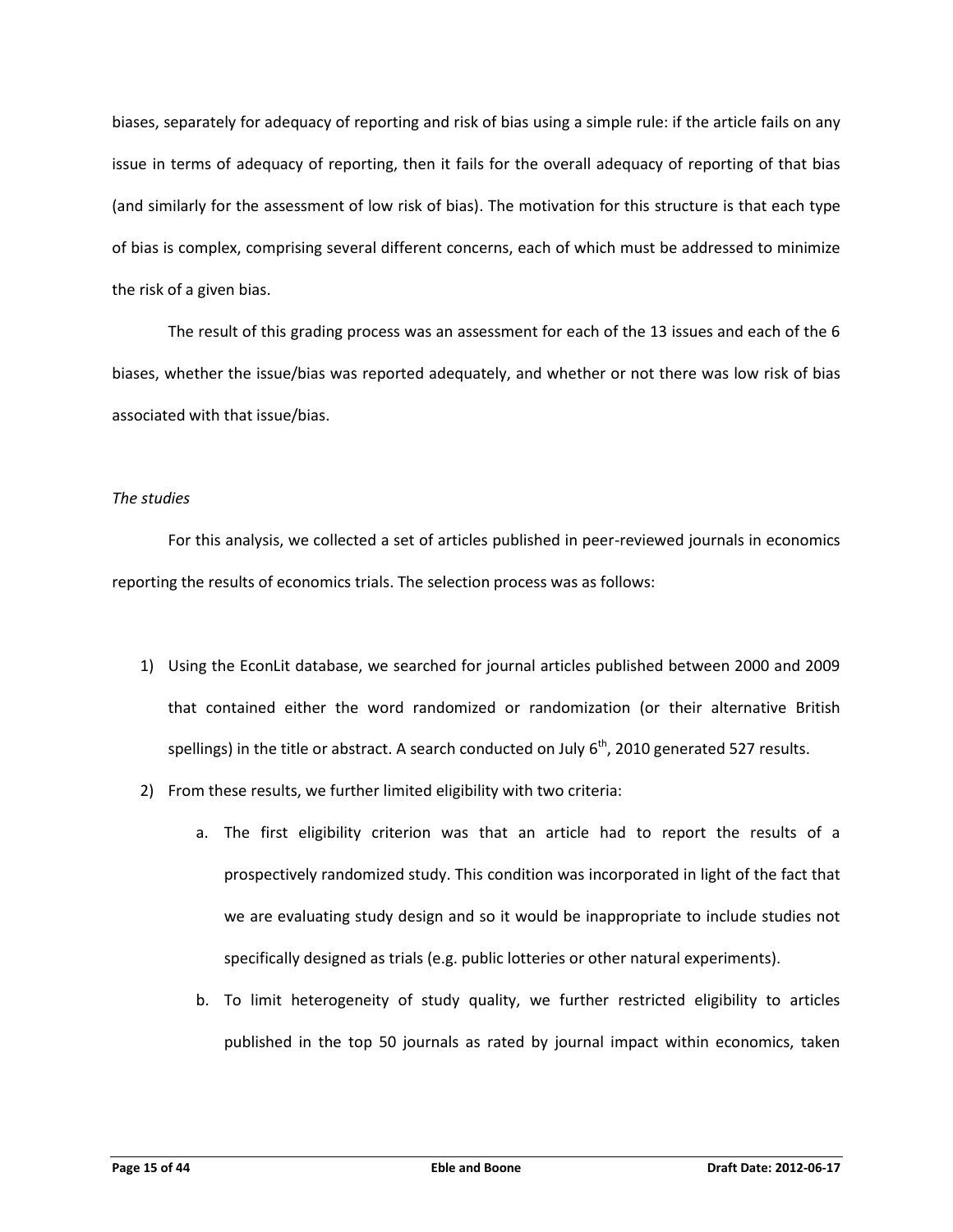from a Boston Fed working paper which ranks economics journals. (Kodrzycki and Yu 2005)

In total, this yielded 28 articles published between 2001 and 2009. A full list is provided in Appendix 1.

We randomly selected an equal number of articles reporting RCTs published in three of the top peer-reviewed medical journals for grading. This served two purposes – one, we wanted to use these grades to see whether our instrument and grading process were on target. If the instrument failed these articles on most accounts, we would be worried that it might be too strict as adherence to the CONSORT standards was required by most medical journal editors during this period. Two, we wanted to provide a benchmark for how the "gold standard" in medicine would fare according to our standards. We drew our sample such that in each year with at least one eligible article in economics, there were selected an equal number of articles in medicine as there were eligible articles in economics. We chose to draw this sample of articles in medicine from the top three medical journals as classified by the Thompson *Journal*  and Citation Reports' impact factor in general and internal medicine as of July 6<sup>th</sup>, 2010. (Thompson Reuters 2010) These journals are *The Lancet, The Journal of the American Medical Association,* and *The New England Journal of Medicine*. The decision to only consider articles from these three journals was made with two motives: one, for ease of processing, as there are literally thousands of RCT reports published each year and restricting the journals to these three still left us with approximately 350 each year and, two, in order to see how our grid fared evaluating the "gold standard" in medicine.

To obtain the medical RCT article sample, we followed the following process

1) We searched Pubmed (a database similar to Econlit indexing medical journals and their articles) for all articles reporting clinical trials in these three journals in years when there was also an eligible economics article published (all years in our range save 2000 and 2002).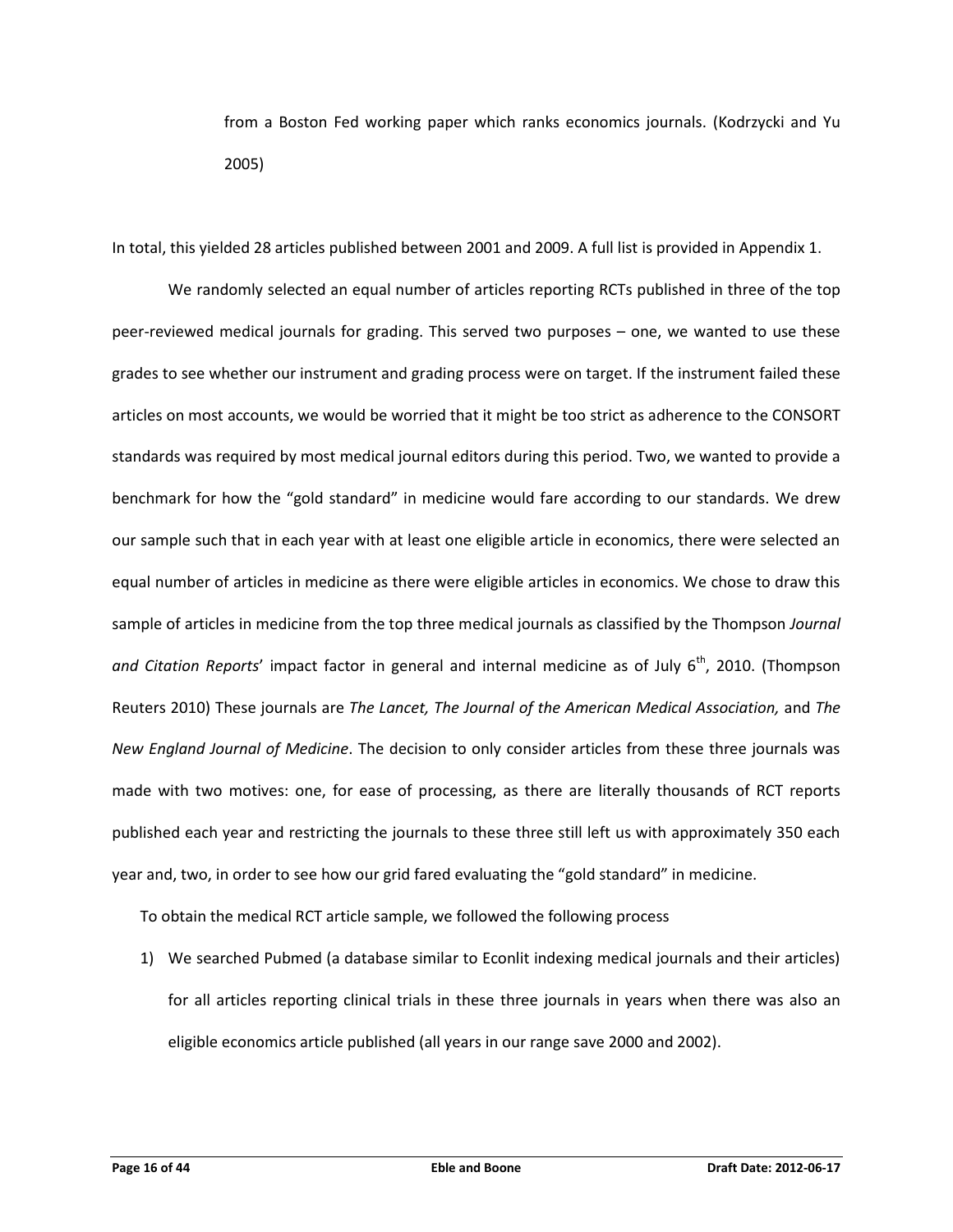- 2) From this list, we then randomly selected a number of articles in a given year equal to the number of eligible articles in economics in that year. Randomization was performed by ordering the journal articles as they appeared in the search, assigning each article a random number between 0 and 1 using a random number generator, and then sorting the articles in ascending order by the magnitude of the randomly assigned number, selecting the first x articles required to achieve balance between the two fields.
- 3) We excluded Phase I and II trials in medicine as their methods, goals and sample size considerations are significantly different from Phase III trials, which, similar to the economics trials we are concerned with, are more often used to inform policy. The final list of these papers is also given in Appendix 1.

In both medicine and economics, if a trial generated more than one eligible publication, the article published earliest was selected. Other associated articles were used to provide additional information for evaluation of the main article only.

# *The assessment process*

Both authors first read each article and assessed the adequacy of reporting and risk of bias using the grid individually. For each article, we then discussed our assessments. Any disagreements were resolved through deliberation, the result of which is the final assessment of each study, presented in section IV. This method of individual grading followed by deliberation was adopted in light of the difficulty met in medicine during efforts to conduct similar studies which elected to use independent grading without deliberation. While the latter type of grading potentially provides better evidence in favor of the internal validity of the grid, the rate of agreement between graders in such processes is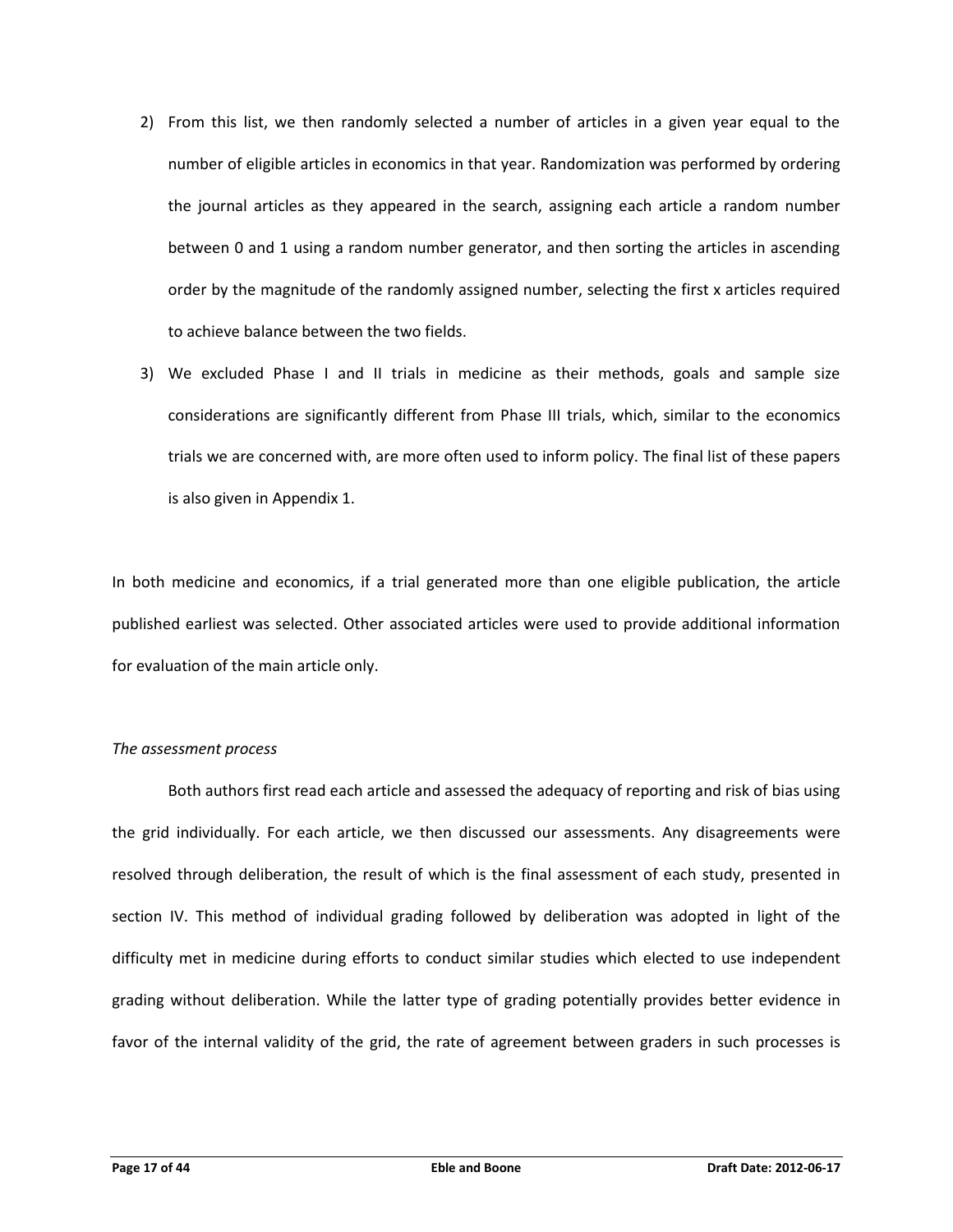often low. (Clark et al. 1999) We chose a deliberation process instead to ensure that the results from grading, which is a long and tedious process, were as reliable as possible.

In the analysis on risk of bias that follows, we group inadequacy of reporting (and therefore unclear risk of bias) with high risk of bias. While this is not ideal, unclear risk of bias sheds similar, if not as severe, doubts on the conclusions of the study in question. We draw this method from the landmark meta-analysis assessing study quality in medicine. (K. F. Schulz et al. 1995) Furthermore, we do not aggregate the individual scores to create an overall study-level score, as each section represents a separate concern, again following the lead of meta-analyses in medicine. (Spiegelhalter and Best 2003) As the issues in our analysis are diverse, both the effect size and direction of bias are likely to be different for each individual bias, if not issue.

# **Section IV: Analysis**

In this section we compare our assessments of published articles in economics and medicine, in terms of adequacy of reporting and risk of bias. We find that the economics literature reports on the majority of these risks irregularly - for three of the six issues, less than 50 percent of the articles collected report adequately, and for no type of bias do more than three fourths of the articles report adequately. The pattern is largely similar, with uniformly lower rates of passing, for our assessments of risk of bias in economics articles. Though much of this relationship is mechanical, even among the subset of articles in which reporting is adequate there are many cases in which there is significant risk of bias. For two of the six biases, all articles in economics that we include fail to report adequately and cannot be assessed as having low risk of bias. The medical literature, as expected, does much better, though for no bias do 100 percent of the articles report adequately or have low risk of bias.

Below, we show summary statistics of our assessments and then provide selected examples of concerns from the economics articles. Figure 4.1 shows the overall performance of eligible articles in the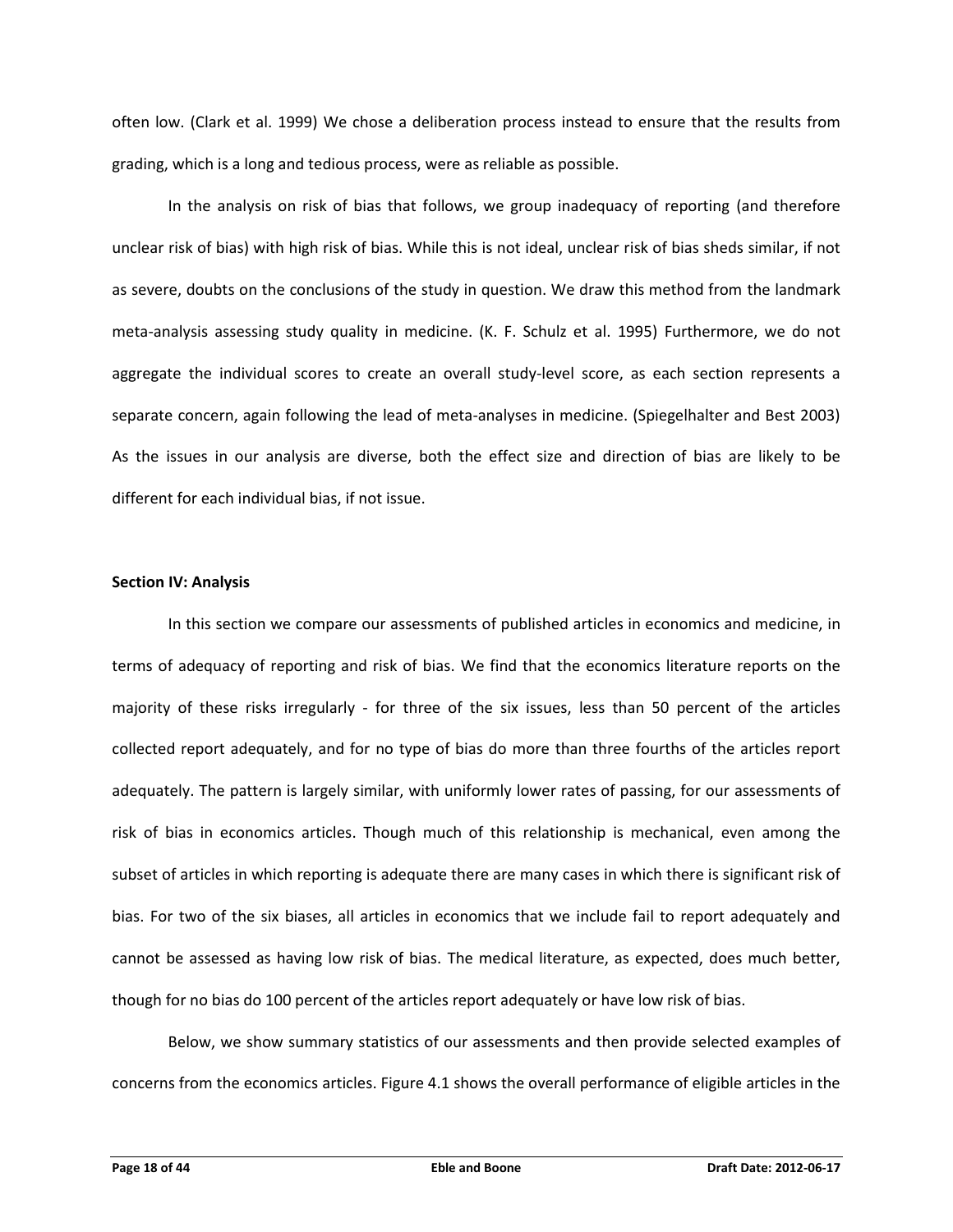two disciplines in terms of adequacy of reporting. Figure 4.2 shows the same comparison for our analysis of risk of bias. Figure 4.3 displays the proportion of articles in economics which were assessed as not having low risk of bias whose assessment was due to inadequate reporting. Table 4.1 gives the overall percentage of papers with adequate reporting and low risk of bias for each of the six biases. It also shows the raw difference between performance of articles in the two disciplines and the p-value results of a simple Student's T test for mean equality for reporting and risk of each bias. In the rest of this section, we describe the bias-specific performance of economics articles and explain some of the major driving factors behind this performance.

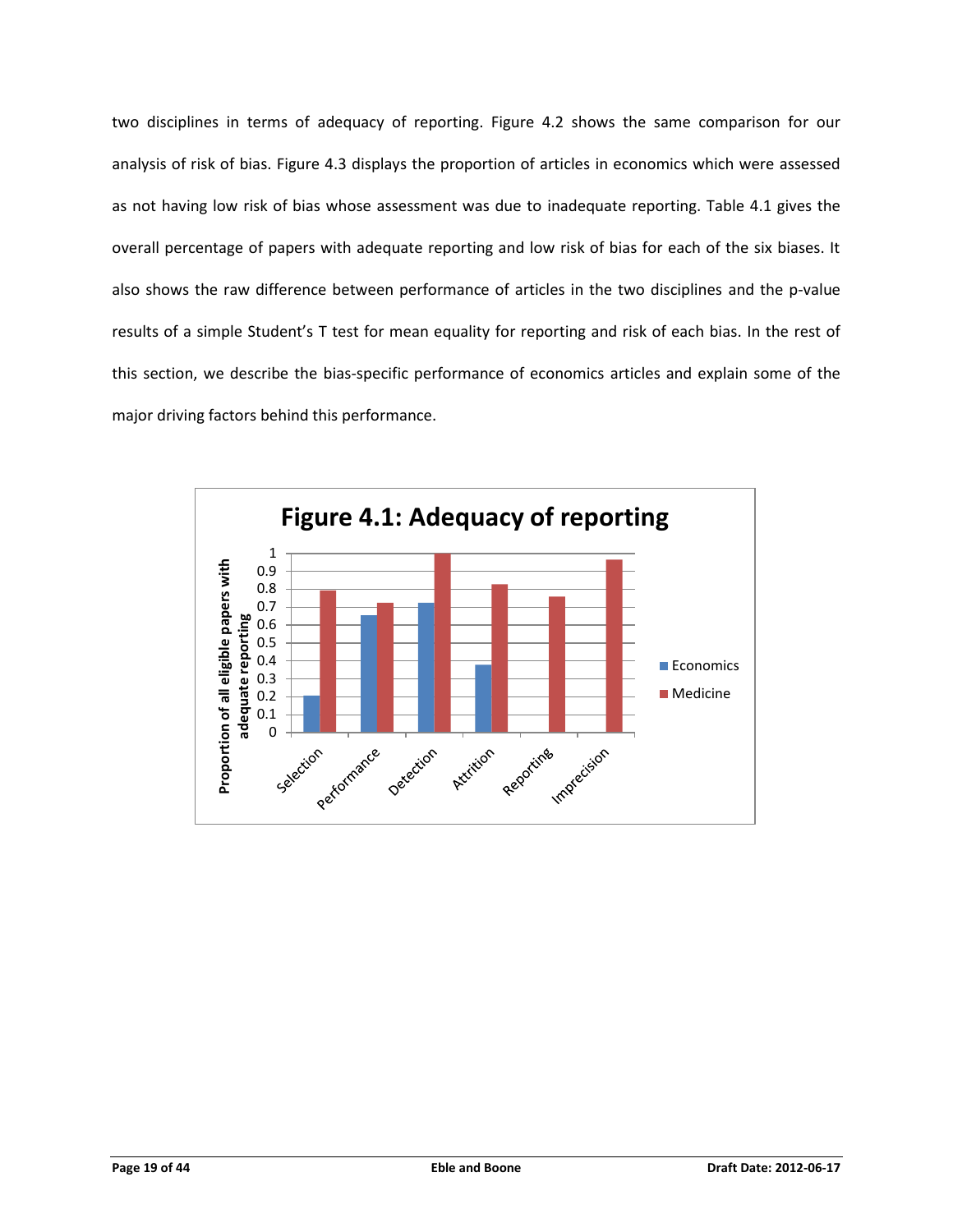

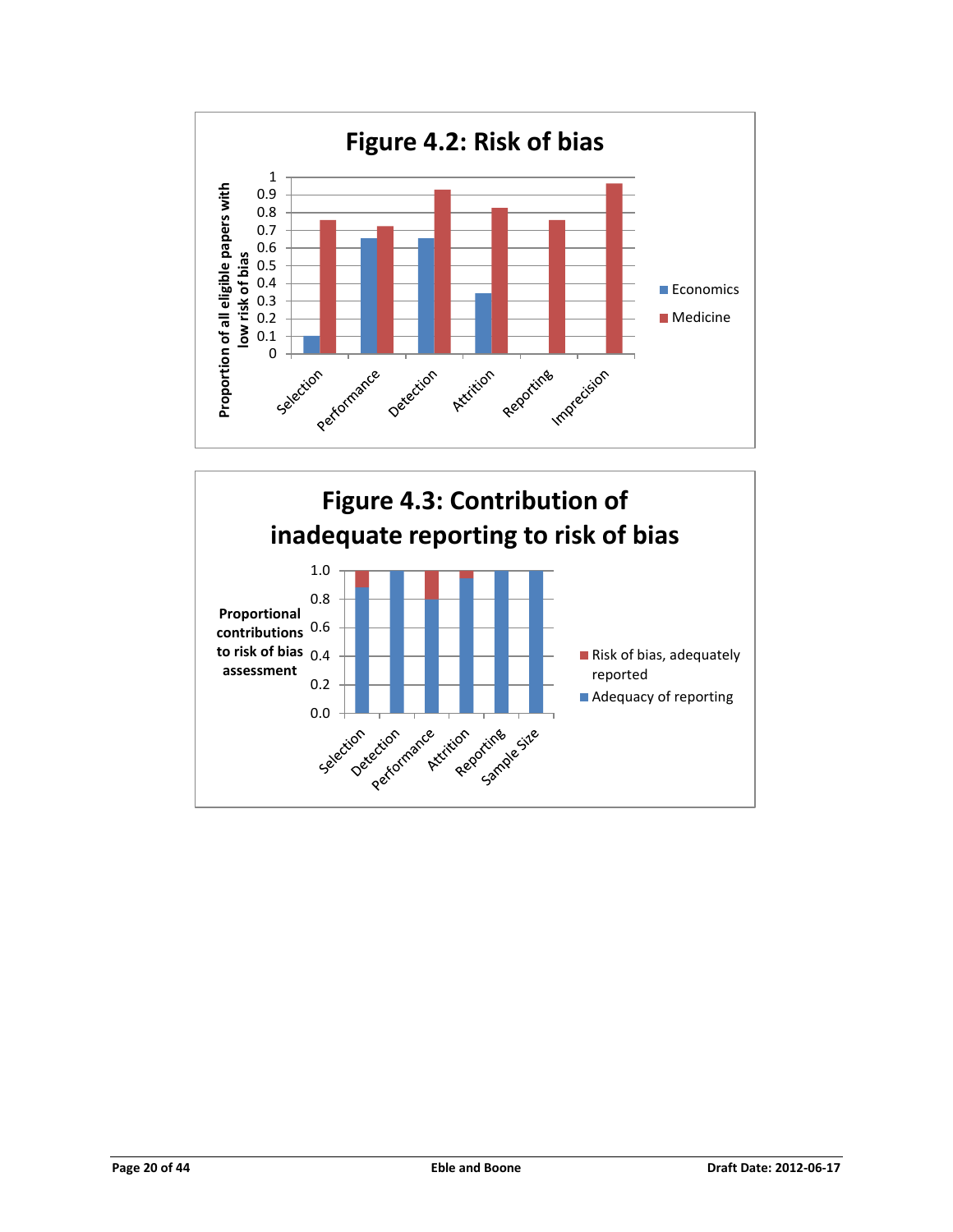|             |                     | <b>Economics</b> | <b>Medical</b> |                |
|-------------|---------------------|------------------|----------------|----------------|
|             |                     | articles         | articles       |                |
| <b>Bias</b> | <b>Issue</b>        | passing          | passing        | T-test p-value |
| Selection   | Reporting           | 20.7%            | 79.3%          | 0.000          |
| Selection   | <b>Risk of bias</b> | 10.3%            | 75.9%          | 0.000          |
| Performance | Reporting           | 65.5%            | 72.4%          | 0.578          |
| Performance | <b>Risk of bias</b> | 65.5%            | 72.4%          | 0.578          |
| Detection   | Reporting           | 72.4%            | 100.0%         | 0.003          |
| Detection   | <b>Risk of bias</b> | 65.5%            | 93.1%          | 0.010          |
| Attrition   | Reporting           | 37.9%            | 82.8%          | 0.000          |
| Attrition   | Risk of bias        | 34.5%            | 82.8%          | 0.000          |
| Reporting   | Reporting           | 0.0%             | 75.9%          | 0.000          |
| Reporting   | Risk of bias        | 0.0%             | 75.9%          | 0.000          |
| Imprecision | Reporting           | 0.0%             | 96.6%          | 0.000          |
| Imprecision | Risk of bias        | 0.0%             | 96.6%          | 0.000          |

# **Table 4.1 – Performance of articles by issue and discipline**

*Selection bias:* Only six of the 28 eligible economics articles (21%) passed the reporting criteria for selection bias. For reference, almost 80% of eligible medical articles did so. Figures 4.4 and 4.5 present performance of both economics and medical articles on the three issues comprising this bias randomization, flow of participants, and baseline demographics.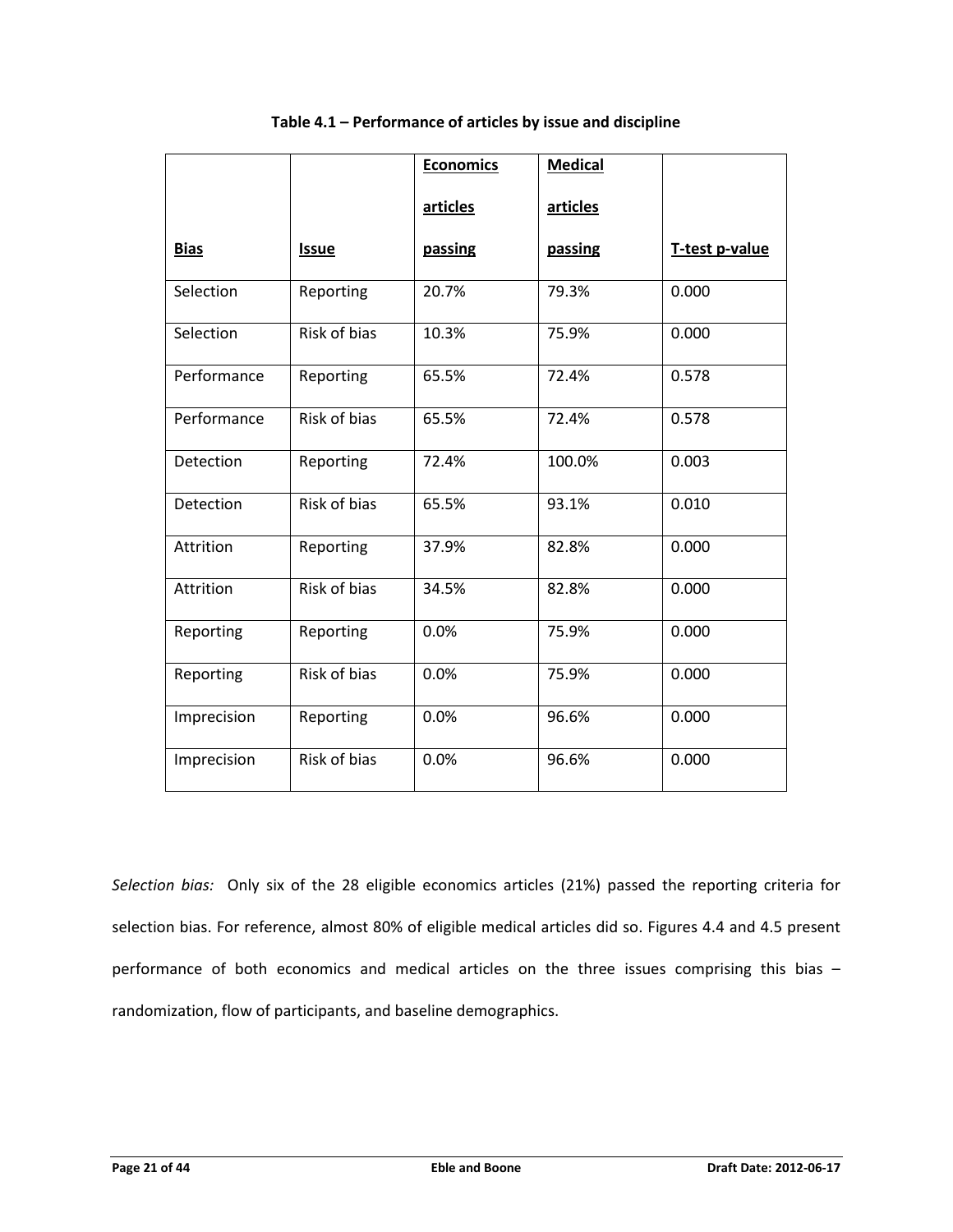



Ten of the 28 articles in economics did not pass because they provided insufficient details on the process used to randomize, an ambiguity which leaves doubt as to whether the randomization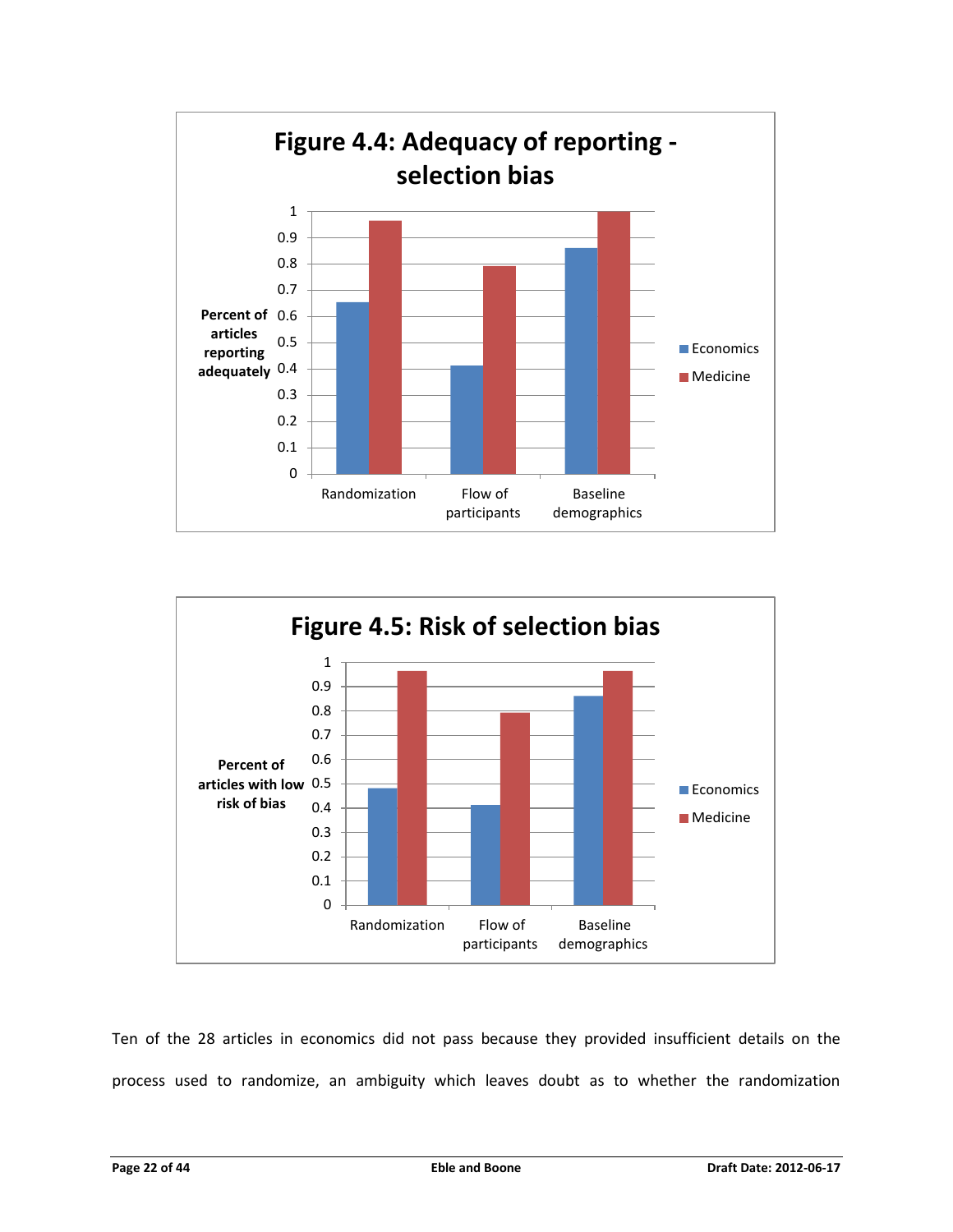processes used could have been deterministic or that the administrator could have corrupted the sequence. Five articles did report their means of randomization, but used clearly deterministic methods (for example, an alphabetic algorithm in one case and sorting by date of employment commencement in another) to assign treatment. Lack of information about the flow of potential participants in the trial was another major flaw in articles in economics. In 17 of the eligible articles published in economics journals, the numbers of participants screened for eligibility and excluded before and after eligibility were not given.

*Performance bias:* Again, 10 economics papers reported inadequately in terms of performance bias and an equal amount had high risk of bias. In most medical trials, this problem is often avoided by administering placebos to controls and thus blinding participants to which treatment group they have been assigned to. In some instances, this is impossible, but when blinding is not feasible, the medical literature (and our grid) requires that the authors of the study discuss the potential for such bias and demonstrate that it was not in fact a risk. The economics papers which failed on these criteria almost uniformly neglected to address this concern. It is important to note that we did not fail papers for not blinding – rather, a paper did not pass on adequacy of reporting if there was apparent risk of performance bias (e.g. alternative care seeking as a result of knowledge of treatment status) which was not discussed. In an article which evaluated a program which gave cash transfers conditional on school enrolment, for example, there is a clear concern that participants assigned to the control group would change their behavior (by waiting to send children to school, for example, until the program was rolled out to all households) in light of their knowledge of their and others' treatment status. There was no mention of this concern in the article in question.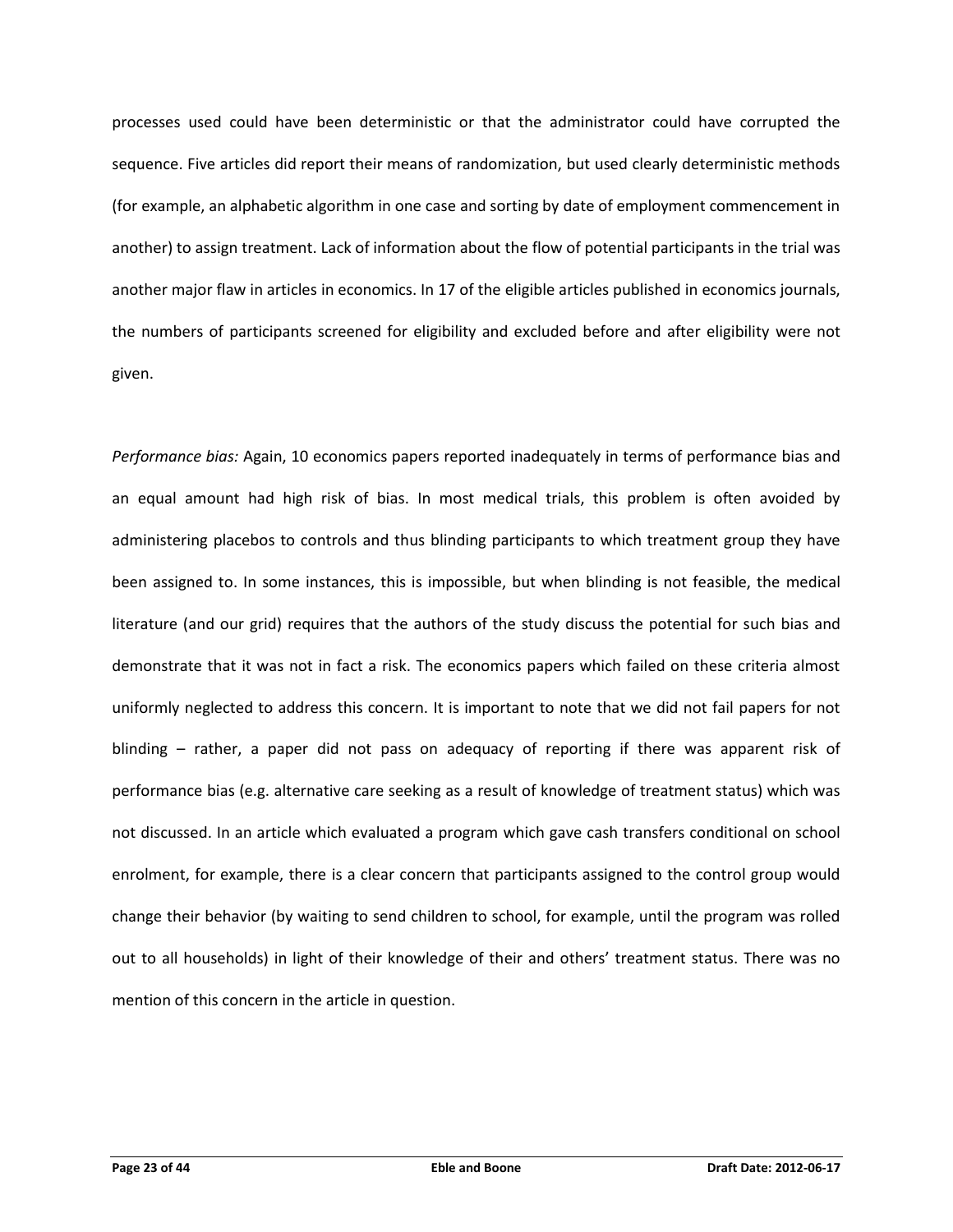*Detection bias:* shortcomings in terms of detection bias had to do with the identity of data collectors and the nature of data. Eight of the 28 economics articles failed on reporting and 10 of 28 on risk of this bias. Many of these trials collected data with individuals who may have had incentive to skew the data in favor of the intervention. One article explicitly mentioned using data collectors who were employed by the same company which administered the intervention. Several others neglected to say who collected the data, leaving doubt as to whether a similar conflict of interest could have biased the results.

*Attrition bias:* there are two interlinked concerns here – one is that participants dropped out during the course of the trial in a way that would destroy the balance between treatment groups achieved by randomization. The other concern is that the analyses run do not follow the "intent to treat" principle, which stipulates that all randomized participants be included in the final analysis. Only ten of the economics articles passed this criterion. Seventeen did not discuss exclusion of participants in the final analysis and almost all of these had widely varying numbers of observations in different versions of the same analysis, suggesting that selective exclusion of observations did in fact take place. Less than half of the articles we collected mentioned the intent to treat principle by name and, among those that did, several neglected to follow it. Many of these articles excluded groups of participants because they did not follow the protocol, and one paper threw out the second of two years of data collected because of contamination. While these concerns do not definitively show bias, they leave open the possibility for bias from attrition, an ambiguity that has been associated with exaggerated results in medical trials.

*Reporting bias:* No economics paper was adequately reported in terms of reporting bias, and therefore none could be assessed as having low risk of bias in this category. Our assessments attest to two phenomena. The first and foremost is the lack of pre-specification of endpoints and ad-ante publication of a study protocol. As described in Section II, pre-specifying a primary endpoint in a protocol published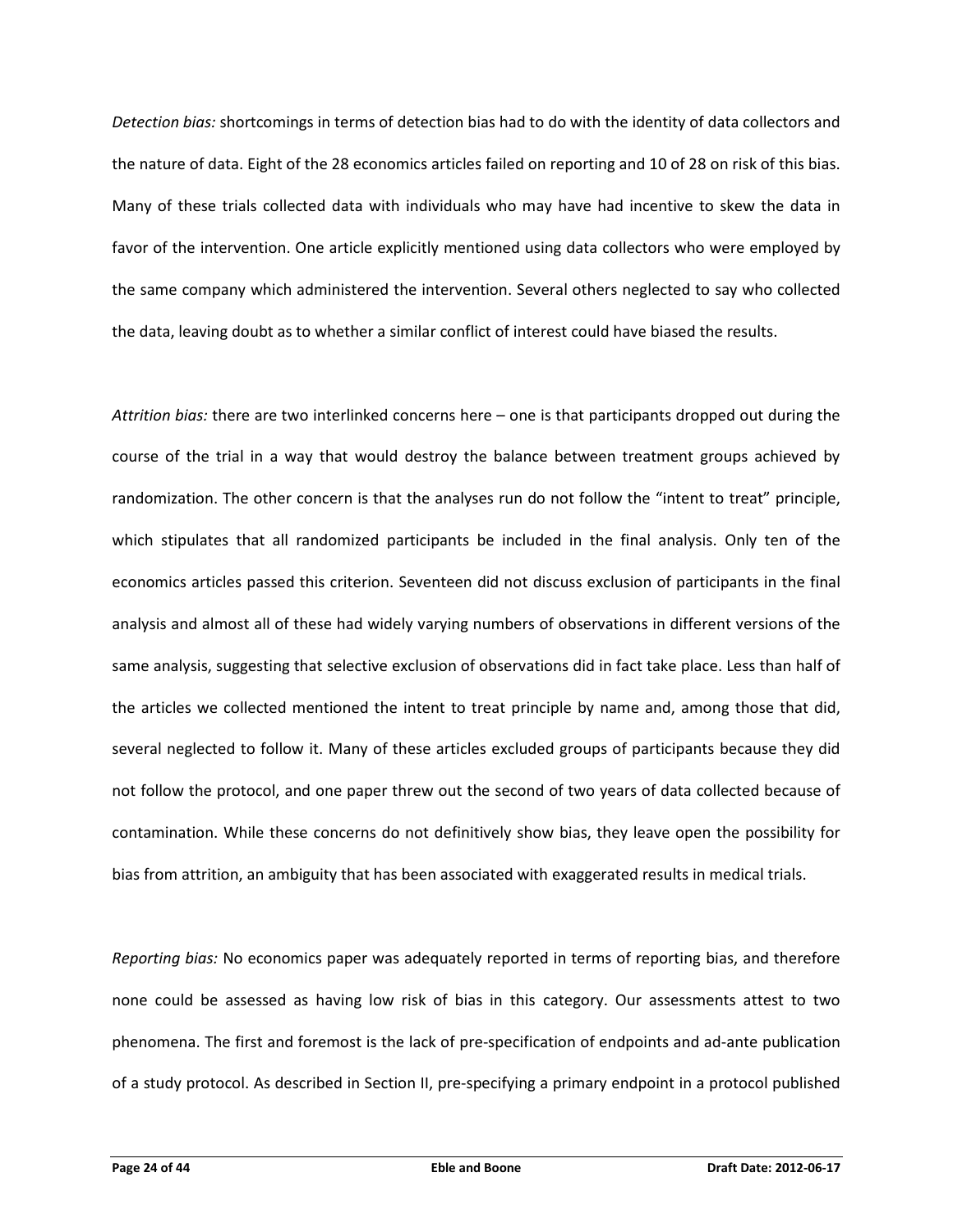before the trial begins ties the authors' hands and forces them to present only one analysis as the "primary" finding. All other analyses are meant to be specified as either secondary or ad-hoc, thus addressing the concern that a selectively chosen subset of all conducted analyses are presented and given more than the appropriate weight in the discussion of results. No economics paper attested to do this, almost certainly because this is not required practice for publication in peer-reviewed economics journals. We are aware of the fact that writing a protocol and registering it is now required by groups such as JPAL, however this was not mentioned in any of the studies and no links or references to protocols were provided.

The other issue at hand in reporting bias is that of even-handedness in presentation of results. Nearly half of the economics papers were not deemed to interpret their results adequately. Broken down, this is largely due to the fact that the articles did not mention whether there were any limitations in their methods nor did they condition their interpretation of the strength of their results in light of the many comparisons that they presented. This is perhaps the most controversial element of the medical literature which we propose to apply to economics. Neither the medical literature on the matter nor the authors of this paper wish to say that results generated after the trial concludes and shown to be robust under several specifications should not be used in the formation of policy. Rather, the medical literature suggests that the burden of proof for such analyses should be much higher than for pre-specified hypotheses.

*Imprecision:* here, very simply, there was no indication that any eligible economics article performed an ad ante sample size calculation. We are almost certain that some did, (Parker 2010) but none were reported. Though contacting authors to solicit such information was a possibility, there is evidence that doing so would lead to biased responses (Haahr and Hróbjartsson 2006) and our rule tying inadequacy of reporting to risk of bias was applied.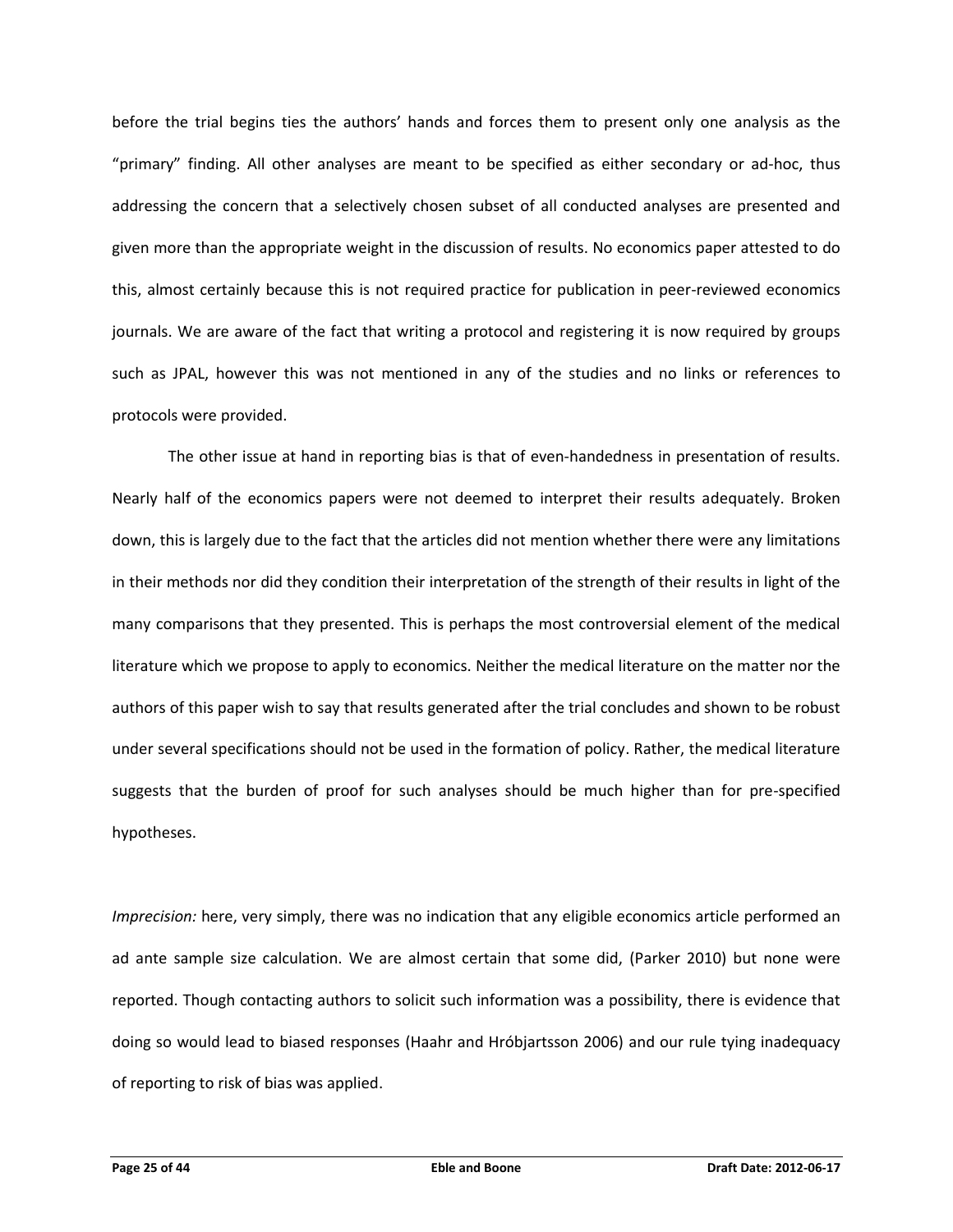#### **Section V: Ways forward**

We have presented evidence that the standards for reporting and conduct of RCTs in economics are not in line with medical standards on conduct and reporting and as a result, trials in economics are at risk of bias in their analyses. Our work draws on a body of medical literature which has linked poor trial design, conduct, and reporting to exaggerated estimates of treatment effects. (Moher et al. 1998; K. Schulz et al. 2010; K. Schulz et al. 2010) The identification of these shortcomings led to the systems of standards now used by medical trialists and journal editors which we draw upon for our grid. The establishment and acceptance of these standards in medicine has, in turn, led to an increase in the quality of articles reporting the results of trials. (Plint et al. 2006)

Similar issues in the economics literature have been brought to light in the past few years. A recent exchange between Deaton and Imbens touches on many of these concerns. (Imbens 2009; Deaton 2009) Despite their divergent views, the two authors agree on the fact that poor conduct of RCTs can bias interpretation. A more thorough description of these concerns and other more practical problems of RCT implementation and interpretation is given in Duflo, Glennerster, and Kremer's article on how to conduct RCTs. (Duflo, Glennerster, and Kremer 2007) We are aware that registration of a protocol and analysis plan is now common practice at JPAL and other centers. Still, there seems to be no consensus on how to run an RCT in the social sciences and our analysis suggests that economists have not adopted many of the tools that medical trialists use for minimizing the risk of certain biases in their reports.

To ensure that the quality of evidence provided in economics articles reporting the results of RCTs is as high as possible, we propose that a system of reporting standards be established in economics similar to the CONSORT guidelines widely accepted in the medical literature. These standards would guide authors a tool to use on three fronts: one, in writing scholarly articles reporting the results of RCTs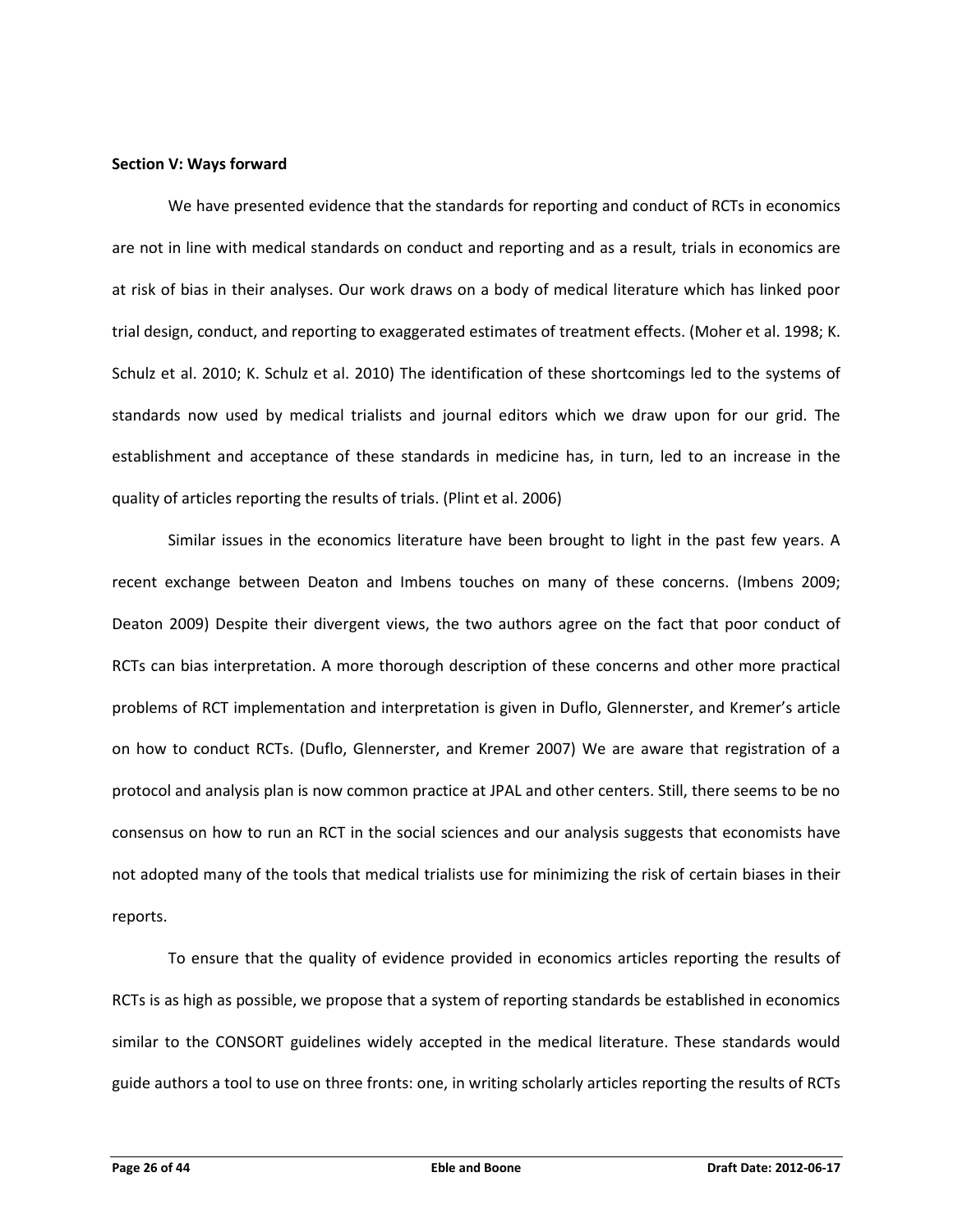for publication in peer-reviewed journals, two, in the initial design of the studies themselves, and three, in performing meta-analyses and critical reviews such as this article. The crux of the argument in favor of such standards is twofold: one, that providing this information in trial reports enables readers to assess the quality of the evidence provided in each article, and two, that enforcing such standards encourages careful conduct of trials as well as thorough reporting.

In terms of implementation, the standards for trials in economics would necessarily differ substantially from those of medicine, (perhaps in the nature of the requirement of pre-specification of endpoints, for example) and the contents of such a system would have to come from a consensus among economists on what constitutes good practice as well as which data are necessary to assess trial quality. Duflo, Glennerster and Kremer's article outlines several issues that should be included in any set of guidelines, (Duflo, Glennerster, and Kremer 2007) but their treatment of the issues is not exhaustive. For our part, we believe that at the very least, the following issues from CONSORT should be part of any set of guidelines for RCT design and reporting: a CONSORT-style diagram of flow of participants, a trial protocol registration system, which would include prespecifying a primary analysis and providing explicit, ad-ante sample size calculations, and insistence on the intent-to-treat principle for the primary analysis.

We also recognize that this is a field ripe for more analysis. Productive avenues of inquiry include mathematical simulation of the different types of biases to estimate how much the treatment effects in the literature to date should be discounted, investigation of publication bias in RCTs, and constructing a taxonomy of phases for trials in economics to help us know better when and how to apply the lessons from bias in medical trials. Additionally, though our initial investigation engaged with questions of external validity as well as internal, we have restricted our discussion here to internal validity to make our message more concise. This is unfortunate, as external validity is arguably of similar importance and there is a similarly rich literature on how to assess this in reports of RCTs. (Rothwell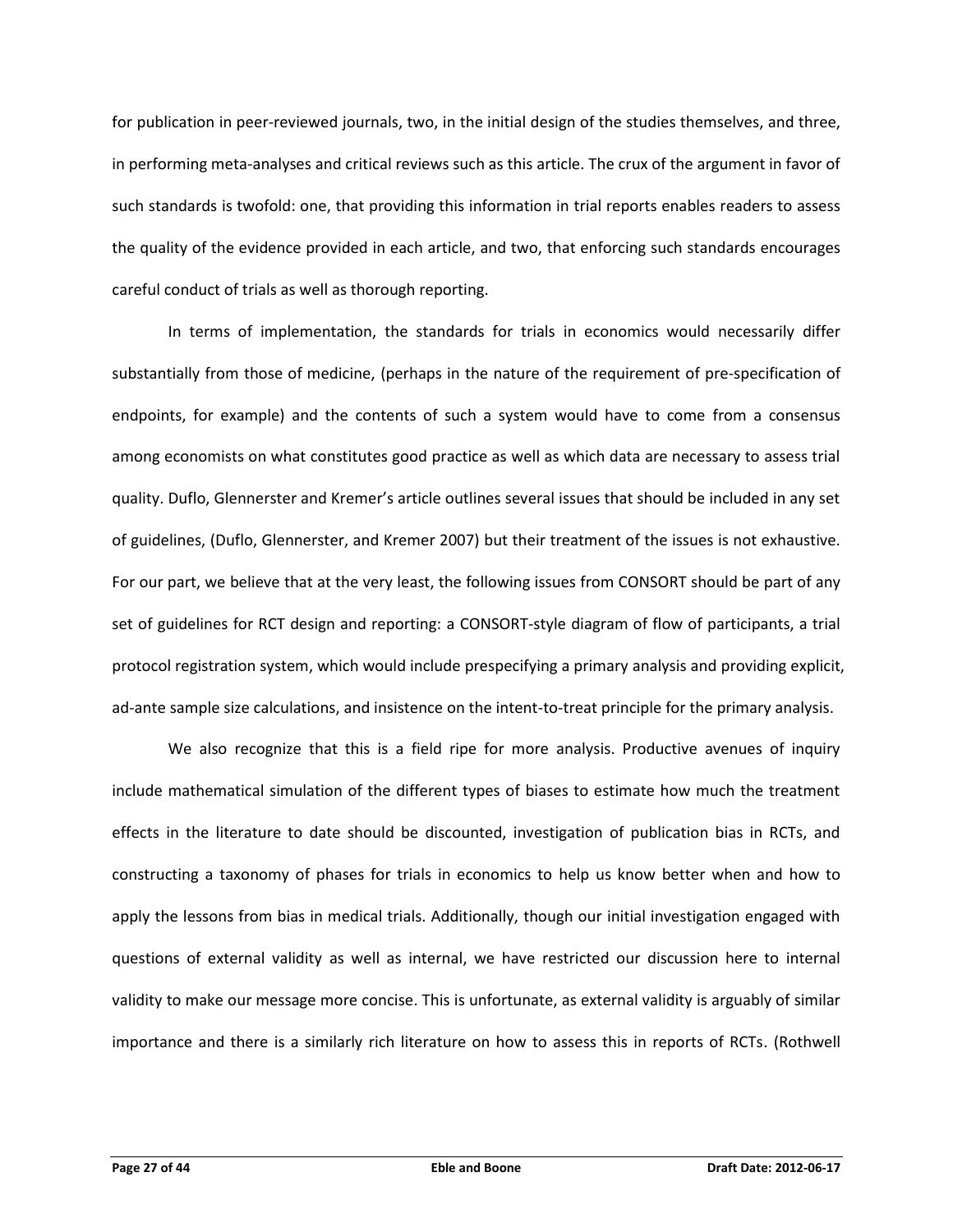2006) Each of these, however, is beyond the scope of this paper and we leave their pursuit to future research.

Lastly, we would like to mention a few of the weaknesses of our study. Our grading task was a long and tedious one and almost certainly not without some human error. An increase in the number of evaluators for each paper would improve the reliability of our results. That said, the differences we find between the two sets of RCT reports are so stark that we think it unlikely to be solely explicable as measurement error. Also, further analyses, such as examination of trends in the quality of economics trials over time, or between journals, promise to be fruitful. As time goes on, more reports will be published and there is likely to be a more adequate sample size to make such comparisons. The number of eligible studies published during the period we cover in this study was small enough to make such an exercise appear less than worthwhile.

#### **Section VI: Conclusion**

In this article, we have identified and discussed the potential for bias in the reports of randomized controlled trials in economics. From two of the main bias identification and minimization tools used by the medical literature, we crafted an evaluation tool, which we call the grid, to evaluate the adequacy of reporting and risk of six major biases in RCTs in economics. We evaluated a set of articles reporting the results of RCTs from 50 top economics journals and found that these articles performed poorly both in terms of providing the reader adequate information with which to assess the quality of the evidence provided by the study, and in terms of minimizing the risk of these six types of bias which have been associated with exaggerated treatment effects. We concluded by suggesting that the field of economics develop and adopt a set of reporting guidelines both to require the same degree of clarity and precision in the reports of RCTs that is demanded in medicine and to serve as a quality assessment tool to evaluate results that are published.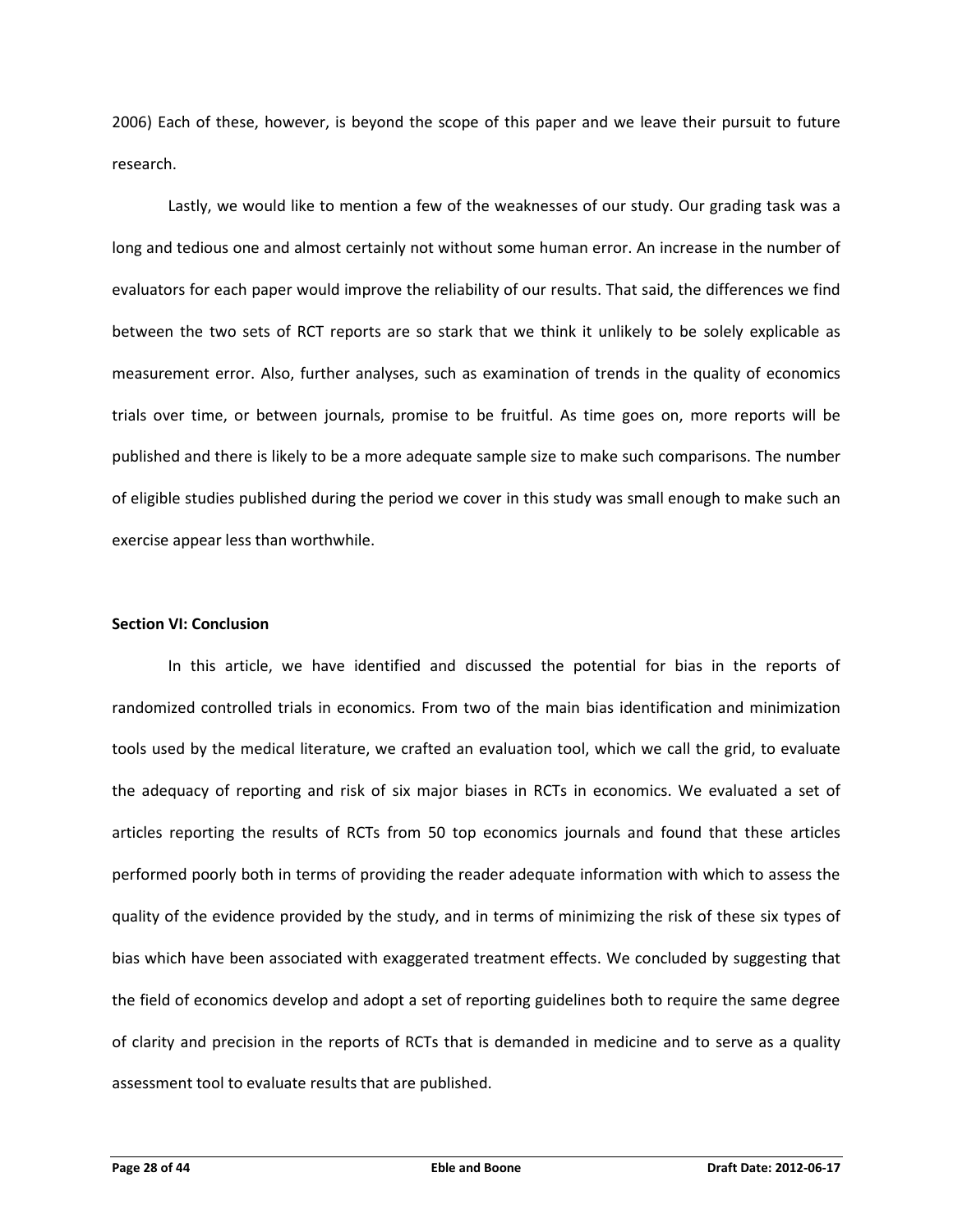There are two main contributions of our analysis: methodological and empirical. In terms of methodology, we have discussed the nature of a set of biases and problems we believe RCTs are particularly prone to, catalogued the evidence of such problems skewing results in the medical literature, and provided a tool which can be used both to evaluate risk of bias in reports of RCTs as well as to assist in the design of future RCTs. Empirically, we showed that the reports of trials in economics published between 2000 and 2009 inadequately reported the risks of these bias according to the standards we derived from the medical literature, and that the design and implementation of many of these trials suggests they have made mistakes similar to those made in the past in the medical literature. Both findings suggest problems which have been associated with exaggerated treatment effects in the medical literature and raise serious concerns about the strength of the conclusions reached in some of the eligible studies in economics.

Going forward, we hope that our study will lead to the establishment and acceptance of a set of standards for reporting RCTs that will minimize these biases in published reports of RCTs in the economics literature and will help readers to assess the quality of evidence provided in these reports. We hope it will also lead to increased efforts by trialists themselves to avoid these pitfalls in the design, execution, and analysis of their trials. Such efforts would lead to higher quality policy advice and, we hope, the implementation of policy closer to the optimal.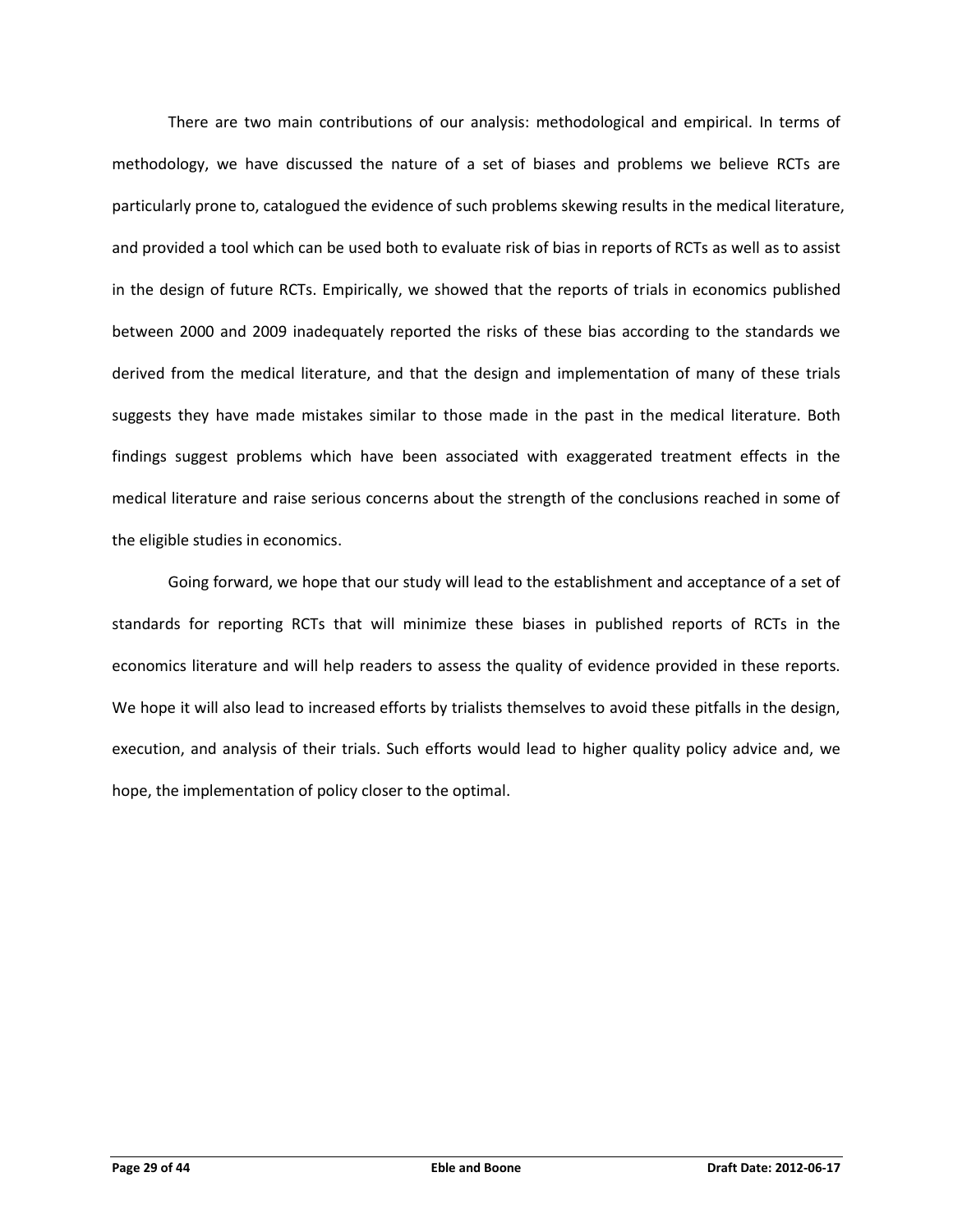# **References:**

- 1. Assmann, S. F, S. J Pocock, L. E Enos, and L. E Kasten. 2000. "Subgroup Analysis and Other (mis) Uses of Baseline Data in Clinical Trials." *The Lancet* 355 (9209): 1064–1069.
- 2. Banerjee, A. V. 2007. *Making Aid Work*. The MIT Press.
- 3. Bell, J. A. 1948. "PERTUSSIS IMMUNIZATION Use of Two Doses of an Alum-Precipitated Mixture of Diphtheria Toxoid and Pertussis Vaccine." *Journal of the American Medical Association* 137 (15): 1276–1281.
- 4. Clark, H. D, G. A Wells, C. Huët, F. A McAlister, L. R Salmi, D. Fergusson, and A. Laupacis. 1999. "Assessing the Quality of Randomized Trials: Reliability of the Jadad Scale." *Controlled Clinical Trials* 20 (5): 448–452.
- 5. Collier, Roger. 2009. "Legumes, Lemons and Streptomycin: A Short History of the Clinical Trial." *CMAJ : Canadian Medical Association Journal* 180 (1) (January 6): 23–24. doi:10.1503/cmaj.081879.
- 6. Deaton, Angus S. 2009. "Instruments of Development: Randomization in the Tropics, and the Search for the Elusive Keys to Economic Development." *National Bureau of Economic Research Working Paper Series* No. 14690. http://www.nber.org/papers/w14690.
- 7. Duflo, E., R. Glennerster, and M. Kremer. 2007. "Using Randomization in Development Economics Research: A Toolkit." *Handbook of Development Economics* 4: 3895–3962.
- 8. Dwan, K., D. G Altman, J. A Arnaiz, J. Bloom, A. W Chan, E. Cronin, E. Decullier, et al. 2008. "Systematic Review of the Empirical Evidence of Study Publication Bias and Outcome Reporting Bias." *PLoS One* 3 (8): e3081.
- 9. Ernst, E., and A. R White. 1998. "Acupuncture for Back Pain: a Meta-analysis of Randomized Controlled Trials." *Archives of Internal Medicine* 158 (20): 2235.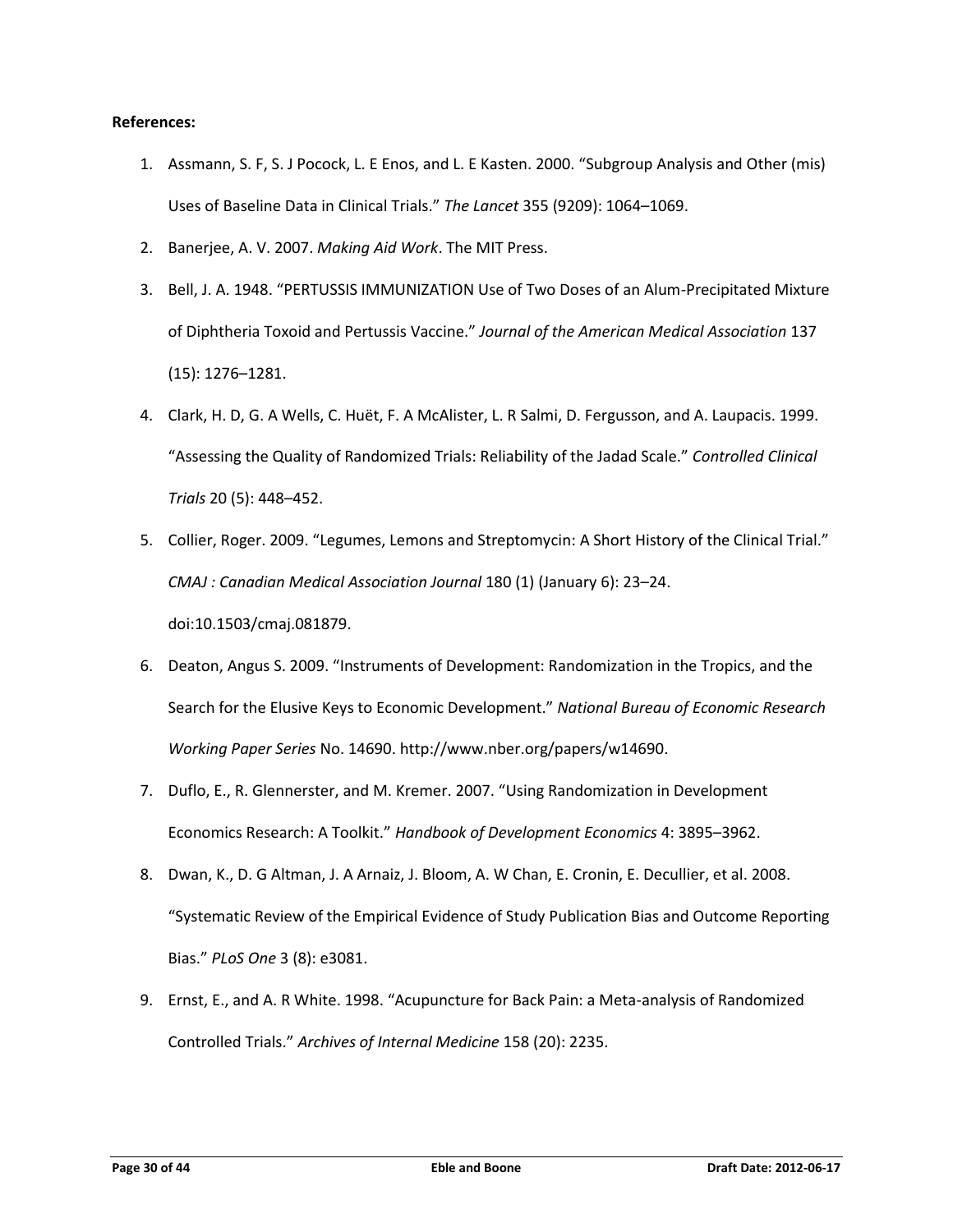- 10. Gluud, L. L. 2006. "Bias in Clinical Intervention Research." *American Journal of Epidemiology* 163 (6): 493–501.
- 11. Guyatt, G. H., S. O. Pugsley, M. J. Sullivan, P. J. Thompson, L. Berman, N. L. Jones, E. L. Fallen, and D. W. Taylor. 1984. "Effect of Encouragement on Walking Test Performance." *Thorax* 39 (11): 818–822.
- 12. Haahr, M. T, and A. Hróbjartsson. 2006. "Who Is Blinded in Randomized Clinical Trials?" *The Cochrane Collaboration Methods Groups Newsletter* 3: 14.
- 13. Higgins, J. P.T, S. Green, and C. Collaboration. 2008. *Cochrane Handbook for Systematic Reviews of Interventions*. Vol. 5. September. Wiley Online Library.
- 14. Hutton, J. L, Paula R Williamson, J. L Hutton, and Paula R Williamson. 2000. "Bias in Meta‐ analysis Due to Outcome Variable Selection Within Studies, Bias in Meta‐analysis Due to Outcome Variable Selection Within Studies." *Journal of the Royal Statistical Society: Series C (Applied Statistics), Journal of the Royal Statistical Society: Series C (Applied Statistics)* 49, 49 (3, 3) (January 1): 359, 359–370, 370. doi:10.1111/1467-9876.00197, 10.1111/1467-9876.00197.
- 15. Imbens, G. W. 2009. *Better LATE Than Nothing: Some Comments on Deaton (2009) and Heckman and Urzua (2009)*. National Bureau of Economic Research.
- 16. Ioannidis, J. P.A, A. B Haidich, M. Pappa, N. Pantazis, S. I Kokori, M. G Tektonidou, D. G Contopoulos-Ioannidis, and J. Lau. 2001. "Comparison of Evidence of Treatment Effects in Randomized and Nonrandomized Studies." *JAMA: The Journal of the American Medical Association* 286 (7): 821–830.
- 17. Jüni, P., A. Witschi, R. Bloch, and M. Egger. 1999. "The Hazards of Scoring the Quality of Clinical Trials for Meta-analysis." *JAMA: The Journal of the American Medical Association* 282 (11): 1054–1060.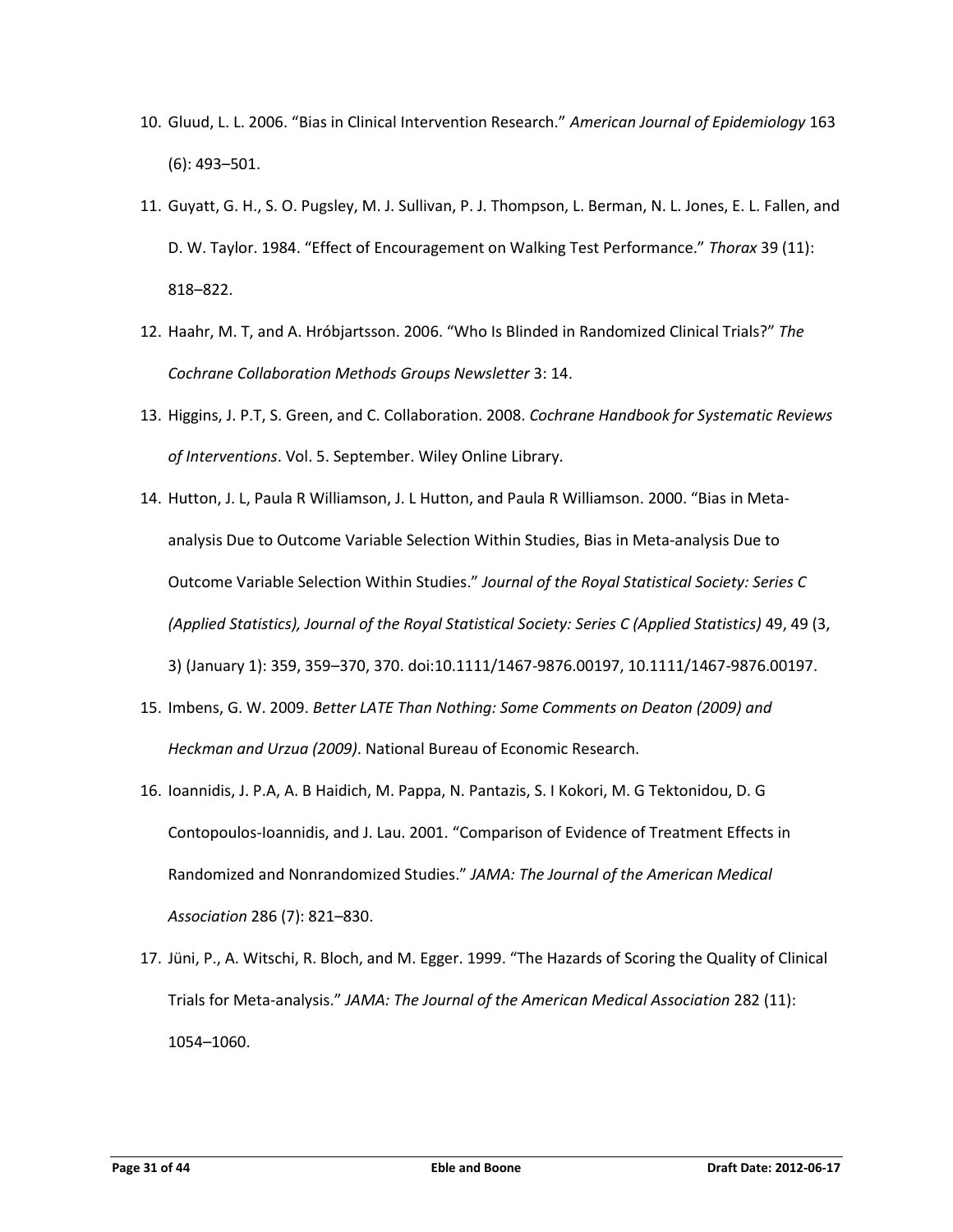- 18. Karlowski, T. R, T. C Chalmers, L. D Frenkel, A. Z Kapikian, T. L Lewis, and J. M Lynch. 1975. "Ascorbic Acid for the Common Cold." *JAMA: The Journal of the American Medical Association* 231 (10): 1038–1042.
- 19. Kodrzycki, Y., and P. Yu. 2005. "New Approaches to Ranking Economics Journals."
- 20. Lewis, J. A., and D. Machin. 1993. "Intention to Treat–who Should Use ITT?" *British Journal of Cancer* 68 (4): 647.
- 21. Meldrum, M. L. 2000. "A Brief History of the Randomized Controlled Trial: From Oranges and Lemons to the Gold Standard." *Hematology/oncology Clinics of North America* 14 (4): 745–760.
- 22. Moher, D., S. Hopewell, K. F. Schulz, V. Montori, P. C. Gøtzsche, P. J. Devereaux, D. Elbourne, M. Egger, and D. G. Altman. 2010. "Consolidated Standards of Reporting Trials Group.. CONSORT 2010 Explanation and Elaboration: Updated Guidelines for Reporting Parallel Group Randomised Trials." *Journal of Clinical Epidemiology* 63 (8): e1–37.
- 23. Moher, D., B. Pham, A. Jones, D. J Cook, A. R Jadad, M. Moher, P. Tugwell, and T. P Klassen. 1998. "Does Quality of Reports of Randomised Trials Affect Estimates of Intervention Efficacy Reported in Meta-analyses?" *The Lancet* 352 (9128): 609–613.
- 24. Moore, R. A., D. Gavaghan, M. R. Tramer, S. L. Collins, and H. J. McQuay. 1998. "Size Is Everything–large Amounts of Information Are Needed to Overcome Random Effects in Estimating Direction and Magnitude of Treatment Effects." *Pain* 78 (3): 209–216.
- 25. Moore, R. A., M. R. Tramer, D. Carroll, P. J. Wiffen, and H. J. McQuay. 1998. "Quantitive Systematic Review of Topically Applied Non-steroidal Anti-inflammatory Drugs." *BMJ: British Medical Journal* 316 (7128): 333–338.
- 26. Noseworthy, J. H, G. C Ebers, M. K Vandervoort, R. E. Farquhar, E. Yetisir, and R. Roberts. 1994. "The Impact of Blinding on the Results of a Randomized, Placebo-controlled Multiple Sclerosis Clinical Trial." *Neurology* 44 (1): 16–16.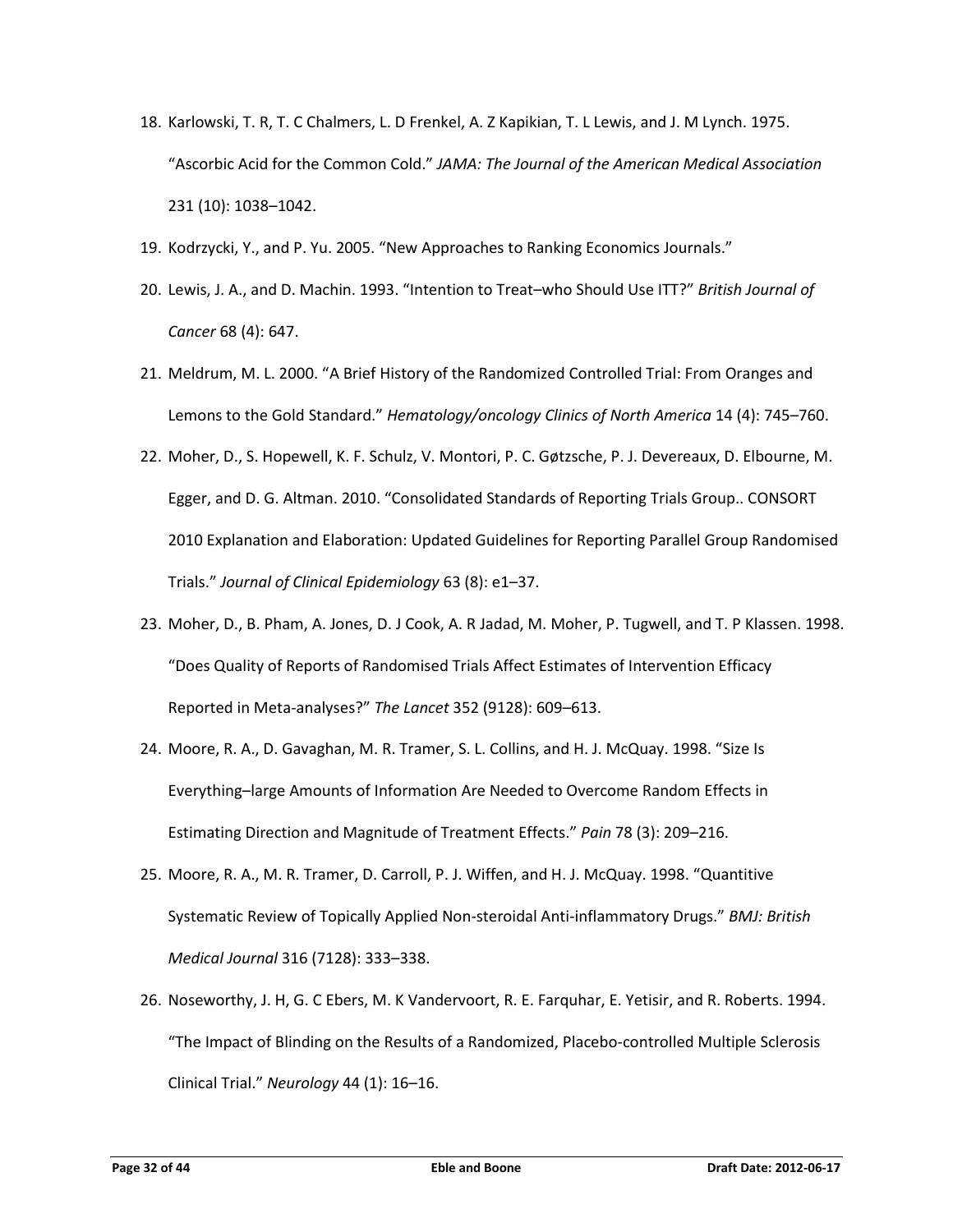- 27. Oxman, A. D, and G. H Guyatt. 1992. "A Consumer's Guide to Subgroup Analyses." *Annals of Internal Medicine* 116 (1): 78–84.
- 28. Parker, I. 2010. "The Poverty Lab: Transforming Development Economics, One Experiment at a Time." *New Yorker* 17: 79–89.
- 29. Plint, A. C, D. Moher, A. Morrison, K. Schulz, D. G Altman, C. Hill, I. Gaboury, and others. 2006. "Does the CONSORT Checklist Improve the Quality of Reports of Randomised Controlled Trials? A Systematic Review." *Medical Journal of Australia* 185 (5): 263.
- 30. Pritchett, L. 2002. "It Pays to Be Ignorant: a Simple Political Economy of Rigorous Program Evaluation." *The Journal of Policy Reform* 5 (4): 251–269.
- 31. Rothwell, P. M. 2006. "Factors That Can Affect the External Validity of Randomised Controlled Trials." *PLoS Hub for Clinical Trials* 1 (1): e9.
- 32. Schulz, K., D. Altman, D. Moher, and others. 2010. "CONSORT 2010 Statement: Updated Guidelines for Reporting Parallel Group Randomised Trials." *BMC Medicine* 8 (1): 18.
- 33. Schulz, K. F, I. Chalmers, R. J Hayes, and D. G Altman. 1995. "Empirical Evidence of Bias." *JAMA: The Journal of the American Medical Association* 273 (5): 408–412.
- 34. Spiegelhalter, D. J, and N. G Best. 2003. "Bayesian Approaches to Multiple Sources of Evidence and Uncertainty in Complex Cost-effectiveness Modelling." *Statistics in Medicine* 22 (23): 3687– 3709.
- 35. Tannock, I. F. 1996. "False-positive Results in Clinical Trials: Multiple Significance Tests and the Problem of Unreported Comparisons." *Journal of the National Cancer Institute* 88 (3-4): 206–207.
- 36. Temple, R., and G. W Pledger. 1980. "The FDA's Critique of the Anturane Reinfarction Trial." *New England Journal of Medicine* 303 (25): 1488–1492.
- 37. The Cochrane Collaboration. 2010. "The Cochrane Collaboration, Home The Cochrane Library." http://www.thecochranelibrary.com/view/0/index.html.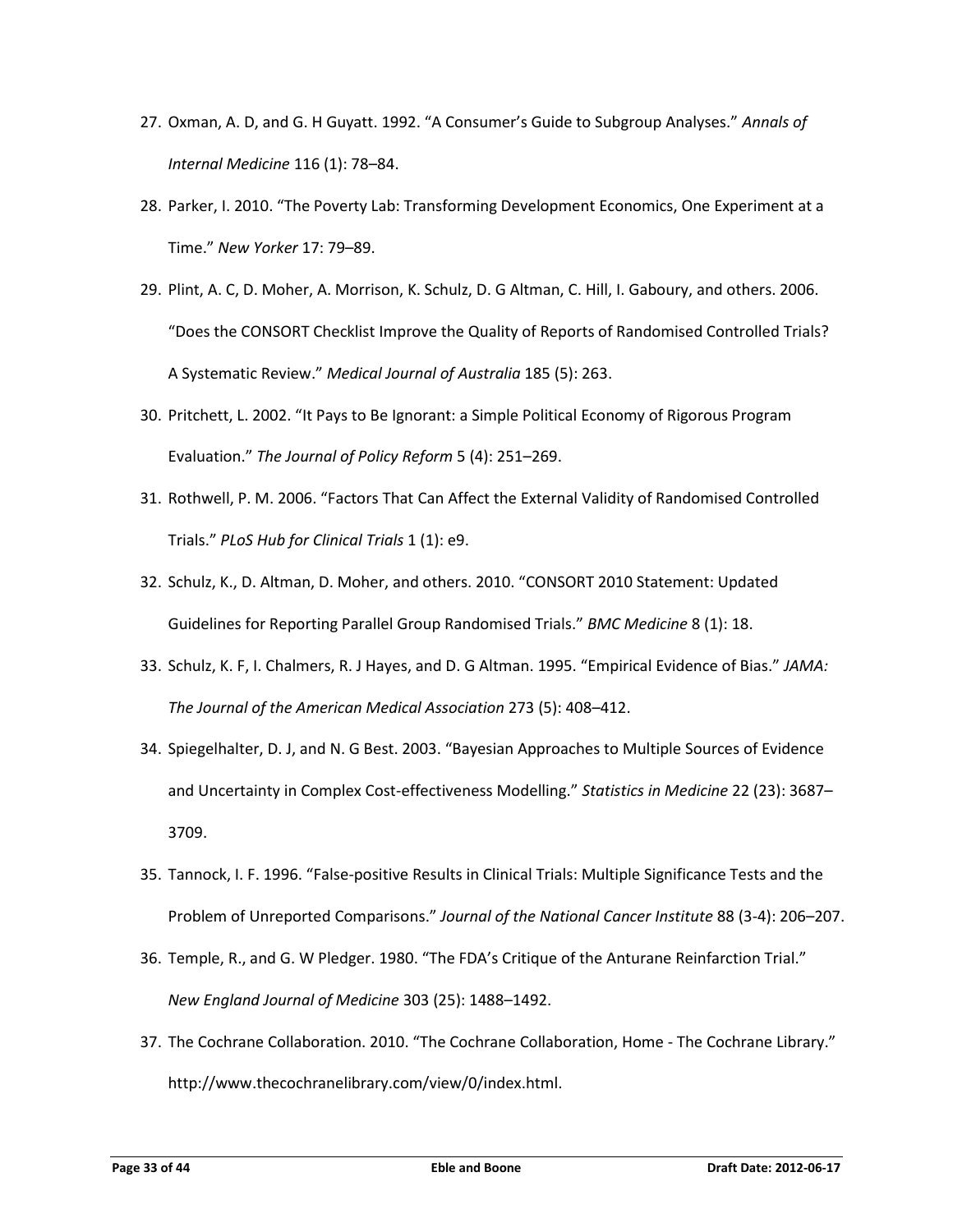- 38. Thompson Reuters. 2010. "Thompson Reuters, ISI Web of Knowledge Journal Citation Reports for Medicine, General & Internal." http://admin-apps.isiknowledge.com/JCR/JCR.
- 39. Twyman, Richard. 2004. "A Brief History of Clinical Trials." http://genome.wellcome.ac.uk/doc\_WTD020948.html.
- 40. Vader, J. P. 1998. "Randomised Controlled Trials: A User's Guide." *BMJ: British Medical Journal* 317 (7167): 1258.
- 41. Wood, L., M. Egger, L. L Gluud, K. F Schulz, P. Jüni, D. G Altman, C. Gluud, R. M Martin, A. J.G Wood, and J. A.C Sterne. 2008. "Empirical Evidence of Bias in Treatment Effect Estimates in Controlled Trials with Different Interventions and Outcomes: Meta-epidemiological Study." *BMJ: British Medical Journal* 336 (7644): 601–605.
- 42. Yusuf, S., J. Wittes, J. Probstfield, and H. A Tyroler. 1991. "Analysis and Interpretation of Treatment Effects in Subgroups of Patients in Randomized Clinical Trials." *JAMA: The Journal of the American Medical Association* 266 (1): 93–98.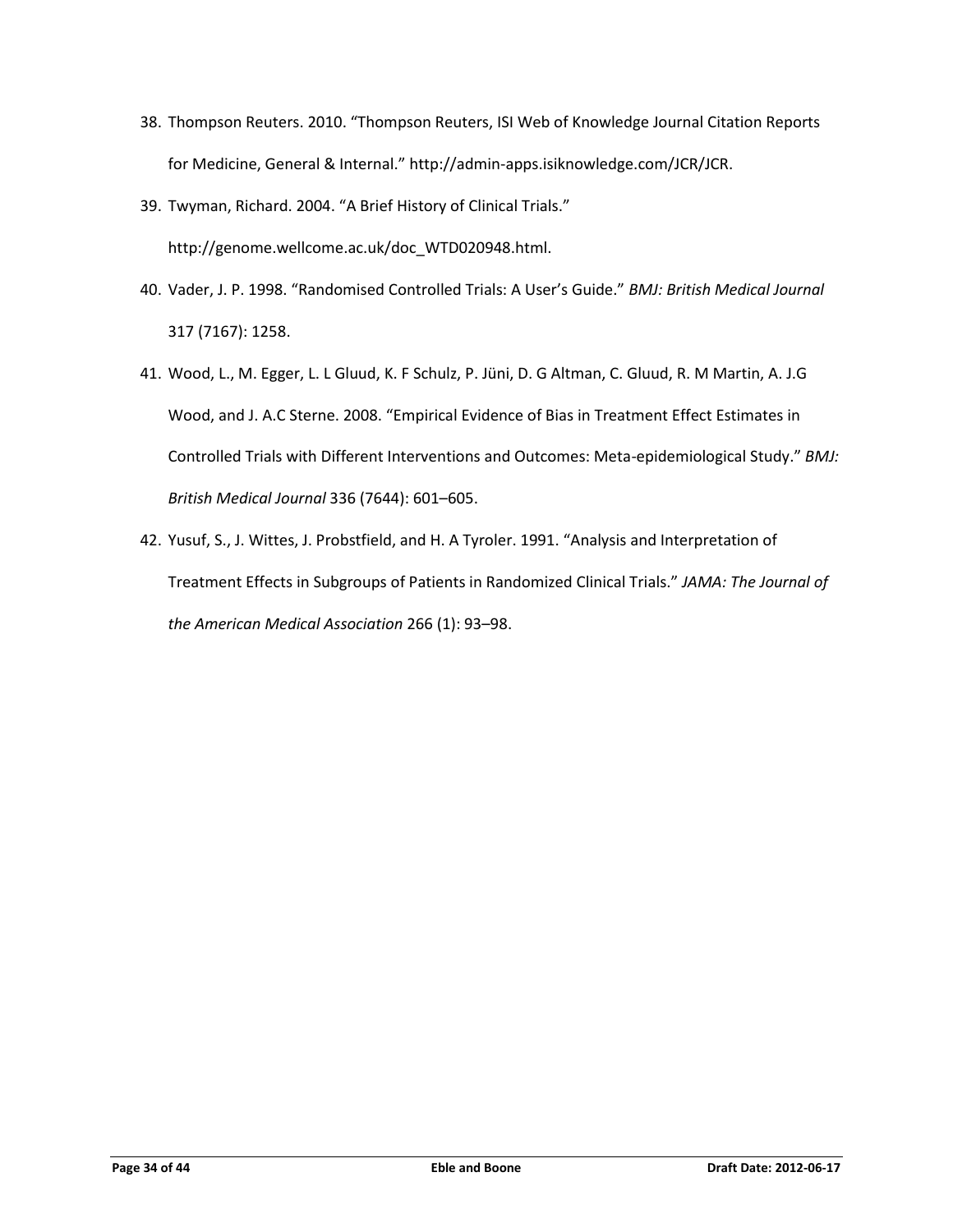# **Appendix 1: Articles evaluated in the analysis**

|     | Articles in economics |                               |      |                                                                    |  |
|-----|-----------------------|-------------------------------|------|--------------------------------------------------------------------|--|
| No. | <b>First Author</b>   | Journal                       | Year | Title                                                              |  |
| 1   | Thornton              | American Economic Review      | 2008 | The Demand for, and Impact of, Learning HIV Status                 |  |
|     |                       | <b>International Economic</b> |      | Counseling and Monitoring of Unemployed Workers: Theory and        |  |
| 2   | van den Berg          | Review                        | 2006 | Evidence from a Controlled Social Experiment                       |  |
|     |                       |                               |      | The Effects of High Stakes High School Achievement Awards:         |  |
| 3   | Angrist               | American Economic Review      | 2009 | Evidence from a Randomized Trial                                   |  |
|     |                       |                               |      | Do Unemployment Insurance Recipients Actively Seek Work?           |  |
| 4   | Ashenfelter           | Journal of Econometrics       | 2005 | Evidence from Randomized Trials in Four U.S. States                |  |
|     |                       | Quarterly Journal of          |      | Tying Odysseus to the Mast: Evidence from a Commitment Savings     |  |
| 5   | Ashraf                | Economics                     | 2006 | Product in the Philippines                                         |  |
|     |                       | Quarterly Journal of          |      | Remedying Education: Evidence from Two Randomized                  |  |
| 6   | Banerjee              | Economics                     | 2007 | <b>Experiments in India</b>                                        |  |
|     |                       | Quarterly Journal of          |      | Power to the People: Evidence from a Randomized Field              |  |
| 7   | Bjorkman              | Economics                     | 2009 | Experiment on Community-Based Monitoring in Uganda                 |  |
| 8   | <b>Bobonis</b>        | Journal of Human Resources    | 2006 | Anemia and School Participation                                    |  |
|     |                       |                               |      | Observational Learning: Evidence from a Randomized Natural Field   |  |
| 9   | Cai                   | American Economic Review      | 2009 | Experiment                                                         |  |
|     |                       | Quarterly Journal of          |      | Returns to Capital in Microenterprises: Evidence from a Field      |  |
| 10  | de Mel                | Economics                     | 2008 | Experiment                                                         |  |
|     |                       | Quarterly Journal of          |      | Saving Incentives for Low- and Middle-Income Families: Evidence    |  |
| 11  | Duflo                 | Economics                     | 2006 | from a Field Experiment with H&R Block                             |  |
|     |                       | Quarterly Journal of          |      | The Role of Information and Social Interactions in Retirement Plan |  |
| 12  | Duflo                 | Economics                     | 2003 | Decisions: Evidence from a Randomized Experiment                   |  |
|     |                       |                               |      | Do Workers Work More if Wages Are High? Evidence from a            |  |
| 13  | Fehr                  | American Economic Review      | 2007 | Randomized Field Experiment                                        |  |
|     |                       | Journal of Development        |      | Insurance, Credit, and Technology Adoption: Field Experimental     |  |
| 14  | Gine                  | Economics                     | 2009 | <b>Evidence from Malawi</b>                                        |  |
|     |                       | Journal of Development        |      | Retrospective vs. Prospective Analyses of School Inputs: The Case  |  |
| 15  | Glewwe                | Economics                     | 2004 | of Flip Charts in Kenya                                            |  |
| 16  | Harrison              | Journal of Economic           | 2009 | Risk Attitudes, Randomization to Treatment, and Self-Selection     |  |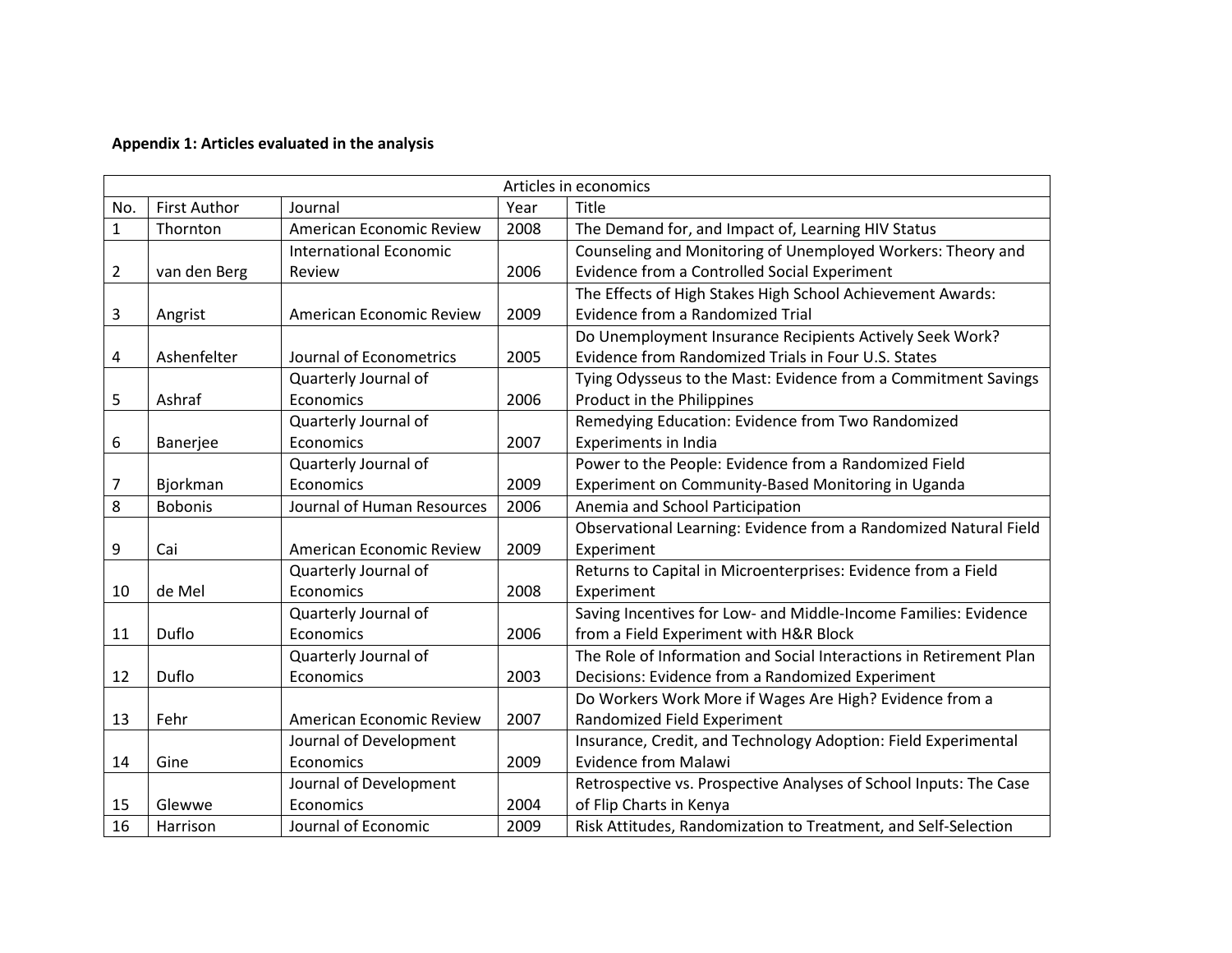|    |               | <b>Behavior and Organization</b> |      | into Experiments                                                  |
|----|---------------|----------------------------------|------|-------------------------------------------------------------------|
|    |               |                                  |      | Marriage and Economic Incentives: Evidence from a Welfare         |
| 17 | Hu            | Journal of Human Resources       | 2003 | Experiment                                                        |
|    |               |                                  |      | Credit Elasticities in Less-Developed Economies: Implications for |
| 18 | Karlan        | American Economic Review         | 2008 | Microfinance,                                                     |
|    |               | Quarterly Journal of             |      | Moving to Opportunity in Boston: Early Results of a Randomized    |
| 19 | Katz          | Economics                        | 2001 | <b>Mobility Experiment</b>                                        |
|    |               | Quarterly Journal of             |      |                                                                   |
| 20 | Kremer        | Economics                        | 2007 | The Illusion of Sustainability                                    |
|    |               | Review of Economics and          |      |                                                                   |
| 21 | Kremer        | <b>Statistics</b>                | 2009 | Incentives to Learn                                               |
|    |               |                                  |      | When Financial Work Incentives Pay for Themselves: Evidence       |
| 22 | Michalopoulos | Journal of Public Economics      | 2005 | from a Randomized Social Experiment for Welfare Recipients        |
|    |               |                                  |      | Worms: Identifying Impacts on Education and Health in the         |
| 23 | Miguel        | Econometrica                     | 2004 | <b>Presence of Treatment Externalities</b>                        |
|    |               |                                  |      | Monitoring Corruption: evidence from a Field Experiment in        |
| 24 | Olken         | Journal of Political Economy     | 2007 | Indonesia                                                         |
| 25 | Pozo          | American Economic Review         | 2006 | Requiring a Math Skills Unit: Results of a Randomized Experiment  |
|    |               | Journal of Applied               |      | Is Labour Market Training a Curse for the Unemployed? Evidence    |
| 26 | Rosholm       | Econometrics                     | 2009 | from a Social Experiment                                          |
|    |               |                                  |      | Are Cash Transfers Made to Women Spent Like Other Sources of      |
| 27 | Schady        | <b>Economics Letters</b>         | 2008 | Income?                                                           |
| 28 |               | Journal of Development           |      | School Subsidies for the Poor: Evaluating the Mexican Progresa    |
|    | Schultz       | Economics                        | 2004 | Poverty Program                                                   |

| Articles in medicine |                            |      |                                                                |  |  |
|----------------------|----------------------------|------|----------------------------------------------------------------|--|--|
|                      | New England Journal of     |      | Two-Year outcomes after Conventional or Endovascular Repair of |  |  |
| Blankensteijn        | Medicine                   | 2005 | <b>Abdominal Aortic Aneurysms</b>                              |  |  |
|                      | Journal of the American    |      | Combined Tetanus, Diphtheria, and 5-Component Pertussis        |  |  |
| Pichichero           | <b>Medical Association</b> | 2005 | Vaccine for use in Adolescents and Adults                      |  |  |
|                      |                            |      | Antihypertensive Treatment Based on Blood Pressure             |  |  |
|                      | Journal of the American    |      | Measurement at Home or in the Physician's Office: A Randomized |  |  |
| Staessen             | <b>Medical Association</b> | 2004 | Controlled Trial                                               |  |  |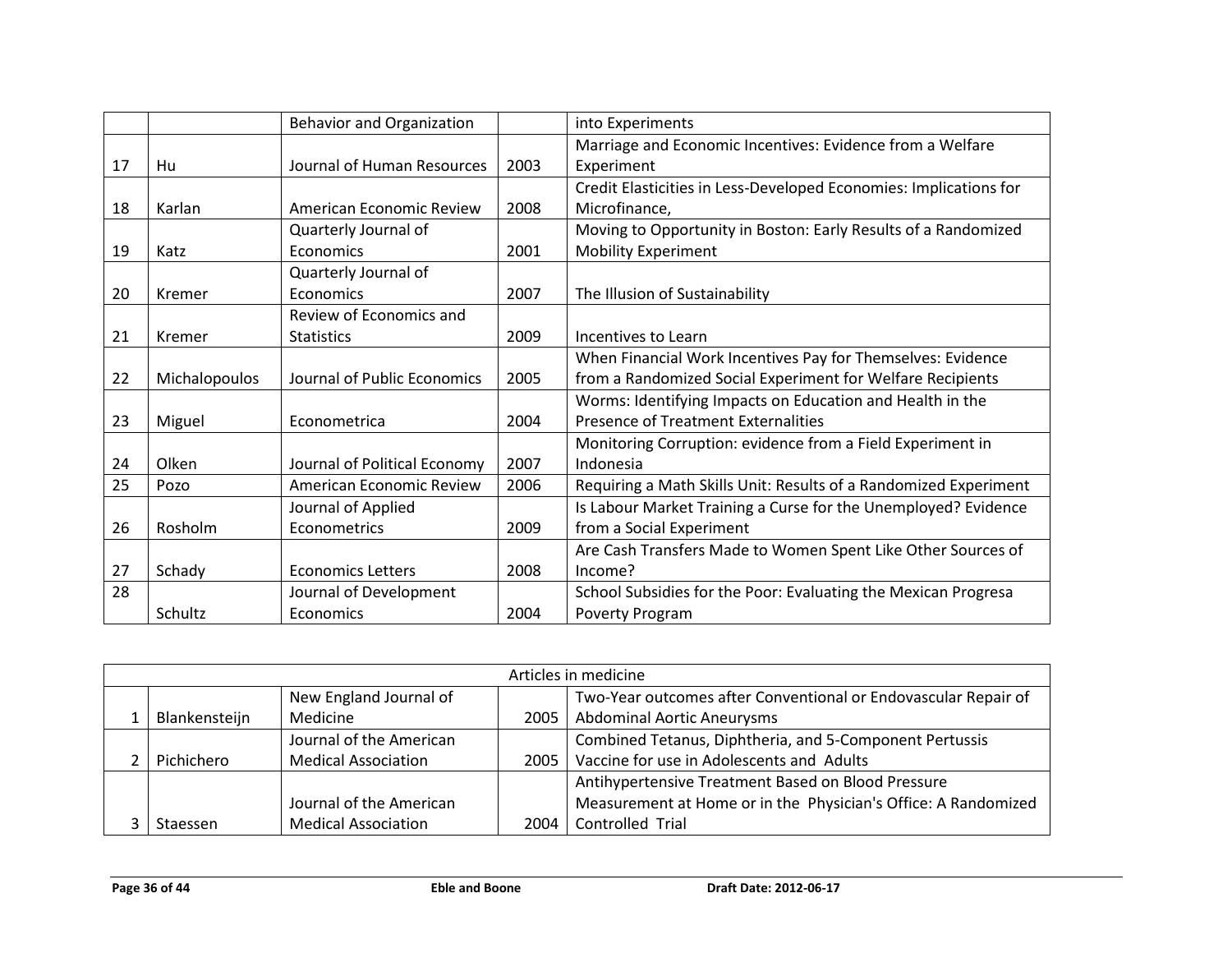|                | Journal of the American    |                                                  | Effects of Internet Behavioral Counseling on Weight Loss in Adults  |
|----------------|----------------------------|--------------------------------------------------|---------------------------------------------------------------------|
| Tate           | <b>Medical Association</b> | 2003                                             | at Risk for Type 2 Diabetes: A Randomized Trial                     |
|                | Journal of the American    |                                                  | Aspirin and Ticlopidine for Prevention of Recurrent Stroke in Black |
| Gorelick       | <b>Medical Association</b> | 2003                                             | Patients: A Randomized Trial                                        |
|                | New England Journal of     |                                                  |                                                                     |
| Riddler        | Medicine                   | 2008                                             | Class-Sparing Regimens for Initial Treatment of HIV-1 Infection     |
|                |                            |                                                  | Effects of succinobucol (AGI-1067) after an acute coronary          |
| Tardif         | The Lancet                 | 2008                                             | syndrome: a randomised, double-blind, placebo controlled trial      |
|                | New England Journal of     |                                                  | A Comparison of Aprotinin and Lysine Analogues in High-Risk         |
| Fergusson      | Medicine                   | 2008                                             | <b>Cardiac Surgery</b>                                              |
|                | Journal of the American    |                                                  | Controlled Delivery of High vs Low Humidity vs Mist Therapy for     |
| Scolnik        | <b>Medical Association</b> | 2006                                             | Croup in Emergency Departments: A Randomized Controlled Trial       |
|                |                            |                                                  |                                                                     |
| Tonetti        | Medicine                   | 2007                                             | Treatment of Periodontitis and Endothelial Function                 |
|                |                            |                                                  | In Vitro Fertilization with Single Blastocyst-Stage versus Single   |
| Papanikolaou   | Medicine                   | 2006                                             | Cleavage-Stage Embryos                                              |
|                | New England Journal of     |                                                  |                                                                     |
| Van den Berghe | Medicine                   | 2006                                             | Intensive Insulin Therapy in the Medical ICU                        |
|                | Journal of the American    |                                                  | Comparison of On-Demand vs Planned Relaparotomy Strategy in         |
| van Ruler      | <b>Medical Association</b> | 2007                                             | Patients With Severe Peritonitis: A Randomized Trial                |
|                | New England Journal of     |                                                  | A Human Interleukin-12/23 Monoclonal Antibody for the               |
| Krueger        | Medicine                   | 2007                                             | <b>Treatment of Psoriasis</b>                                       |
|                | New England Journal of     |                                                  | Paclitaxel-Carboplatin Alone or with Bevacizumab for Non-Small-     |
| Sandler        | Medicine                   | 2006                                             | Cell Lung Cancer                                                    |
|                | Journal of the American    |                                                  | Combination Therapy for Uncomplicated Falciparum Malaria in         |
| Dorsey         | <b>Medical Association</b> | 2007                                             | Ugandan Children: A Randomized Trial                                |
|                | New England Journal of     |                                                  | Effect of ACAT Inhibition on the Progression of Coronary            |
| Nissen         | Medicine                   | 2006                                             | Atherosclerosis                                                     |
|                | Journal of the American    |                                                  | Prone positioning in Patients with Moderate and Severe              |
| Taccone        | <b>Medical Association</b> | 2009                                             | Respiratory Distress Syndrome: A Randomized Controlled Trial        |
|                | Journal of the American    |                                                  | Collaborative Care for Chronic Pain in Primary Care: A Cluster      |
| Dobscha        | <b>Medical Association</b> | 2009                                             | <b>Randomized Trial</b>                                             |
|                | New England Journal of     |                                                  | A Comparison of High-Dose and Standard-Dose Epinephrine in          |
| Perondi        | Medicine                   | 2009                                             | Children with Cardiac Arrest                                        |
|                |                            | New England Journal of<br>New England Journal of |                                                                     |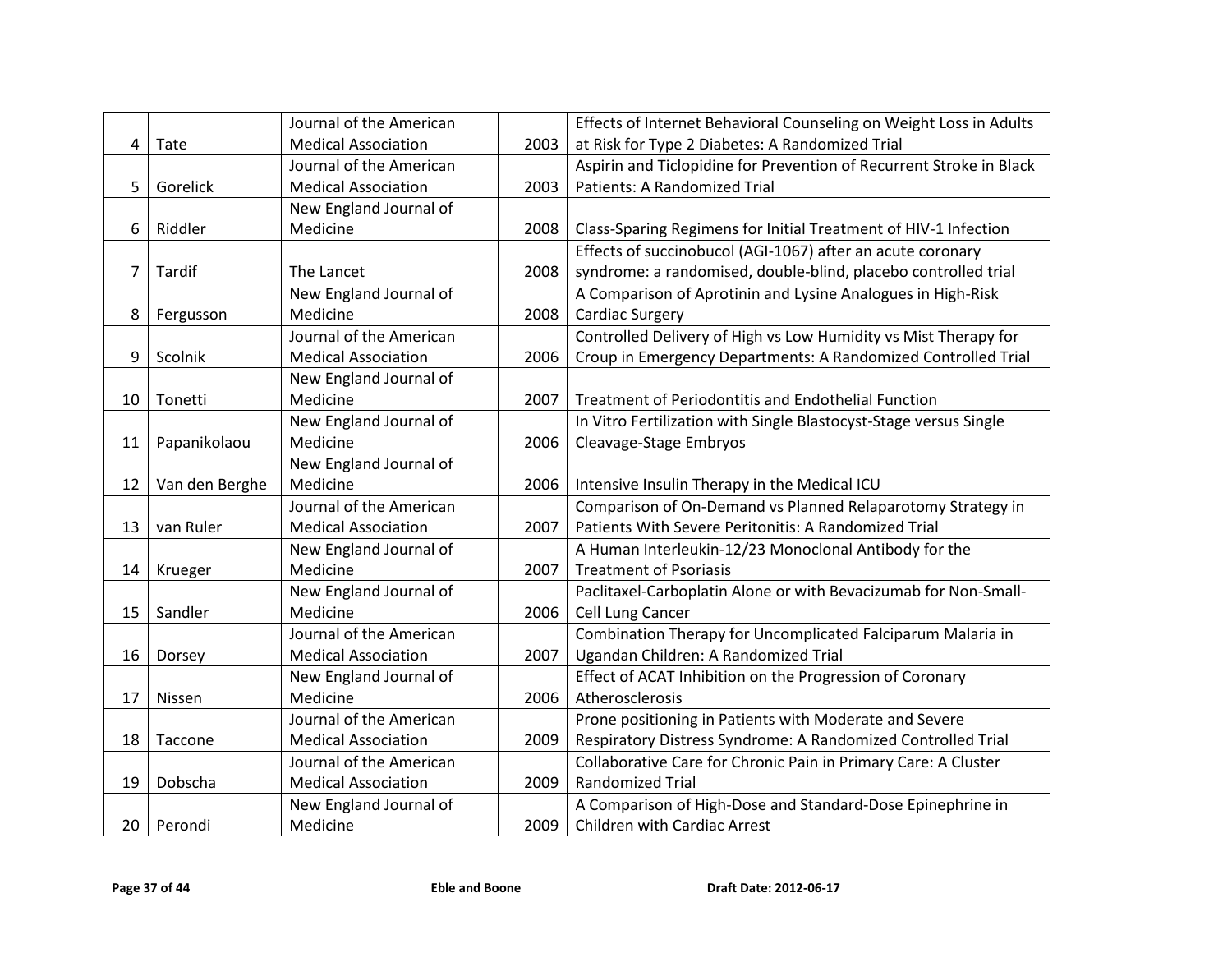|    | American Lung   |                            |      |                                                                    |
|----|-----------------|----------------------------|------|--------------------------------------------------------------------|
|    | Association     |                            |      |                                                                    |
|    | Asthma Clinical |                            |      |                                                                    |
|    | Research        | New England Journal of     |      | Efficacy of Esomeprazole for Treatment of Poorly Controlled        |
| 21 | Centers         | Medicine                   | 2009 | Asthma                                                             |
|    |                 | Journal of the American    |      | Immediate vs Delayed Intervention for Acute Coronary               |
| 22 | Montalescot     | <b>Medical Association</b> | 2009 | Syndromes: A Randomized Clinical Trial                             |
|    |                 |                            |      | Voglibose for prevention of type 2 diabetes mellitus: a            |
|    |                 |                            |      | randomised, double-blind trial in Japanese individuals with        |
| 23 | Kawamori        | The Lancet                 | 2009 | impaired glucose tolerance                                         |
|    |                 |                            |      | Safety and efficacy of raltegravir-based versus efavirenz-based    |
|    |                 |                            |      | combination therapy in treatment-naïve patients with HIV-1         |
| 24 | Lennox          | The Lancet                 | 2009 | infection: a multicentre, double-blind randomised controlled trial |
|    |                 |                            |      | Effect of Statin Therapy on C-Reactive Protein Levels: The         |
|    |                 | Journal of the American    |      | Pravastatin Inflammation/CRP Evaluation (PRINCE): A Randomized     |
| 25 | Albert          | <b>Medical Association</b> | 2001 | <b>Trial and Cohort Study</b>                                      |
|    |                 | New England Journal of     |      | Decontamination of the Digestive Track and Oropharynx in ICU       |
| 26 | de Smet         | Medicine                   | 2009 | Patients                                                           |
|    |                 | New England Journal of     |      | A Trial of Combination Antimalarial Therapy in Children from       |
| 27 | Karunajeewa     | Medicine                   | 2008 | Papua New Guinea                                                   |
|    |                 |                            |      | Comparison of surgery and compression with compression alone       |
|    |                 |                            |      | in chronic venous ulceration (ESCHAR study): randomised            |
| 28 | Barwell         | The Lancet                 | 2009 | controlled trial                                                   |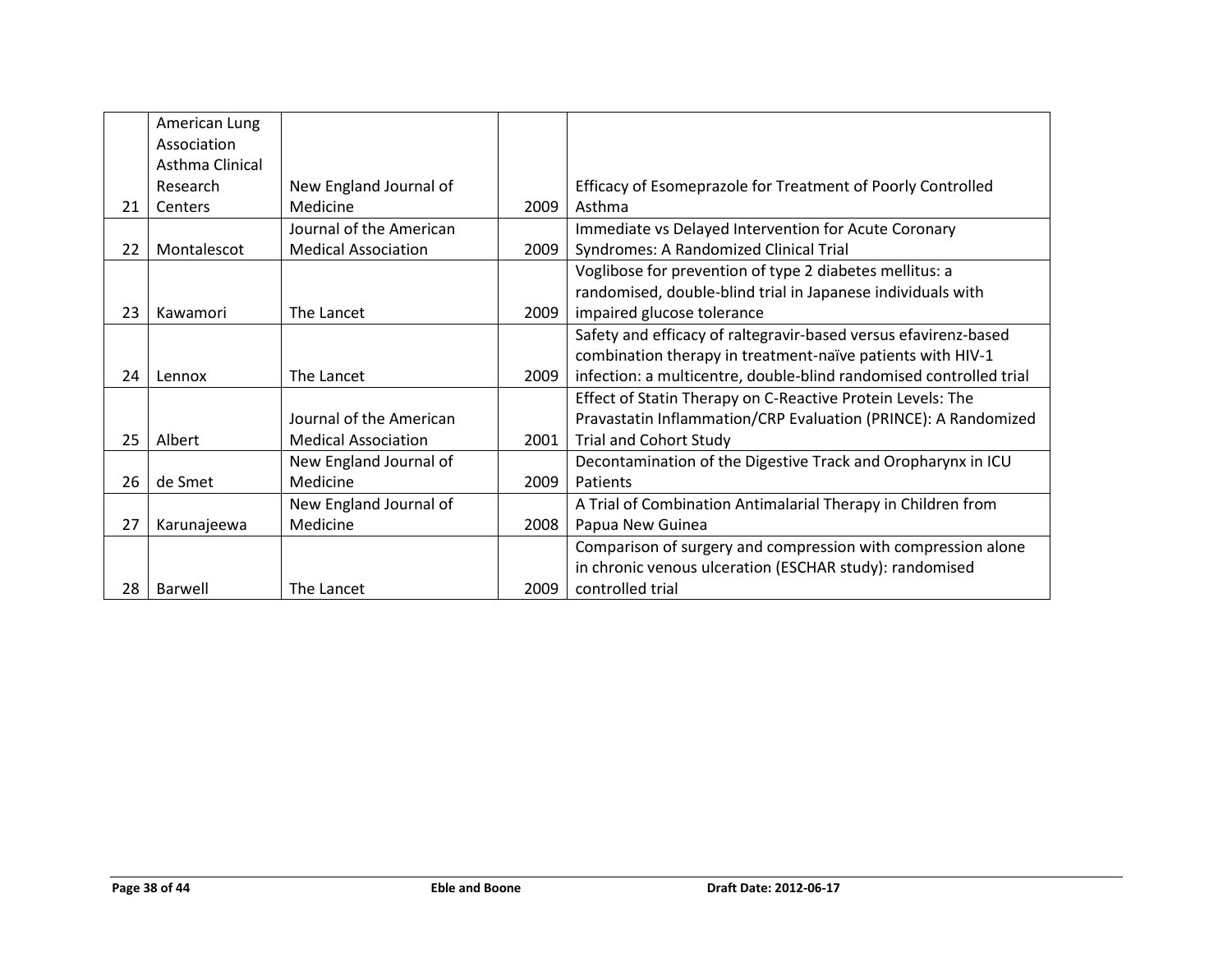# **Appendix 2: The grid**

| Section:    |                                                    |          | Reported adequately? |              | Low risk of bias? |  |
|-------------|----------------------------------------------------|----------|----------------------|--------------|-------------------|--|
| Selection   |                                                    |          |                      |              |                   |  |
| <b>Bias</b> |                                                    |          |                      |              |                   |  |
|             | Issue                                              | Judgment | Description          | Judgment     | Description       |  |
|             | □ Randomisation generation and                     |          | Quote:               |              | Quote:            |  |
|             | implementation                                     |          |                      |              |                   |  |
|             | Do the authors provide sufficient<br>$\circ$       |          |                      |              |                   |  |
|             | information that the reader can assess             |          |                      |              |                   |  |
|             | the methods used to generate the                   |          |                      | Yes          |                   |  |
|             | random allocation sequence and the                 | Yes      |                      |              |                   |  |
|             | likelihood of bias in treatment<br>allocation?     | No       | Comment:             | No / Unclear | Comment:          |  |
|             | Does the paper explain who generated<br>$\circ$    |          |                      |              |                   |  |
|             | the allocation sequence, who enrolled              |          |                      |              |                   |  |
|             | participants and who assigned                      |          |                      |              |                   |  |
|             | participants to the trial group?                   |          |                      |              |                   |  |
|             | $\Box$ Flow of participants - does the paper state |          | Quote:               |              | Quote:            |  |
|             | how many participants:                             |          |                      |              |                   |  |
| А.          | Were assessed for eligibility<br>$\circ$           |          |                      |              |                   |  |
|             | Were eligible<br>$\circ$                           |          |                      | Yes          |                   |  |
|             | Were enrolled<br>$\circ$                           | Yes      |                      |              |                   |  |
|             | Were excluded<br>$\circ$                           | No       | Comment:             | No / Unclear | Comment:          |  |
|             | Were randomised to each<br>$\circ$                 |          |                      |              |                   |  |
|             | intervention?                                      |          |                      |              |                   |  |
|             | Are these numbers given in a clear,<br>$\circ$     |          |                      |              |                   |  |
|             | easily interpretable manner?                       |          |                      |              |                   |  |
|             | □ Baseline demographics - are the study groups     |          | Quote:               |              | Quote:            |  |
|             | compared at the baseline for important             |          |                      |              |                   |  |
|             | demographic and clinical characteristics,          |          |                      | Yes          |                   |  |
|             | allowing the reader to assess how                  | Yes      |                      |              |                   |  |
|             | comparable they are?                               | No       | Comment:             | No / Unclear | Comment:          |  |
|             |                                                    |          |                      |              |                   |  |
|             |                                                    |          |                      |              |                   |  |
|             |                                                    |          |                      |              |                   |  |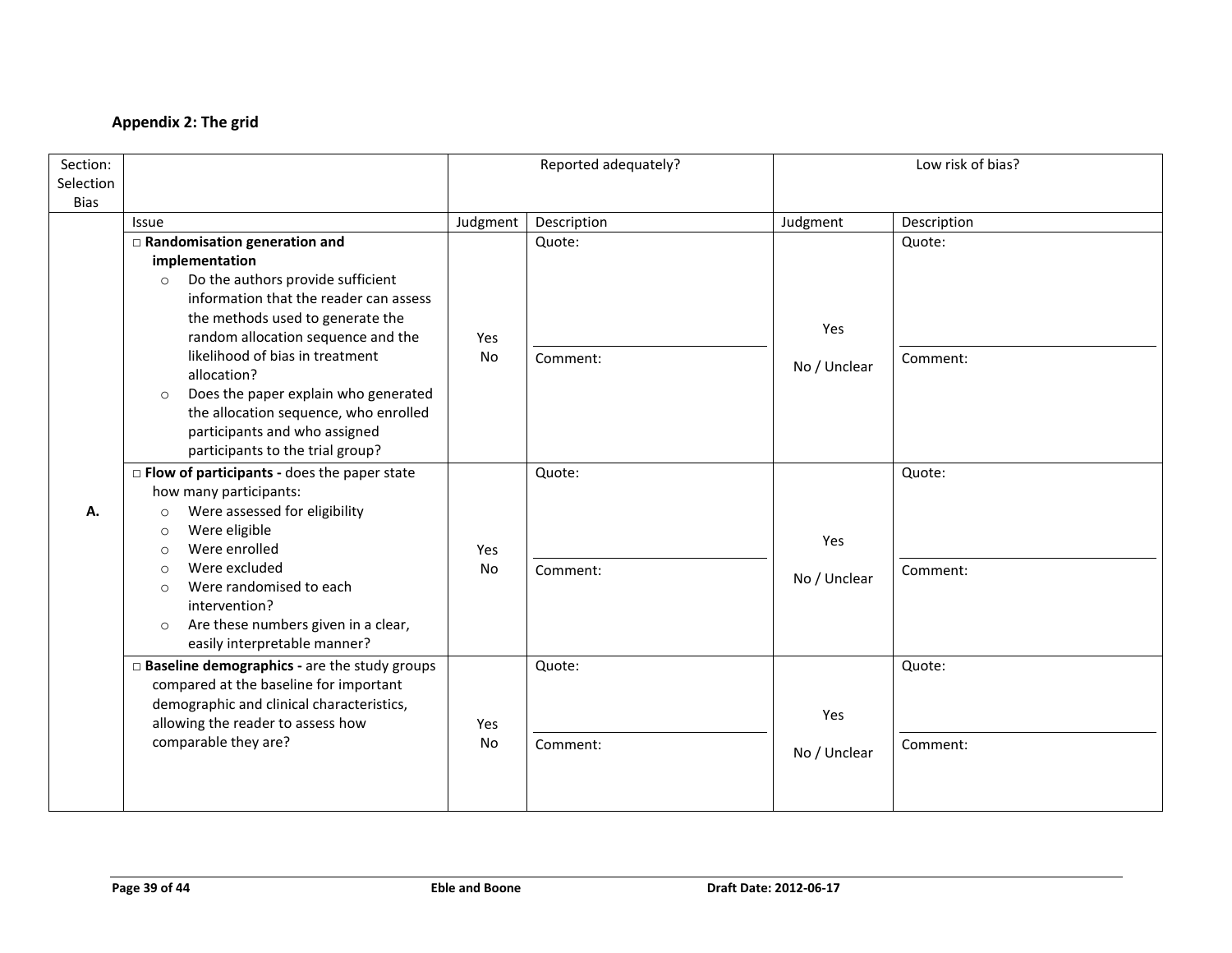| Section:<br>Performance |                                                                                                                                                                                                                                                                                                                                                                                                                                                                                                              | Reported adequately? |                    | Low risk of bias?   |                    |
|-------------------------|--------------------------------------------------------------------------------------------------------------------------------------------------------------------------------------------------------------------------------------------------------------------------------------------------------------------------------------------------------------------------------------------------------------------------------------------------------------------------------------------------------------|----------------------|--------------------|---------------------|--------------------|
| <b>Bias</b>             |                                                                                                                                                                                                                                                                                                                                                                                                                                                                                                              |                      |                    |                     |                    |
|                         | Issue                                                                                                                                                                                                                                                                                                                                                                                                                                                                                                        | Judgment             | Description        | Judgment            | Description        |
| В.                      | $\Box$ Blinding and data collection -<br>participants are ideally blinded to their<br>allocation status. Are the participants<br>in the trial blinded? If participants are<br>not blinded, are the study endpoints<br>objective and collected by someone<br>unlikely to influence the response<br>differentially? (e.g. not data from self-<br>reporting or someone affiliated with<br>the intervention) If not, does the paper<br>discuss the resultant risk of bias and<br>what is done to control for it? | Yes<br>No            | Quote:<br>Comment: | Yes<br>No / Unclear | Quote:<br>Comment: |
|                         | $\Box$ Blinding and participant conduct -<br>again, participants are ideally blinded<br>to their allocation status. Does the<br>paper mention whether blinding<br>recipients was possible and, if so,<br>considered? If not, does it discuss the<br>potential problems from participants<br>seeking care differentially as a result of<br>being aware of their treatment<br>allocation and whether these problems<br>are likely to have occurred?                                                            | Yes<br>No            | Quote:<br>Comment: | Yes<br>No / Unclear | Quote:<br>Comment: |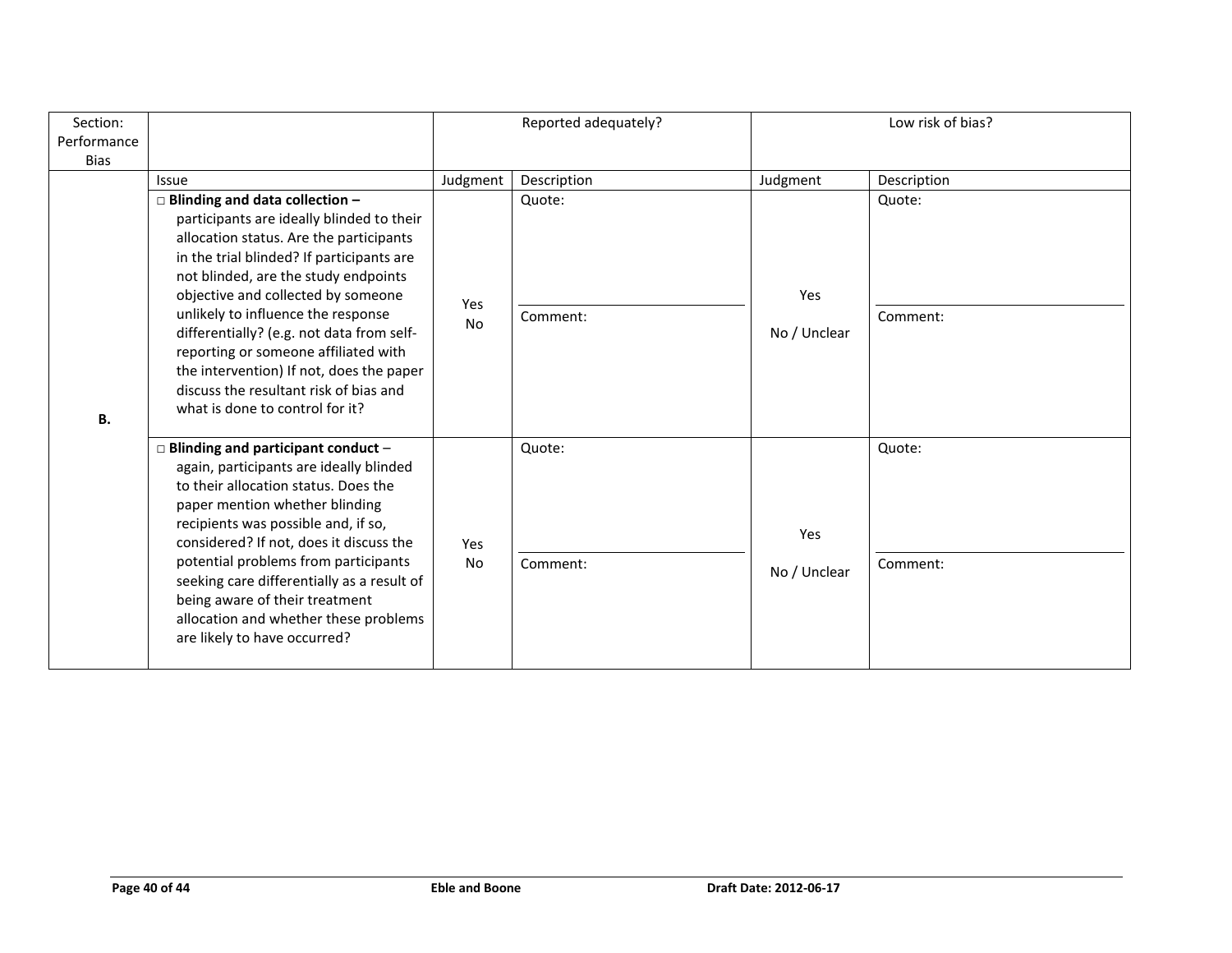| Section:         |                                                                                                                                                                                                                                                                                                                                        |                  | Reported adequately? |                     | Low risk of bias?  |
|------------------|----------------------------------------------------------------------------------------------------------------------------------------------------------------------------------------------------------------------------------------------------------------------------------------------------------------------------------------|------------------|----------------------|---------------------|--------------------|
| Detection        |                                                                                                                                                                                                                                                                                                                                        |                  |                      |                     |                    |
| Bias             |                                                                                                                                                                                                                                                                                                                                        |                  |                      |                     |                    |
|                  | Issue                                                                                                                                                                                                                                                                                                                                  | Judgment         | Description          | Judgment            | Description        |
| $\epsilon$<br>Ć. | Data collection - does the paper state:<br>How the data is collected<br>$\circ$<br>Who is collecting the data<br>$\circ$<br>What relationship, if any, the data<br>$\circ$<br>collectors have to the<br>intervention?<br>Does the paper mention whether<br>$\circ$<br>blinding data collectors was<br>possible and, if so, considered? | Yes<br><b>No</b> | Quote:<br>Comment:   | Yes<br>No / Unclear | Quote:<br>Comment: |

| Section:<br>Attrition<br>Bias |                                                                                                                                                                                                                                                                                                                                                           |           | Reported adequately? |                     | Low risk of bias?  |
|-------------------------------|-----------------------------------------------------------------------------------------------------------------------------------------------------------------------------------------------------------------------------------------------------------------------------------------------------------------------------------------------------------|-----------|----------------------|---------------------|--------------------|
|                               | <b>Issue</b>                                                                                                                                                                                                                                                                                                                                              | Judgment  | Description          | Judgment            | Description        |
| D.                            | $\Box$ Flow of participants - does the paper<br>state how many participants:<br>Received each intervention<br>$\circ$<br>Did not receive each intervention<br>$\circ$<br>Were followed up<br>$\circ$<br>Were lost to follow up<br>$\circ$<br>Were included for analysis<br>$\circ$<br>Were excluded from the analysis<br>$\circ$<br>by the investigators? | Yes<br>No | Quote:<br>Comment:   | Yes<br>No / Unclear | Quote:<br>Comment: |
|                               | □ Number of participants/intention to<br>treat - does the paper give the number<br>of participants in each group included in<br>the analysis, and whether this analysis is<br>according to the "Intention to Treat"<br>principle? If not, is there evidence that<br>the principle was followed?                                                           | Yes<br>No | Quote:<br>Comment:   | Yes<br>No / Unclear | Quote:<br>Comment: |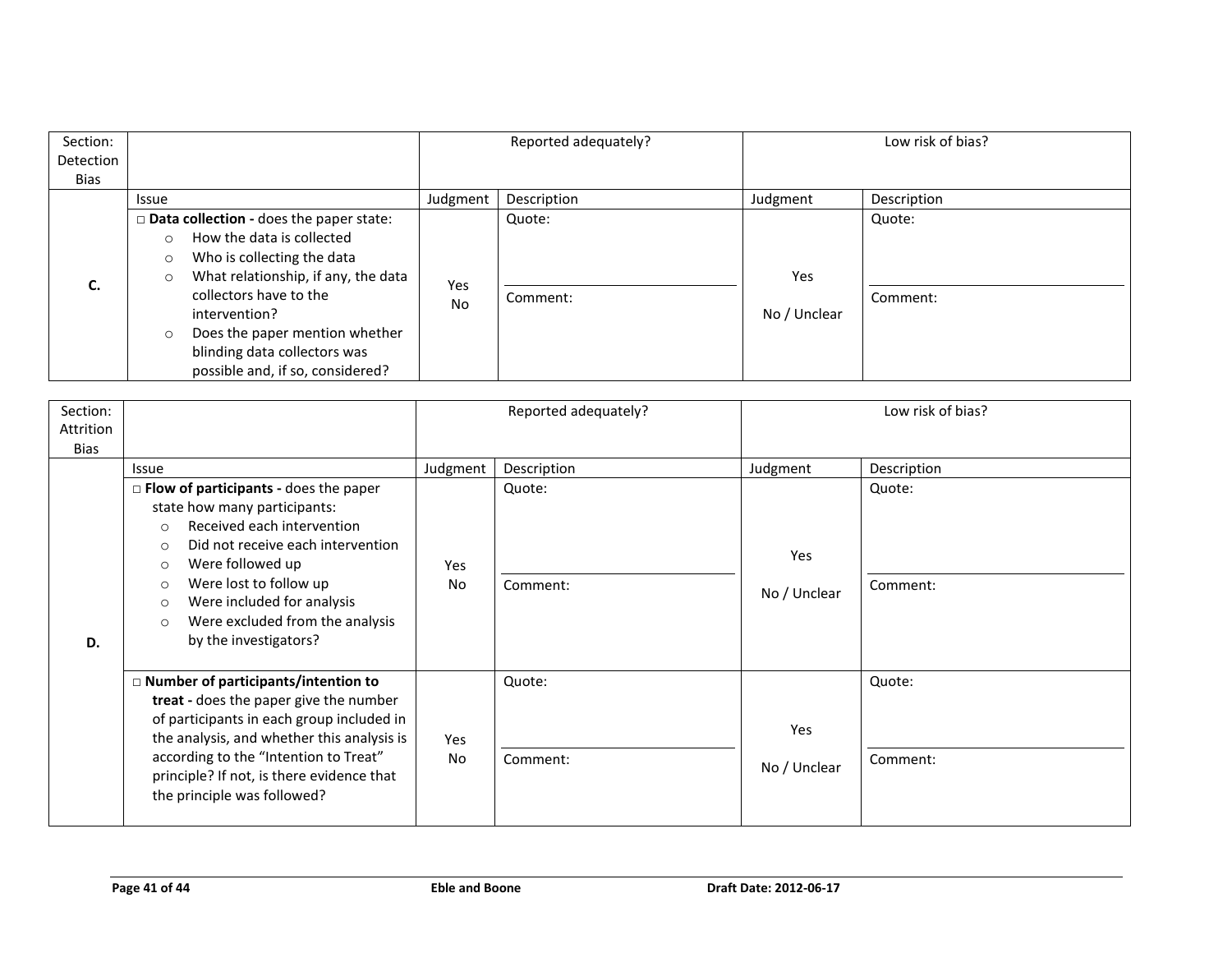| Section:<br>Reporting |                                                                                                                                                                                                                                                                                                                                                                                                          |           | Reported adequately? |                     | Low risk of bias?  |  |
|-----------------------|----------------------------------------------------------------------------------------------------------------------------------------------------------------------------------------------------------------------------------------------------------------------------------------------------------------------------------------------------------------------------------------------------------|-----------|----------------------|---------------------|--------------------|--|
| <b>Bias</b>           |                                                                                                                                                                                                                                                                                                                                                                                                          |           |                      |                     |                    |  |
|                       | <b>Issue</b>                                                                                                                                                                                                                                                                                                                                                                                             | Judgment  | Description          | Judgment            | Description        |  |
|                       | □ Pre-specified protocol and analysis plan<br>- does the paper have a pre-specified<br>protocol and analysis plan for conduct<br>and evaluation of the trial?                                                                                                                                                                                                                                            |           | Quote:               | Yes                 | Quote:             |  |
| Ε.                    |                                                                                                                                                                                                                                                                                                                                                                                                          | Yes<br>No | Comment:             | No / Unclear        | Comment:           |  |
|                       | □ Outcomes and summary of results<br>Are all presented outcomes<br>$\circ$<br>defined as primary, secondary or<br>exploratory?<br>Are the results presented for all<br>$\circ$<br>planned primary and secondary<br>endpoints?<br>Are the results presented in an<br>$\circ$<br>intuitive manner, including the<br>summary of each outcome and<br>the measured effect size with a<br>confidence interval? | Yes<br>No | Quote:<br>Comment:   | Yes<br>No / Unclear | Quote:<br>Comment: |  |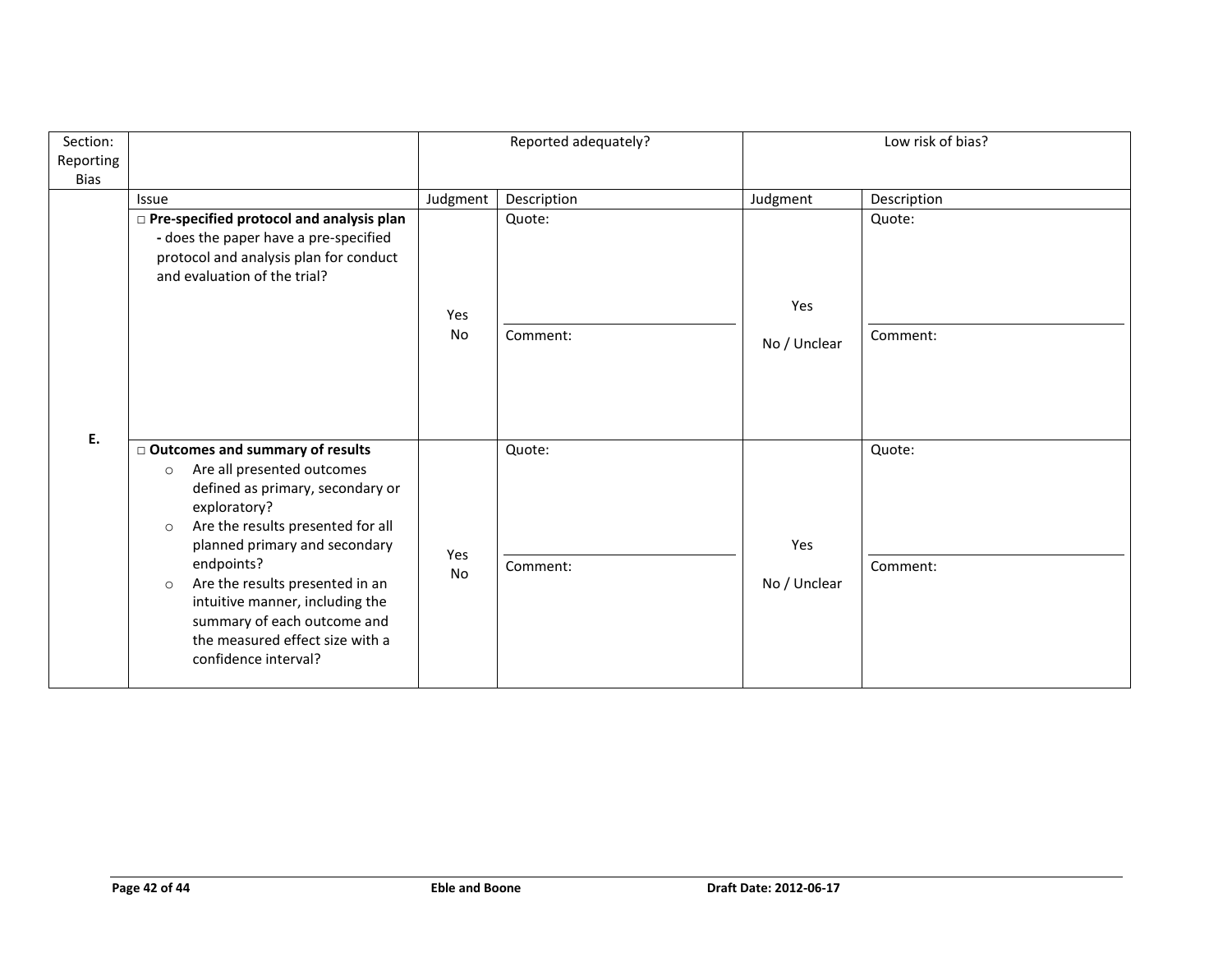| Section:<br>Reporting<br><b>Bias</b> |                                                                                                                                                                                                                                                                                                                                                                                                                                                                                                                                                                                                                                                                                           |                       | Reported adequately?              |                                 | Low risk of bias?                 |
|--------------------------------------|-------------------------------------------------------------------------------------------------------------------------------------------------------------------------------------------------------------------------------------------------------------------------------------------------------------------------------------------------------------------------------------------------------------------------------------------------------------------------------------------------------------------------------------------------------------------------------------------------------------------------------------------------------------------------------------------|-----------------------|-----------------------------------|---------------------------------|-----------------------------------|
| (cont'd)                             | Issue<br>$\Box$ Ancillary analyses - do the authors<br>present or offer a link to an appendix<br>listing the exploratory analyses<br>performed but not presented in the<br>paper?                                                                                                                                                                                                                                                                                                                                                                                                                                                                                                         | Judgment<br>Yes<br>No | Description<br>Quote:<br>Comment: | Judgment<br>Yes<br>No / Unclear | Description<br>Quote:<br>Comment: |
| Ε.                                   | □ Interpretation - does the interpretation<br>of the results:<br>Offer a synopsis of the findings<br>$\circ$<br>Provide a consideration of<br>$\circ$<br>possible mechanisms and<br>explanations<br>Offer comparison with relevant<br>$\circ$<br>findings from other studies and<br>discuss the results of the trial in<br>the context of existing evidence,<br>evidence which is not limited to<br>evidence that supports the results<br>of the current trial<br>Discuss limitations of the present<br>$\circ$<br>study<br>Exercise special care when<br>$\circ$<br>evaluating the results of a trial<br>with multiple comparisons (e.g.<br>multiple endpoints or subgroup<br>analyses)? | Yes<br>No             | Quote:<br>Comment:                | Yes<br>No / Unclear             | Quote:<br>Comment:                |